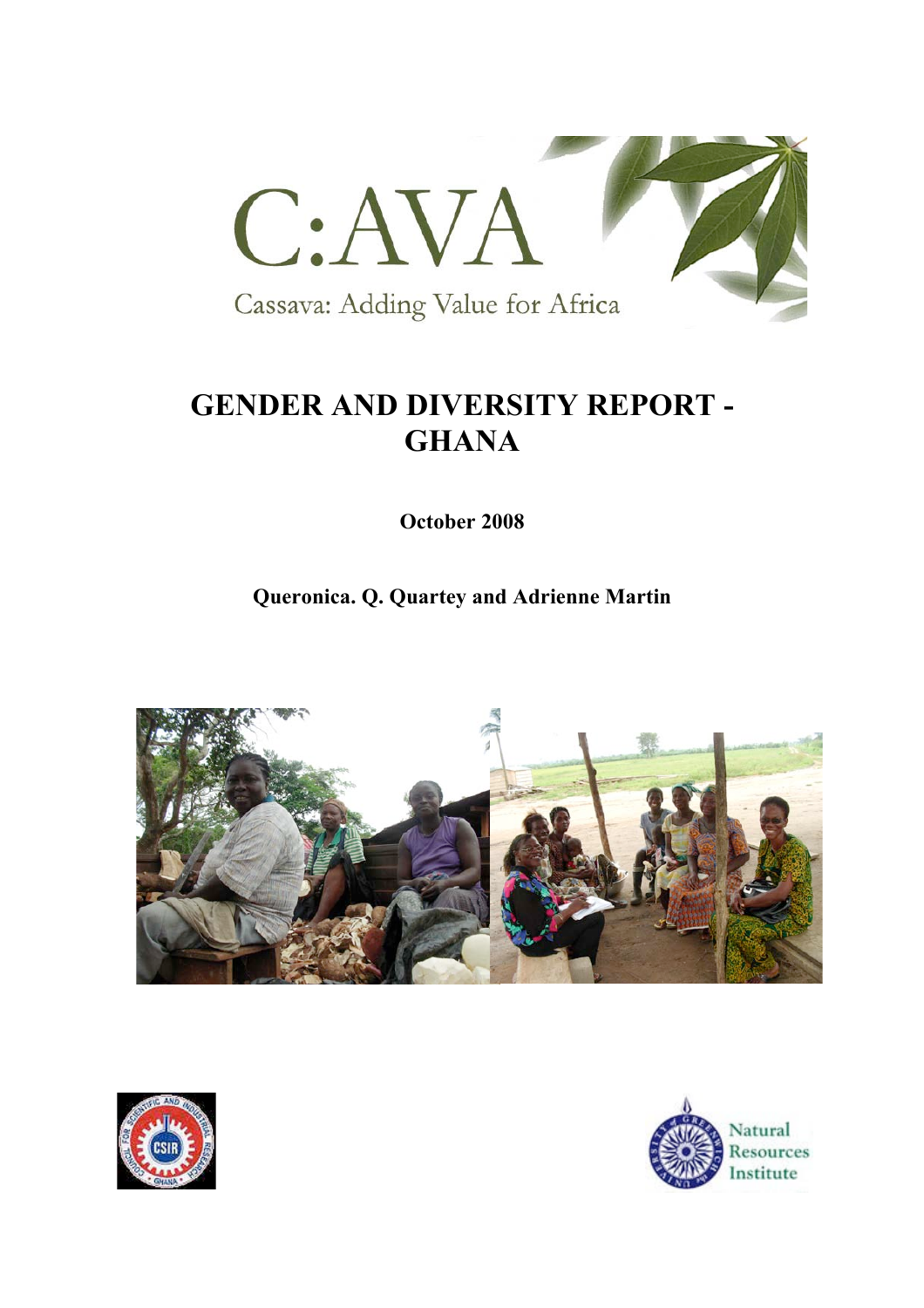### **Table of Contents**

|         |                                                                                                                                     | Page |
|---------|-------------------------------------------------------------------------------------------------------------------------------------|------|
| 1.      | <b>INTRODUCTION.</b>                                                                                                                |      |
| 1.1     |                                                                                                                                     |      |
| 1.2     |                                                                                                                                     |      |
| 1.3     |                                                                                                                                     |      |
| 1.4     |                                                                                                                                     |      |
| 1.4.1   |                                                                                                                                     |      |
| 1.4.2   |                                                                                                                                     |      |
| 1.4.3   |                                                                                                                                     |      |
|         |                                                                                                                                     |      |
| $2_{-}$ | COUNTRY CONTEXT OF THE GENDER AND DIVERSITY ANALYSIS8                                                                               |      |
| 2.1     | National Gender and Diversity, Poverty, Ethnicity and Disability Policies8                                                          |      |
| 2.2     | National Gender and Children Policy and Strategic Implementation Plan8                                                              |      |
| 2.3     | Policy Frameworks on Poverty and Protection of Vulnerable Persons8                                                                  |      |
| 2.4     |                                                                                                                                     |      |
| 2.4.1   |                                                                                                                                     |      |
| 2.4.2   |                                                                                                                                     |      |
| 2.4.3   | Policy and regulatory environmental factors which promote or discourage                                                             |      |
|         | participation of women and poorer groups in cassava value chains 11                                                                 |      |
| 2.5     | Human capital and gender - health, nutrition and food security, economic                                                            |      |
|         |                                                                                                                                     |      |
|         | 2.5.1                                                                                                                               |      |
| 2.5.2   |                                                                                                                                     |      |
| 2.5.3   |                                                                                                                                     |      |
| 2.5.4   |                                                                                                                                     |      |
|         |                                                                                                                                     |      |
| 3.1     | 3. GENDER AND DIVERSITY AT FARMER, HOUSEHOLD AND COMMUNITY LEVELS.<br>Family Structure and Household Composition and Gender Roles15 |      |
|         | 3.1.1                                                                                                                               |      |
|         | 3.1.2                                                                                                                               |      |
| 3.2     | Gender roles, responsibilities and division of labour for productive work  18                                                       |      |
| 3.2.1   |                                                                                                                                     |      |
| 3.3     | Situation of vulnerable and disadvantaged groups and households22                                                                   |      |
| 3.4     |                                                                                                                                     |      |
| 3.5     | Power and gender relations within the household and with other parts of the Value                                                   |      |
| chain   |                                                                                                                                     |      |
| 3.6     | Factors Promoting/Discouraging Participation of Women and the Poor26                                                                |      |
| 3.7     |                                                                                                                                     |      |
|         |                                                                                                                                     |      |
| 4.      | GENDER ANALYSIS OF VILLAGE FARMER/FARMER PROCESSING GROUPS AND                                                                      |      |
| 4.1     |                                                                                                                                     |      |
| 4.2     | Roles, responsibilities and division of labour in cassava processing in VPUs28                                                      |      |
|         |                                                                                                                                     |      |
| 5.      |                                                                                                                                     |      |
| 5.1     | The roles and participation of women and men at intermediary processors30                                                           |      |
| 5.1.1   | Gender and diversity of owners of intermediary enterprises30                                                                        |      |
| 5.1.2   | Gender and diversity of employees in intermediary enterprises, roles and labour                                                     |      |
|         | status                                                                                                                              |      |
|         | 5.1.3                                                                                                                               |      |
|         |                                                                                                                                     |      |
|         | 5.1.4                                                                                                                               |      |
| 5.2     | Control and uses of income from processing. Contribution of cassava processing                                                      |      |
|         |                                                                                                                                     |      |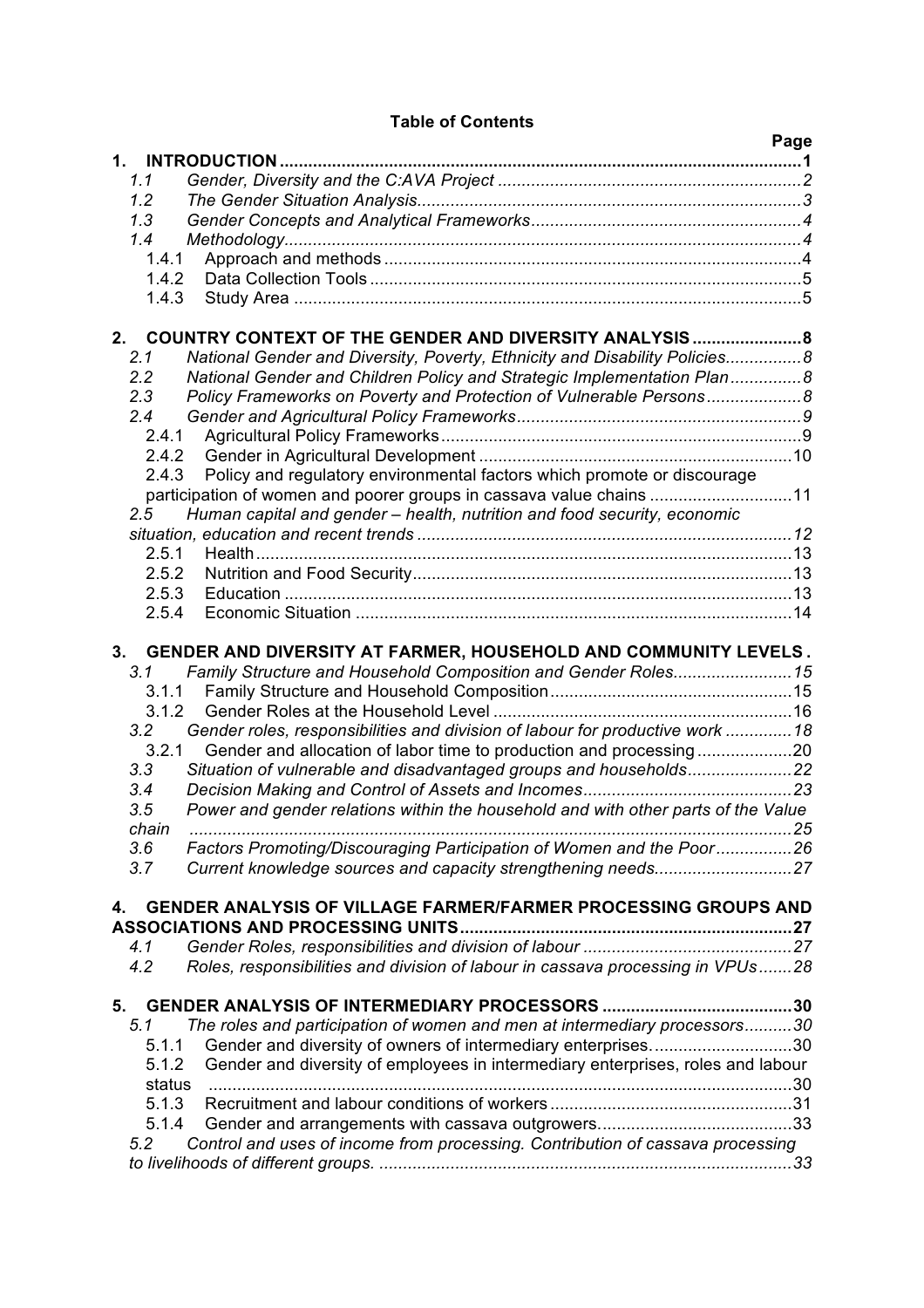| 33<br>Roles and Participation of women and men in end user enterprises (potential or<br>6.1                                                                                                                |  |
|------------------------------------------------------------------------------------------------------------------------------------------------------------------------------------------------------------|--|
|                                                                                                                                                                                                            |  |
| 7. Gender analysis of Local Service Providers, National Partner Organizations and<br>NGOs                                                                                                                  |  |
| 7.1                                                                                                                                                                                                        |  |
| Practical and strategic gender needs with regard to cassava production,<br>8.1                                                                                                                             |  |
| 8.2                                                                                                                                                                                                        |  |
|                                                                                                                                                                                                            |  |
| Annex 3 Checklist for the Gender and Diversity Value Chains Analysis. 43                                                                                                                                   |  |
| <b>List of Tables and Figures</b><br>Table 1 Communities visited - farmers and farmer/micro processors and farmers' groups 6<br>Table 5 Scale of intermediary processing enterprises and gender of owner30 |  |

Figure 1 Gender Division of Labour in African Agriculture.....................................................18

#### **Acknowledgement**

Cassava: Adding Value for Africa (C:AVA) is supported by a grant from the Bill and Melinda Gates Foundation to the University of Greenwich's Natural Resources Institute. The views expressed are not necessarily those of the foundation.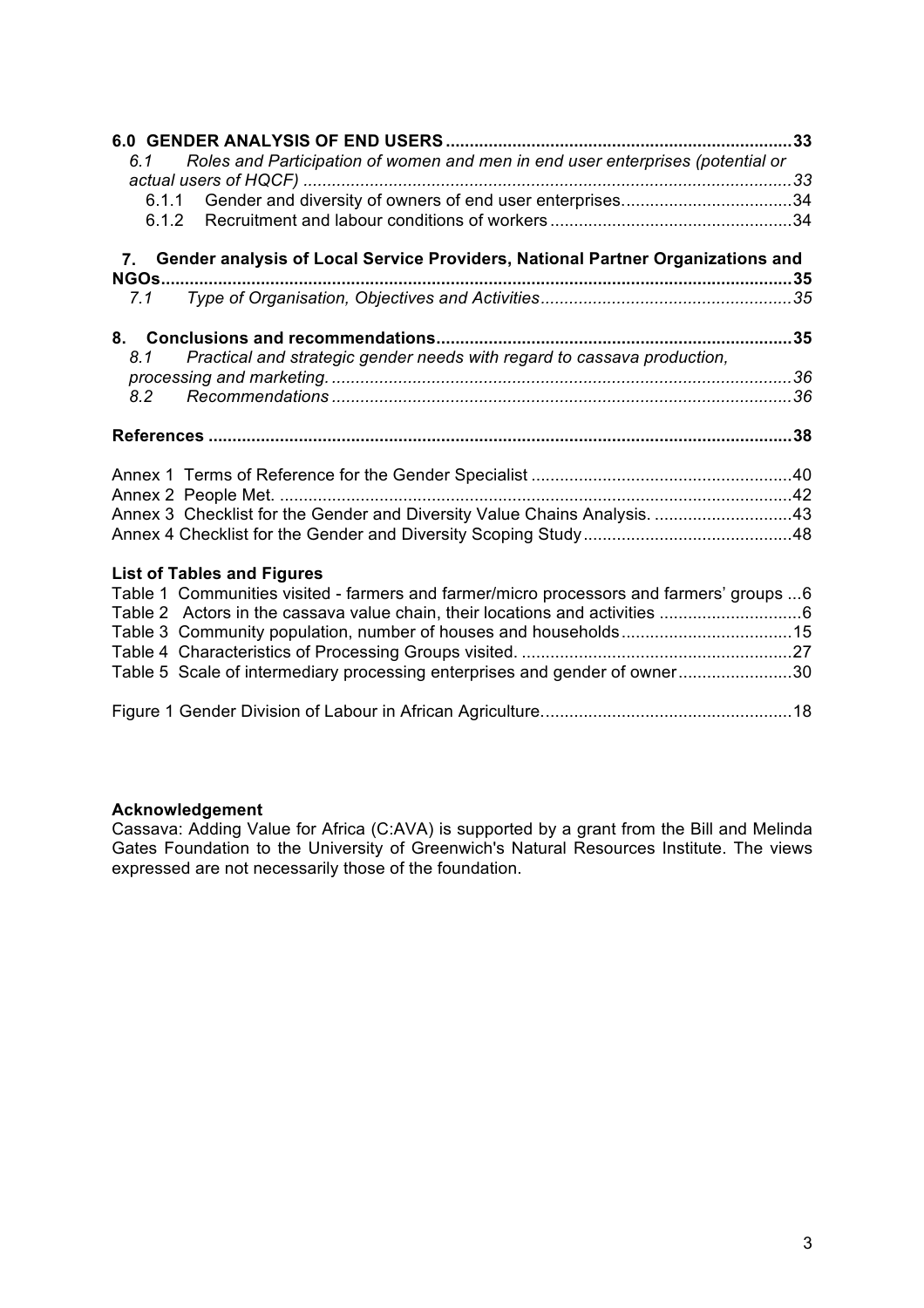# **1. INTRODUCTION**

This report presents the results of a study of gender and diversity along the cassava value chain in Ghana, as part of the Cassava: Adding Value for Africa (C:AVA) project. C:AVA is a four year project funded by the Bill and Melinda Gates Foundation and executed by the Natural Resources Institute (NRI) of the University of Greenwich, UK together with partners in five countries in Sub-Saharan Africa, namely; Nigeria, Ghana, Tanzania, Uganda and Malawi. The C:AVA Project is aimed at developing value chains for high quality cassava flour (HQCF) as an avenue to increase significantly the incomes of small holder farmers in the target countries. In Ghana, the project is being led by the Food Research Institute (FRI) of the Council for Scientific and Industrial Research (CSIR) and is targeted at the Brong Ahafo and Volta regions.

Based on literature review and field studies in two regions, the purpose of this study was to generate understanding of gender and diversity issues to enable the integration of a gender and diversity perspective across all strategies, plans and activities of the C:AVA program. This is important to ensure that project benefits reach women and children and other vulnerable groups, as well as men, and that women's needs, priorities, constraints, aspirations and capacities are recognized and addressed. It is also relevant to efforts within the project to encourage the participation and equal voice of women.

The gender field studies were carried out in conjunction with the teams conducting value chains analysis and scoping studies. The report focuses on the gender and diversity issues, but where relevant, refers to the Value Chain Analysis and Scoping Study reports which present the general findings on the cassava sector in Ghana<sup>1</sup>. The findings of the three studies are the basis for developing a Ghana country strategy<sup>2</sup> for implementing, monitoring and evaluating the project and to maximize the participation of women and the poor. The gender and diversity findings specifically will form the basis for recommending entry points which encourage gender equitable impacts and will assist in gender and diversity sensitive programming for the project.

The introductory section of the report provides an overview of the C:AVA Project, the objectives of the gender study and the conceptual frameworks that guided it and the methodology employed. The subsequent chapters are thematic. Section 2 covers the context of gender and diversity in Ghana and in national policy, while Section 3 considers the farmer, household and community levels. Section 4 covers a gender analysis of processing at the village level by farmer processing groups and associations as well as the service centres i.e. the village processing units (VPUs). Sections 5, 6 and 7 cover the gender analysis of processors/intermediaries, end users and local service providers, respectively. The last section (8) presents the conclusions and recommendations. Each section considers the current situation and trends regarding gender roles, participation and practical needs; gender and decision making and control of assets and incomes; power, social differentiation and gender relations; factors promoting or discouraging participation of women and the poor and perceptions of benefits, risks and constraints of investment in cassava processing.

 $1$  Value Chain Analysis for Ghana, Gideon E. Onumah, Nanam T. Dziedzoave and Charles Abaka-Yankson; with Adrienne Martin and Queronica Q. Quartey, September 2008.

Scoping study [4 – 15 August 2008] for Objective 1 in Brong Ahafo and Volta Regions of Ghana. <sup>2</sup> The Strategy workshop was held on 29 – 30 September 2008, Erata Hotel, Accra.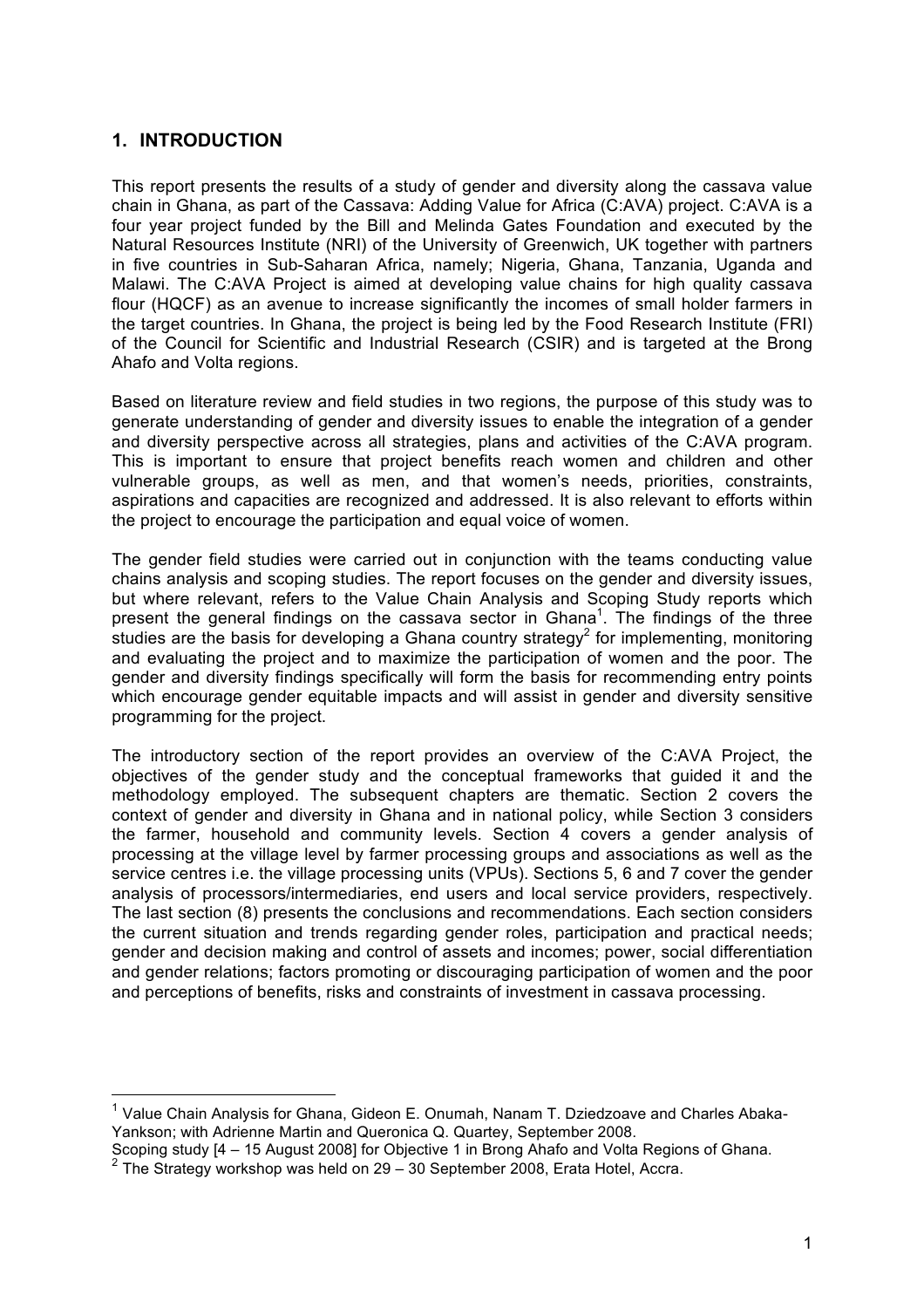# *1.1 Gender, Diversity and the C:AVA Project*

The contribution of women to the development of human civilization has not been matched by their share of the wealth of the world. This is the case in Ghana and other developing economies, despite women's contribution to agriculture which is the mainstay of the economy. The lack of adequate attention given to the situation of women and other sources of social diversity such as age, ethnicity and religion, has slowed the impact of development programs on poverty, particularly in developing countries (Ghana Statistical Service, 2007)).

Consequently, in addressing poverty, the importance of gender considerations and the integration of women and gender concerns into development planning and implementation is increasingly recognized, both nationally and internationally, as necessary to facilitate development in a sustainable manner and to secure the wellbeing of households. Gender equity is one of the Millennium Development goals to end the increasing incidence of poverty in the world by 2015. The United Nations Millennium Campaign states;

"*Every single Goal is directly related to women's rights, and societies where women are not afforded equal rights as men can never achieve development in a sustainable manner. In Asia, Latin America, and Africa, where women have been given the chance to succeed through small business loans or increased educational opportunities, families are stronger, economies are stronger, and societies are flourishing*."<sup>3</sup>

Cassava which is a significant crop for both cash and domestic food security in developing countries, is characterized by labor intensive production and processing, high perishability of the fresh roots, inadequate value addition and lack of well developed and fair trade markets for the commodity, although there is potential for the crop to improve the lot of male and female farmers. Consequently, these constraints limit the ability of small holder farmers to improve their incomes and ensure their wellbeing, despite empirical evidence of the growing importance of, and a demand for cassava for industrial use as high quality cassava flour (HQCF) for the plywood, animal feed and bakery industries.

In Ghana, women make up 52% of the labor force in agriculture; produce 70% of subsistence crops and contribute 95% of the labor for agricultural processing (Ministry of Food and Agriculture, 1997). They are pivotal to the wellbeing of their households despite their poor economic status. Thus efforts to provide small holder farmers with support in agricultural activities in general and in cassava production, processing and marketing in particular, which *also consider the specific needs of women farmers*; will go a long way to ensure the wellbeing of households and their sustainable development.

The C:AVA project's purpose is to support sustainable and equitable high quality cassava flour (HQCF) value chains and thereby improve the livelihoods and incomes of smallholder households and stakeholders in micro, small and medium scale enterprises (NRI, 2008). The project is committed to mainstreaming gender issues and social inclusion throughout its activities, emphasizing the equitable distribution of benefits and the empowerment of women and disadvantaged groups. Attention will also be paid to diversities of age, ethnicity, and religion that affect the operations of male and female farmers; the situation of migrants, vulnerable people and socially excluded. At the institutional level the project seeks to harness the varying policies, activities and competences of local service providers for the achievement of the project objective 1. For Ghana, this is;

*To ensure that by 2011 more than 20,000 smallholder farmers/farmer processors are earning an additional \$0.52 per day from each producing 0.8 tons of consistent* 

 <sup>3</sup> http://www.millenniumcampaign.org/site/pp.asp?c=grKVL2NLE&b=186382 31 December 2008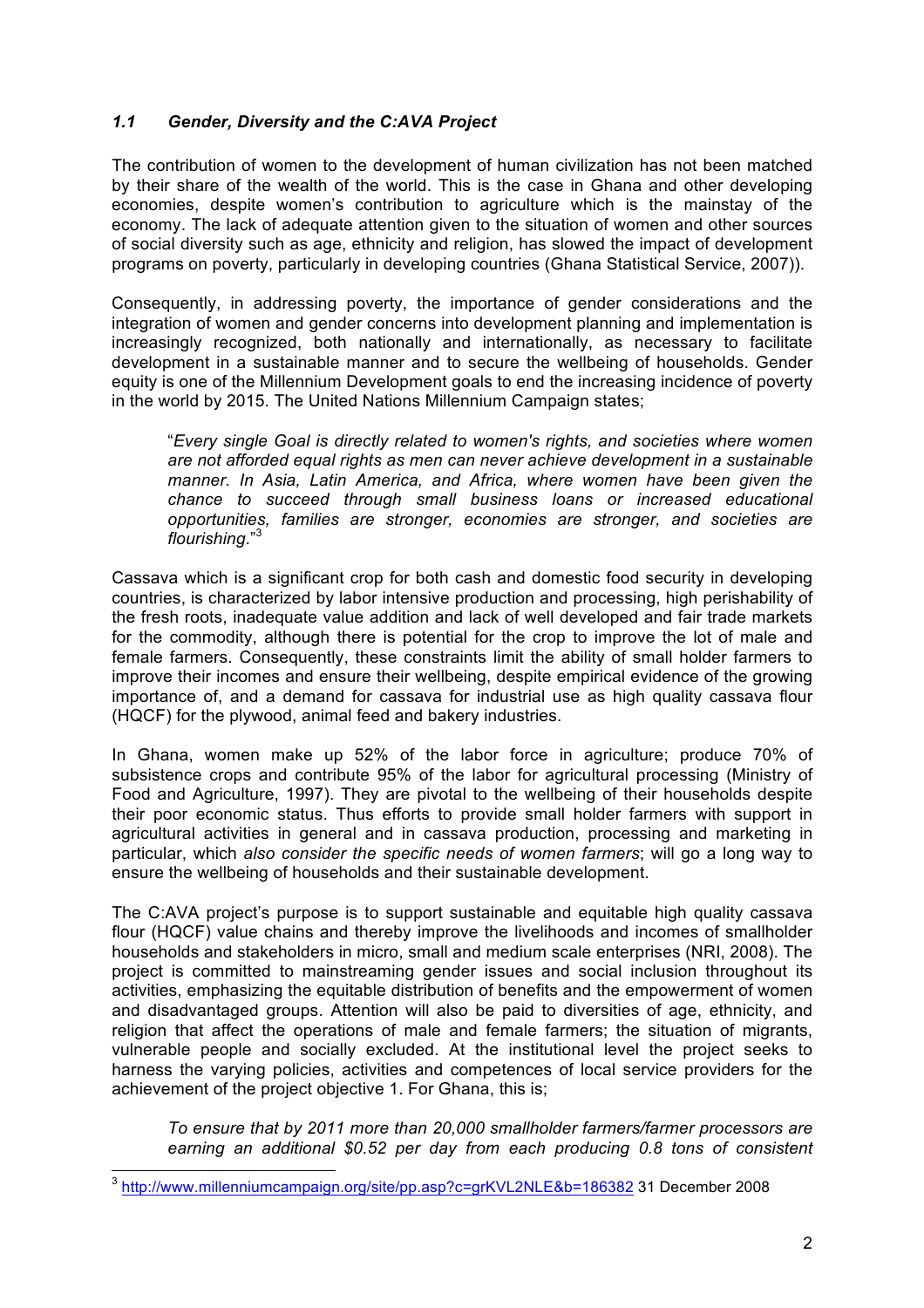*quality cassava grits (or equivalent in cassava roots) per annum for the HQCF industry in Ghana.*

It is envisaged that the increased incomes for smallholder farmers and the poor will best be served through mainstreaming gender in all planning, implementation and review of activities and processes contributing to the production of grits for the manufacture of high quality cassava flour (HQCF), for making composite flour, instant fufu and adhesives for the plywood industry. More specifically, the integration of gender and diversity issues within the C: AVA Project is to reduce poverty, provide specific opportunities to women, target value addition at the household level and monitor and evaluate activities and processes and a share lessons learnt on gender and diversity around the cassava value chain.

#### *1.2 The Gender Situation Analysis*

The project proposal states that the foundation for gender awareness and gender targeted programs is a thorough gender situation analysis and gender audit<sup>4</sup> as an early project activity. The Gender Situation Analyses (GSA) were designed as a country specific activity, the findings from which would contribute to the design of program plans and ensure the "optimum level of participation of women to produce the greatest impact on reduction of hunger and poverty" (Bill and Melinda Gates Foundation 2008). The studies were also intended to contribute to the specification of target values for gender within the key project milestones and are a starting point for the broader research question on how staple crop development can bring benefits to women and men.

The GSA was designed to examine gender and diversity issues along the cassava value chain from industrial end users of HQCF down to village and household level cassava processing and to engage with farmers, farmers' organizations and their local service providers. It included both a review of literature and relevant documents on gender, agriculture and agro enterprises, and household demography, economic surveys and poverty and also detailed field studies in the two target regions. The main objectives were:

- 1. To analyze gender participation, roles and responsibilities in different parts of the cassava value chain (at household level, among village processing groups, traders, intermediary processors and end user industries), identifying daily, seasonal and spatial patterns of work and allocation of labor time in domestic, agricultural and livelihood activities.
- 2. To identify patterns of access to and control of assets and of decision making on distribution of benefits from cassava production and processing. This includes consideration of power, social differentiation and gender relations among actors in the supply chain; the situation of vulnerable and disadvantaged groups and households, attitudes to gender and benefit sharing and labor terms and conditions in cassava enterprises.
- 3. To analyze factors which promote or discourage participation of women and poorer groups in the cassava value chain, including potential benefits and risks of investment and analysis of needs in the areas of training, skills, policy and legal rights.
- 4. Examination of the gender and diversity orientation and policies of local service providers and ways in which their capacity to support processors' groups could be enhanced.

<sup>&</sup>lt;sup>4</sup> The gender audit will also be conducted with key partner organizations (technical and financial service providers, employers and market actors) once these are identified.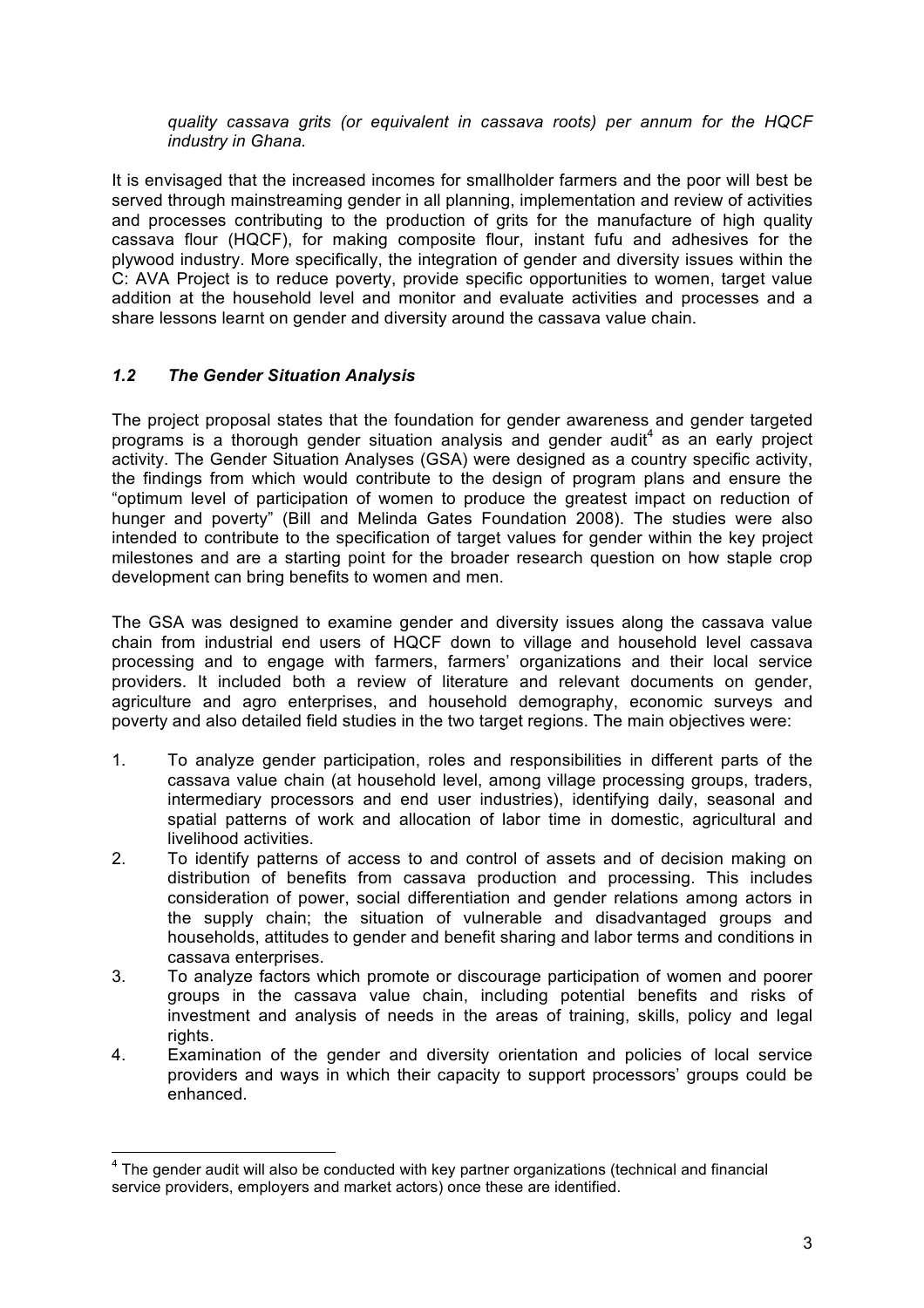5. To outline strategies to create greater gender equality of influence, opportunity and benefit from cassava processing.

#### *1.3 Gender Concepts and Analytical Frameworks*

The GSA was based on the recognition that development policies and processes affect women and men differently and likewise are influenced by men and women differently. While 'sex' is a universal biological difference between men and women, 'gender' is a sociocultural variable that refers to the different roles, responsibilities and activities of men and women which vary within cultures and over time. A gender issue is therefore any aspect of the relationship between women and men that has an impact on development processes. The gender studies were intended to develop understanding of the social, economic, cultural and political context of development processes associated with the cassava value chain, particularly the situation and livelihoods of men, women and the poor in cassava production and processing. In addition, gender issues in relation to the activities of local service providers such as governmental and non-governmental organizations and the village processing units were considered.

The main conceptual frameworks that underpin the GSA are:

- a) The welfare, equity, anti-poverty, efficiency and empowerment approaches of Moser (1993) and Kabeer (Kabeer and Subrahmanian, 2001). Basically, the approaches focus on addressing the practical and strategic needs of low income women, to increase their productivity and incomes, manage their reproductive roles and meet the welfare needs of their households while improving their political power through their representation in groups and programs with a view to promoting economic growth, social stability and wellbeing of both men and women.
- b) The sustainable livelihoods approach and the livelihood framework, which promote a holistic understanding of the causes and dimensions of poverty and the relationships between these different aspects. The approach emphasizes the interconnections between access to five types of assets (natural, physical, financial, social and human); the external sources of risk and vulnerability and the policies, institutions and processes which influence this (Carney, 1998; Ashley & Carney, 1999). The analysis leads to consideration of ways to build or strengthen assets and develop strategies for livelihood improvement for different social groups and genders.

#### *1.4 Methodology*

#### 1.4.1 Approach and methods

The field study was designed as an exploratory survey intended to provide an initial analysis of gender and diversity issues in the cassava sub-sector in Ghana, with a focus on Brong Ahafo and Volta Regions (see Annex 1 for the terms of reference). The main methods used were interviews with key informants in the cassava sub-sector, focus group discussions with men and women farmers and processors (see Annex 2 for a list of people and groups met) and use of secondary data and existing surveys.

The gender study was conducted by the national gender specialist and a gender specialist of NRI, working alongside the multidisciplinary team of specialists in pre- and post-harvest technologies, business development and economic analysis from Ghana and NRI who were conducting the cassava Value Chains Analysis and the scoping study for objective 1. The gender situation analysis was carried out concurrently initially with the value chain analysis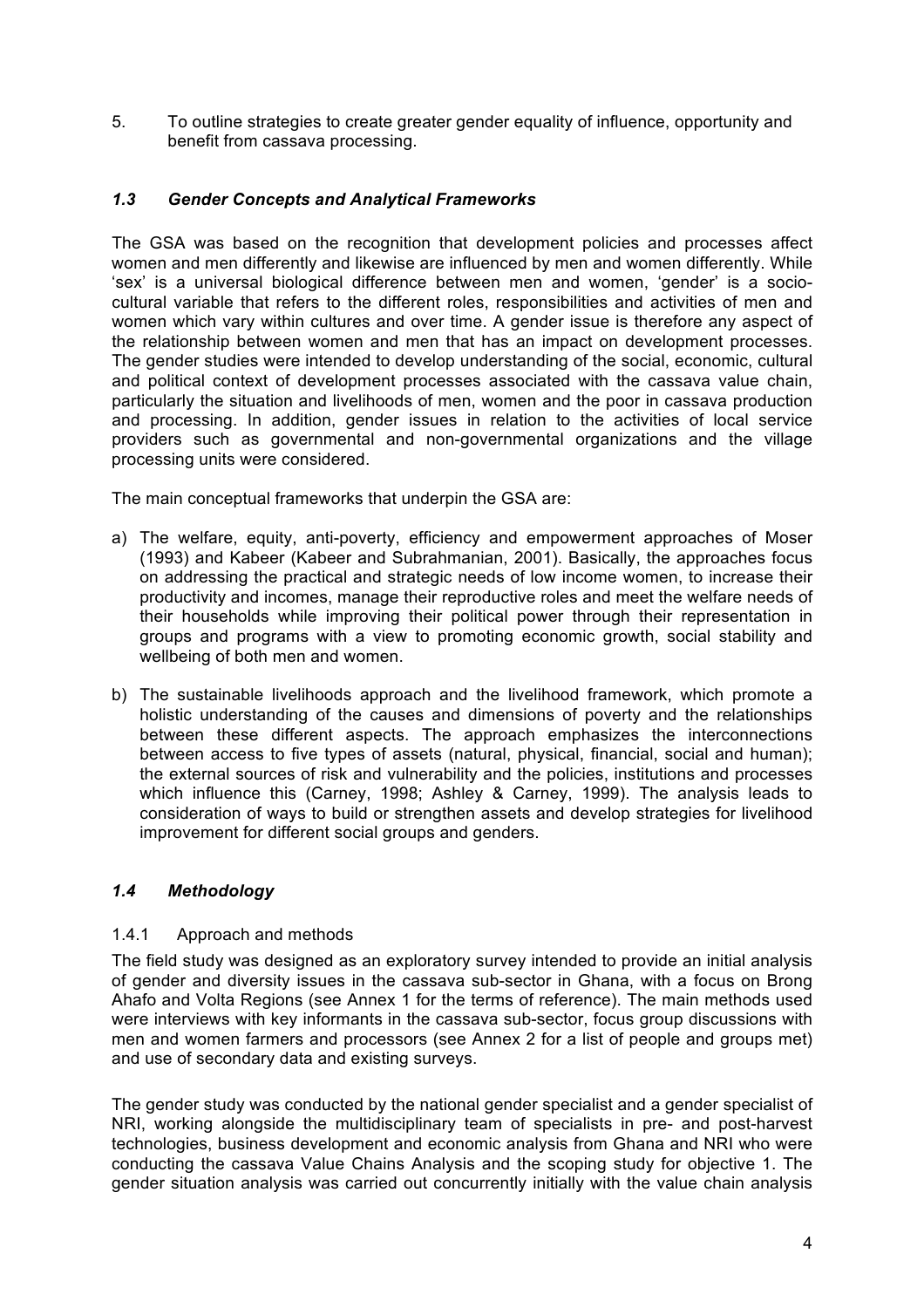(from 21 July to  $1<sup>st</sup>$  August, 2008) and then with the scoping study (from to 4-16 August 2008).

#### 1.4.2 Data Collection Tools

The main instrument used for the collection of primary data was the semi structured interview. Initial interview checklists for the gender/diversity component of the value chains analysis (VCA) were developed at NRI and refined in the field. The VCA gender and diversity checklist (Annex 3) complemented the broader VCA checklist which targeted value chain actors from farmer organizations, through processing enterprises of different scales, to end users.

The gender study terms of reference were used as a guide to develop a gender check list for the scoping study, however, in view of the overlap of gender issues at the farmer level, for operational purposes, this was incorporated into the checklists (Annex 4) for different stakeholder groups, ensuring mainstreaming of the issues across the study team. The particular areas of information deriving from the gender scoping checklist included the roles, responsibilities, participation, power and labor relations, benefits and risks confronting men, women, girls, boys and the socially excluded and within the diversities of age, ethnicity, religion etc. The scoping study questions were focused on farmers and farmer processors and their households. In addition, discussions with service providers covered their contribution to the activities of farmers and farmer processors in the cassava value chain, and their information, training and technology needs.

The interview guides and the Gender Terms of Reference also directed the secondary data review. The data gathered was organised to provide information on gender and diversity issues. Specifically, it was categorised into the themes of the study to aid the report writing.

#### 1.4.3 Study Area

The field studies were conducted in the project focal areas of Brong Ahafo and Volta regions of Ghana and specifically the. Sunyani and Techiman municipalities of Brong Ahafo and Ho and Hohoe municipalities and North Tongu district of the Volta region, as well as the Greater-Accra Region. For the country context, the issues were reviewed at the national level, drawing on secondary literature.

Because this was an exploratory survey, designed to further understanding of the operation of the sector, the cassava producers, the actors in processing and marketing and the specific gender issues within it, the approach was to select areas and groups where maximum interaction and discussion could be facilitated, rather than conduct a random or purposive sampling of cassava production and processing areas and enterprises. The respondent farmers and farmer processors were mostly selected by the Directors and Agricultural Extension Agents (AEAs) of the Ministry of Food and Agriculture and in some cases the AEAs accompanied the team(s) to the field. Stakeholders within the value chain were identified mostly through previous or existing relationships they have had with FRI.

The locations in which farmers and farmer processors/micro level processors were interviewed and the groups interacted with are tabulated below as Table 1. In all, fourteen (14) communities were visited; five (5) in the Brong Ahafo Region and nine (9) in the Volta Region. Some groups and associations were identified whilst in the field. The Srapukrom Kroye Kuo farmer-processors group was formed as a result of the establishment of a new VPU at Srapukrom.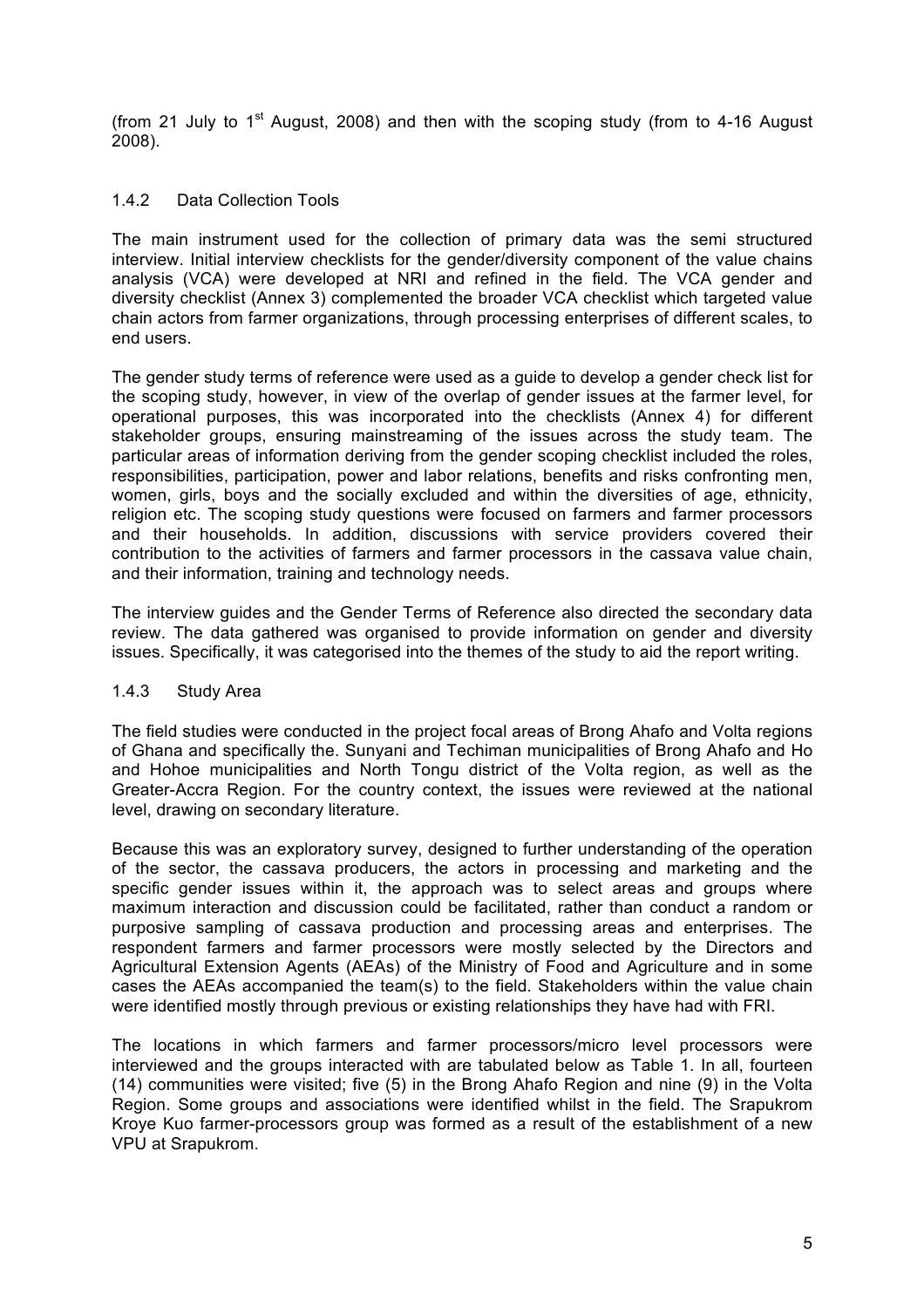#### **Table 1 Communities visited - farmers and farmer/micro processors and farmers' groups**

|                                     | <b>Brong Ahafo Region</b>                                                                                       | <b>Volta Region</b>                                                                                                                                                                                                                                                                                                                                                                                                                                                                                                 |                                                                                                                               |                                                                                                                                            |  |
|-------------------------------------|-----------------------------------------------------------------------------------------------------------------|---------------------------------------------------------------------------------------------------------------------------------------------------------------------------------------------------------------------------------------------------------------------------------------------------------------------------------------------------------------------------------------------------------------------------------------------------------------------------------------------------------------------|-------------------------------------------------------------------------------------------------------------------------------|--------------------------------------------------------------------------------------------------------------------------------------------|--|
| Sunyani                             | <b>Techiman</b>                                                                                                 | <b>Ho Municipality</b>                                                                                                                                                                                                                                                                                                                                                                                                                                                                                              | Hohoe                                                                                                                         | <b>North Tongu</b>                                                                                                                         |  |
| <b>Municipality</b>                 | <b>Municipality</b>                                                                                             |                                                                                                                                                                                                                                                                                                                                                                                                                                                                                                                     | <b>Municipality</b>                                                                                                           | <b>District</b>                                                                                                                            |  |
| Chiraa,<br>Cassacoxa<br>Outgrowers, | Srapukrom -<br>Srapukrom Kroye<br>Kuo<br>Abirika - Abirika<br>Nkambomu Kuo,<br><b>Nkwaeso</b><br><b>Farmers</b> | Akrofu-Xeviwofe -<br>Lorlornyo Women's Group<br><b>Hlefi Todome</b> -Deladem<br>Women's Group<br>Kutrikuku Farming Group<br>Hodzo - Caltech<br><b>Outgrowers Association</b><br>Tanyigbe Atidze -<br>Dunenyo Women's<br>Association<br>Matse (Matse Begbe,<br>Matse Have and Matse<br>Tsife)<br><b>Talent Farmers' Association</b><br><b>Christian Builders Matse</b><br><b>Adaklu Helekpe - Mission</b><br>on Future Life Action and<br>Network (MOFLAN)<br><b>Cooperative Society</b><br>Ho- Alpha Farmers' Group | Agate -<br>Tornyeli<br>Community<br>Women<br>Development<br>Association<br>Hohoe -<br>Dzorgbenyuie<br>Farmers'<br>Association | Mafi Zongo –<br>Cassava<br>Farmers and<br>Processors<br>Association, a<br>member of<br>Volta Root<br>Crops and<br>Exporters<br>Association |  |

Intermediary processor value chain actors visited, their locations and activities are tabulated in Table 2. Fourteen processors in the cassava value chain were covered. These included Harri Farms and Marbert Enterprise as small scale processors; Cassocoxa Ltd, Bredi Agricultural Enterprise, Tornyeli Community Women's Development Association and JOSMA Enterprises Ltd., Mampong, as medium level processors and Caltech Ventures Ltd. and Amasa Agro processing Co. Ltd. as large scale processors. A categorization of the processors was re-defined after the field visits of the VCA. There were interactions with end users or potential end users (Praise Export Services Ltd., Godsway Biscuits, Hanmax Veneer and Plywood Company Ltd,).

|  |  | Table 2 Actors in the cassava value chain, their locations and activities |  |  |  |
|--|--|---------------------------------------------------------------------------|--|--|--|
|--|--|---------------------------------------------------------------------------|--|--|--|

| Category                                                                                    | Location                                | <b>Name</b>                                                                                               |
|---------------------------------------------------------------------------------------------|-----------------------------------------|-----------------------------------------------------------------------------------------------------------|
| <b>Input Supplier</b>                                                                       | Volta, Ho                               | Marbert Co. Ltd                                                                                           |
| <b>Micro/Farmer</b><br><b>Processors</b> – mostly<br>farmers. (Up to 1.5 tons<br>per month) | Volta, North Tongu                      | Perfect Line Foods Enterprise, Mafi Kumase -<br>makes HQCF and uses for pastry for sale and<br>sells HQCF |
| <b>Small scale processors</b><br>(Above 1.5 tons up to 10                                   | Brong Ahafo,<br><b>Beecham District</b> | Harri Farms - makes gari for local and export<br>markets and agbelima                                     |
| tons of HQCF/ month)                                                                        | Volta, Ho                               | Mabert Farms - makes gari and HQCF                                                                        |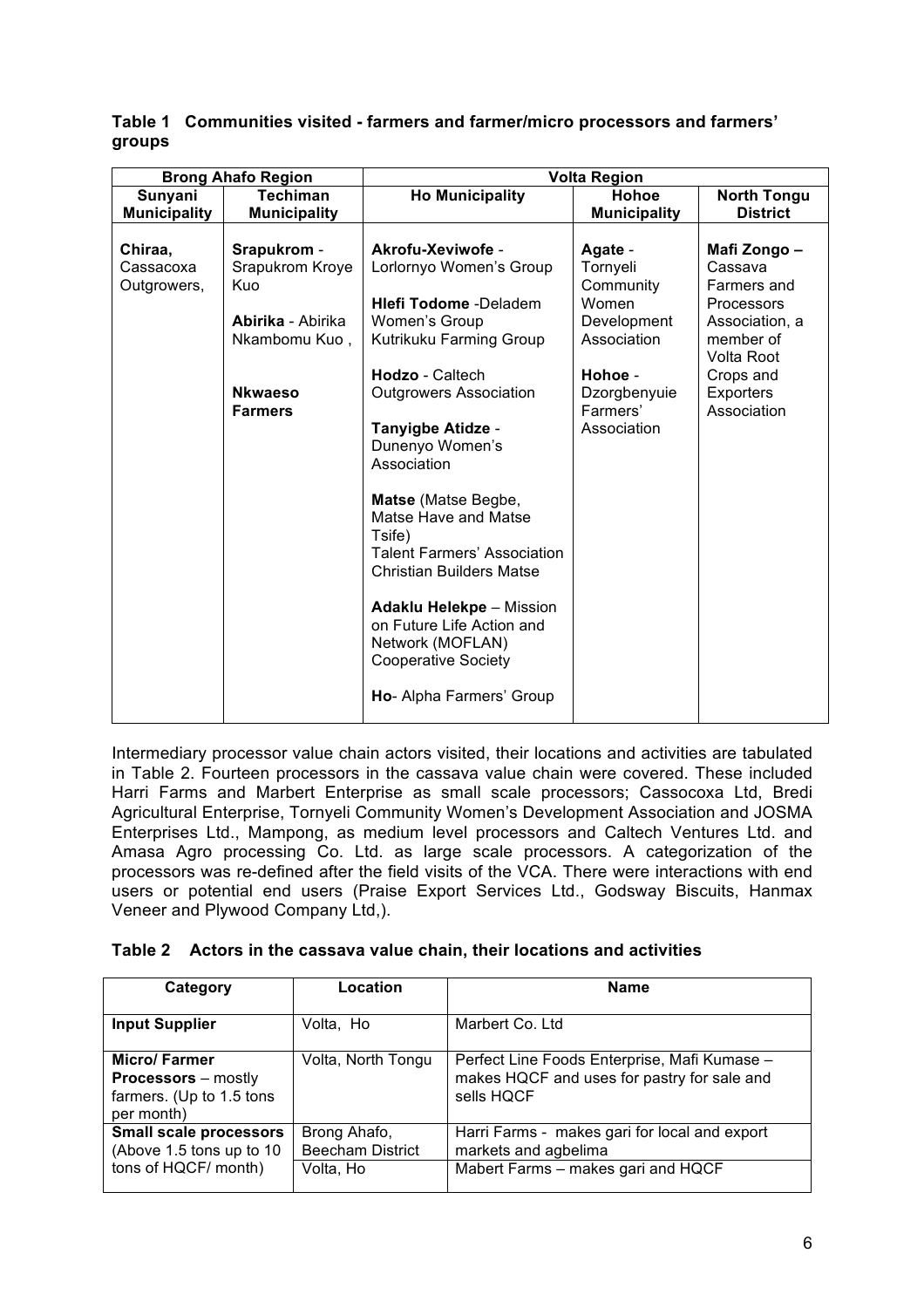| Medium scale $(10 - 19)$<br>tons)  | Brong Ahafo,<br>Sunyani<br>Ashanti, Sekyere<br>West | Cassacoxa, Chiraa - makes HQCF for the<br>plywood industry and gari<br>Bredi Agric. Enterprise, Duayaw Nkwanta -<br>makes gari, HQCF and agbelima,<br>JOSMA Enterprises Ltd., Mampong                                               |
|------------------------------------|-----------------------------------------------------|-------------------------------------------------------------------------------------------------------------------------------------------------------------------------------------------------------------------------------------|
|                                    | Volta, Hohoe                                        | Tornyeli Community Women's Dev't Association -<br>makes grits for Godsway Biscuit Factory, Agate                                                                                                                                    |
|                                    | Volta, North Tongu                                  | Cassava Farmers and Processors Assocation,<br>Mafi Zongo - produces gari for export and local<br>markets                                                                                                                            |
| Large scale<br>processors (Approx. | Volta, Hohoe                                        | Caltech Ventures Ltd., Hodzoga - makes gari and<br>agbelima                                                                                                                                                                         |
| $20+$ tons of<br>HQCF/month)       | Accra, Metropolis                                   | Amasa Agro Processing Co. Ltd., Accra - makes<br>HQCF and is a bulker                                                                                                                                                               |
| <b>Trader</b>                      | Volta, North Tongu                                  | Cassava Farmers and Processors Association,<br>Mafi Zongo - sells gari to the export and local<br>markets (see above) The leader is a big trader in<br>gari. The members are smaller farmers who<br>produce and sell to the leader. |
| <b>End Users</b>                   | Volta, Hohoe                                        | Godsway Biscuit Factory, Agate - uses HQCF to<br>make biscuits and for sale                                                                                                                                                         |
|                                    | Volta, North Tongu                                  | Perfect Line Foods Enterprise, Mafi Kumase -<br>makes HQCF and uses for pastry for sale and<br>sells HQCF                                                                                                                           |
|                                    | Ashanti, Kumasi                                     | Hanmax Veneer and Plywood Ltd                                                                                                                                                                                                       |
|                                    | Accra, Metropolis                                   | Praise Export, Accra - uses HQCF to make<br>instant fufu<br>Neat Foods, Accra - makes instant fufu and<br>instant banku using starch from Thailand.                                                                                 |
|                                    | Accra, Tema                                         | Ghana Food Processing Co. Ltd., Tema - a flour<br>mill, making trials with HQCF composite flour and<br>awaiting legislature on HQCF use for bakery.                                                                                 |

Interactions were held with a number of stakeholders/service providers in the agricultural/rural sector (for details see annex 2):

- Women in Agricultural Development (WIAD) Headquarters<br>• RTIMP Kumasi Business Development Training and Mark
- RTIMP Kumasi, Business Development, Training and Marketing Specialist
- Ministry of Food and Agriculture at the regional and municipality levels, Regional Director, MOFA, Ho V/R, Extension Officer, MOFA, Ho District V/R.
- NGOs Christian Rural Aid Network (CRAN); Members of Mission on Future Life Action Network (MOFLAN) – V/R; Progressive Youth and Community Development Ho town; Associates for Sustainable Rural Development.,Ho town
- Asubonten Rural Bank Ltd., Hohoe.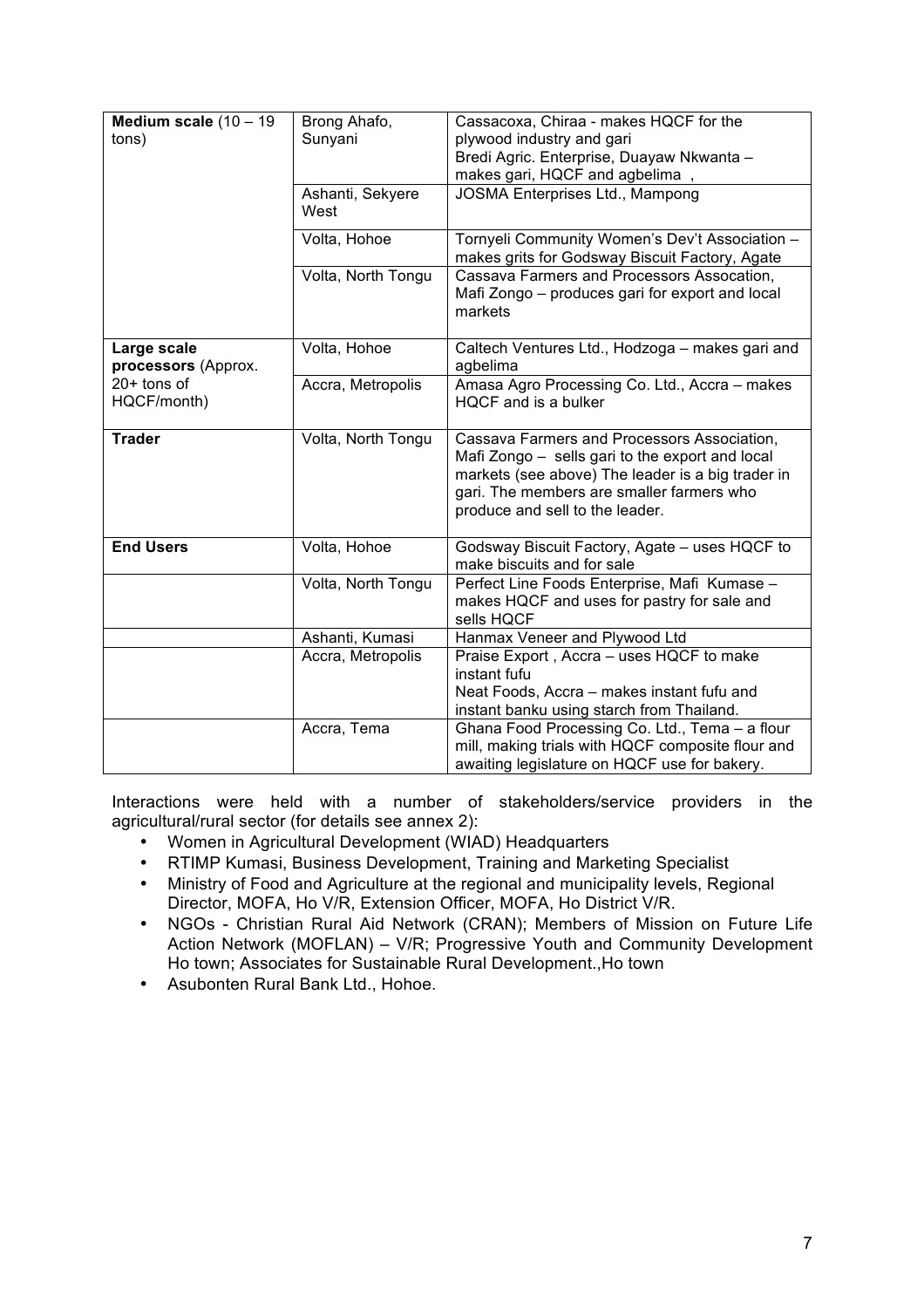# **2. COUNTRY CONTEXT OF THE GENDER AND DIVERSITY ANALYSIS**

#### **2.1** *National Gender and Diversity, Poverty, Ethnicity and Disability Policies*

A number of policy frameworks within the country define gender, agriculture, poverty and disability issues. These are consistent with the main goals of the C:AVA project, to reduce poverty among smallholder farmers, particularly women and to transform and modernise the cassava sub-sector in particular and agriculture in general.

#### **2.2** *National Gender and Children Policy and Strategic Implementation Plan*

Gender issues within the country are guided by a National Gender and Children Policy which has an overall goal of mainstreaming gender. Further to the policy guiding the running of Ministry of Women and Children's Affairs, a Strategic Implementation Plan has been developed for the period 2005 to 2008 within the global development context of the Millennium Development Goals and the regional New Partnership for Africa's Development (NEPAD). Other relevant polices are the national policy frameworks of decentralisation and the Ghana Poverty and Reduction Strategy I (GPRSI) and the Growth and Poverty Reduction Strategy II (GPRS II). The strategic objectives and expected outcomes are towards:

- $\triangleright$  Good governance
- $\triangleright$  Advocacy and women in family, community and public life
- $\triangleright$  Human resource development through institutional capacity building, social development, private sector development and economic empowerment

To achieve the strategic objectives, the contribution of stakeholders is encouraged to bridge gender inequalities to access opportunities through capacity building. Information sharing and joint programming and implementation between sector ministries, NGOs and development partners were also promoted.

Prior to the development of the present gender and children policy, the then National Council on Women and Development had developed a National Gender Policy and its accompanying strategic framework in response to the Fourth World Conference on Women and Development and agriculture was highlighted as one of the key areas for enhancing the status of women in Ghana.

**Key opportunity for C:AVA Gender & Diversity- The gender and development policy directions provide a context consistent with the project design.**

#### *2.3 Policy Frameworks on Poverty and Protection of Vulnerable Persons*

The NEPAD was adopted by the then OAU to address the challenges of increasing poverty, under-development and continued marginalisation of Africans and these were to be addressed primarily through accelerated gender equality and the empowerment of women. In addition to Ghana being a signatory to the policy, nationally, the increasing incidence of poverty was to be redressed through the GPRS I and II. Doubling up as the major national development frameworks, the second phase of the strategy (GPRS II) is aimed at the creation of wealth by transforming the economy to achieve growth, accelerated poverty reduction and the protection of vulnerable and socially excluded persons within a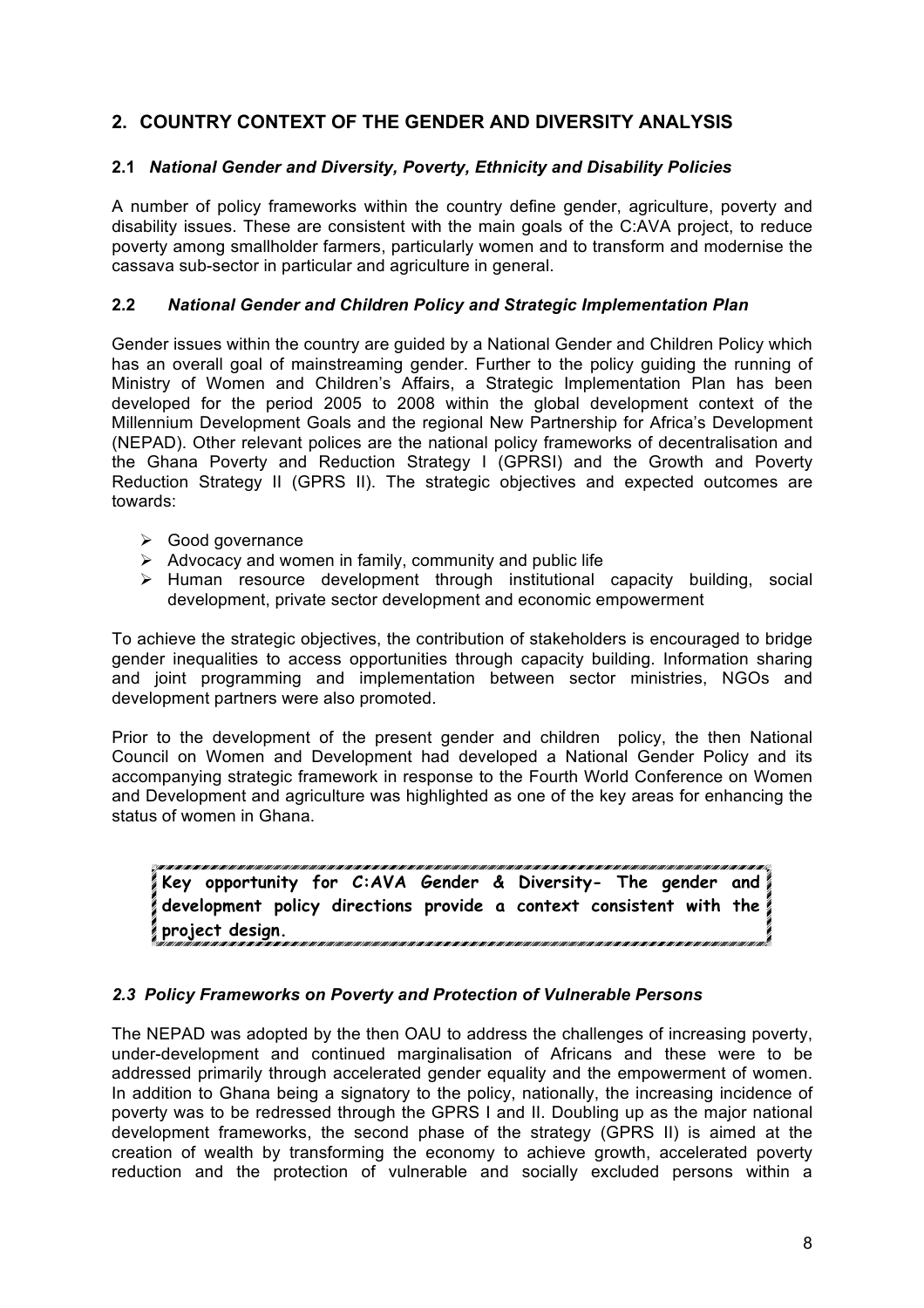decentralised and democratic environment. Although, the implementation has been on-going since 2005, the situation of rural areas is slow to improve. The Ghana Statistical Service (2007) document "Pattern and Trends of Poverty in Ghana 1991 – 2006" reflecting on the Ghana Living Standards Survey (GLSS) 1991/92, 1998/99 and 2005/06 and analysis of consumption poverty, lack of access to assets/services and human development, indicated that the incidence of consumption poverty has decreased by 11%, but the depth of poverty of the poor remained almost the same. Sections that experienced a significant decrease in poverty are the cocoa growing areas and those in public sector employment. Inequality has been increasing significantly and lastly, while every household in the sample experienced an increase in consumption, the improvement was much lower for the poorest households. In any case, it might be interesting to consider the quality of items consumed.

# **Key issue for C:AVA Gender & Diversity – Rates of reduction in poverty levels have been much lower for the poorest households. Women are pivotal in managing these households.**

To provide protection to persons living with disability and to ensure their integration in national development processes, a bill on disability has been developed and is being considered by parliament. However, the philosophy of the Ministry of Manpower, Youth and Employment, the oversight ministry, is towards community integration. The Gender and Agricultural Development Strategy (Ministry of Food and Agriculture, 1997) stated that agricultural based activities are an important means of livelihood for a significant proportion of physically challenged persons in the rural areas but their constraints are inability to access farmlands and acquisition of credit and other inputs, poor skills of extension agents to effectively disseminate information to the disabled and the social exclusion by society. It added that disabled women are more vulnerable than their male counterparts.

# *2.4 Gender and Agricultural Policy Frameworks*

# 2.4.1 Agricultural Policy Frameworks

Agriculture in Ghana is predominantly undertaken on small holder individual and/or family managed farms. These farmers, using very simple technology, produce about 80% of the national agricultural output. According to the 2000 census, 50.6% of the labour force is engaged directly in agriculture and 90% of farm holdings are less than 2 hectares. The transformation of agriculture is therefore seen as critical to move the Ghanaian economy into a middle income status by 2015 according to the Vision 2020 development policy and for poverty reduction in the society. Building on the Medium Term Agricultural Development Plan (1991-1995) and the Accelerated Agricultural Growth and Development Strategy (AAGDS) in 1997 which aimed to increase annual agricultural growth from 2-3% to about 6%, the Ministry of Food and Agriculture (MOFA) formulated the first Food and Agricultural Sector Development Policy (FASDEP) in 2002. This was intended to provide a more holistic approach, build on the fortunes of the AAGDS and with an added focus on private sector development as an engine of growth, to speed up rural transformation and poverty reduction. Fashioned within the GPRS I and II, a poverty and social impact analysis conducted later revealed that the desired reduction in poverty was not achieved because of the reasons stated in the introduction to FASDEP II:

Improper targeting of the poor in smallholder agriculture where the drivers of modernisation, access to credit and technology, good infrastructure and markets were limited.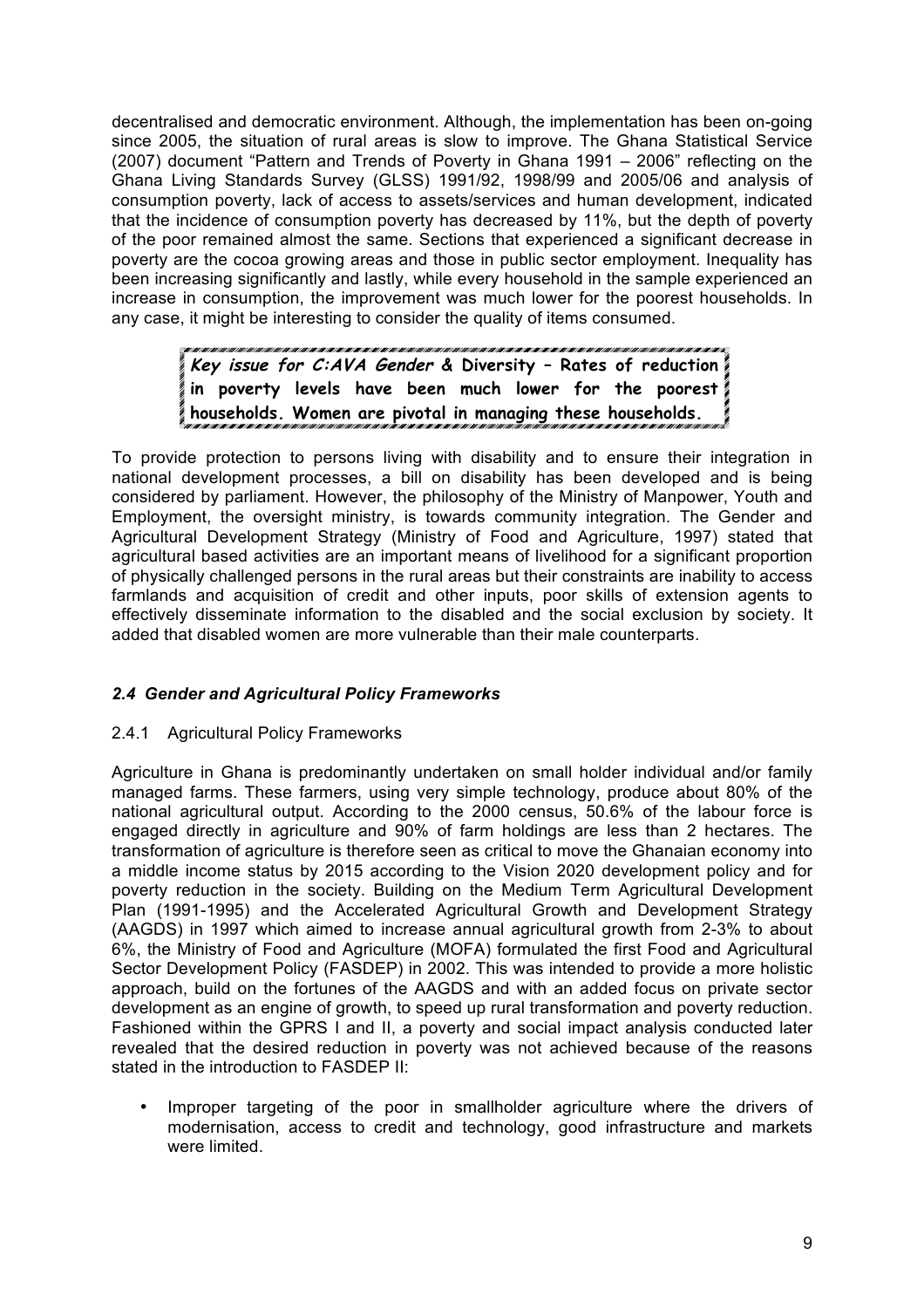- Weak problem analysis which did not reflect sufficiently client perspectives on other needs and priorities.
- The process by which MOFA was to stimulate stakeholder interventions was not specified.

**Issue to note by C:AVA Gender & Diversity - FASDEP I did not succeed in the envisaged poverty reduction because of improper targeting of the poor and their needs and priorities, and lack of specific stakeholder intervention processes.**

# 2.4.2 Gender in Agricultural Development

In all the above mentioned policy frameworks, gender equality and empowerment of women were mentioned to facilitate the achievement of the strategic objectives. During the precolonial era, farming was done as a family activity but the colonial era resulted in changes in crop production where men concentrated more on cultivation of new cash crops and women focused on food crop production. The gender division shifted agriculture from family farms to men and women's farms (Ministry of Food and Agriculture (1997). Historically women gathered food because they must feed the family. The beginning of farming in the region in the form of horticulture, was the invention of women while men hunted for animals. With time men and women engaged in specific tasks in horticulture. With the introduction of cash crops such as cocoa and coffee, the cultivation of these were considered as men's work and the women remained in the subsistence economy although providing some labour for cash crop farms (Andah, 1978).The overemphasis on support for cash crops and inequalities in the allocation of resources towards the enterprises of men have resulted in the policy frameworks not achieving the desired impact of reducing poverty at the small holder farmer level and particularly poverty among women (Ministry of Food and Agriculture, 2007).

**Issue to note by C:AVA Gender & Diversity – The Colonial administrative policy resulted in men's farms of cash crops and women's farms of food crops. Overemphasis on support to cash crops has resulted in poverty among women farmers.**

The current agricultural development framework, FASDEP II, has attributed this lack of impact on poverty to inadequate mainstreaming of gender in food and agriculture policies and programmes. This is in spite of the development of a Gender and Agriculture Development Strategy (GADS) in 1997 to enhance the implementation of the AAGDS through the following eight strategies:

- Strengthen institutional capacity for effective gender mainstreaming
- Advocate affirmative action in recruitment and training in MOFA
- Ensure gender desegregation of data in MOFA
- Ensure collection, use and maintenance of gender disaggregated data at all levels
- Prioritise a key gender mainstreaming strategy annually for implementation and
- $\div$  Promote systematic and regular gender analysis of agricultural programmes to ensure they do not increase the workload of poor women and men farmers.

An impact assessment of the GADS carried out this year (2008) has revealed achievements in the collection and use of gender disaggregated data. Previous interactions the author had with a number of Monitoring and Evaluation staff of the MOFA Directorate of Extension Services on the GADS (having developed the initial draft of the GADS) revealed the benefits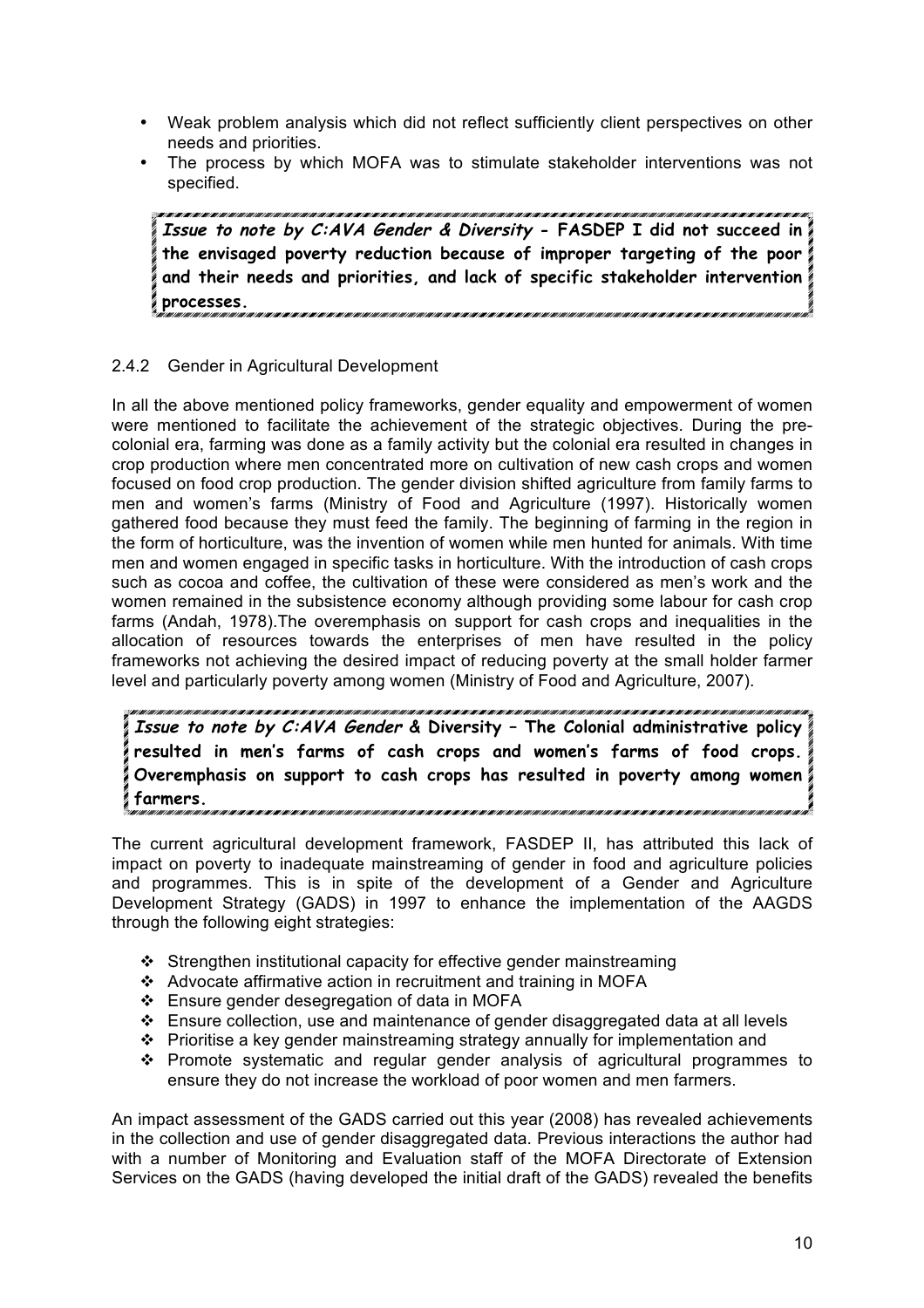the Directorate received from the gender training and its current collection of gender disaggregated data for planning purposes. Some successes achieved in the capacity building have been eroded by virtue of movements of MOFA staff. Discussion with staff at WIAD Headquarters revealed the need for some gender tools for use at the field level. The question remains – 'What have been the constraints to using gender as a mediating variable in reducing poverty beyond the formulation of the elaborate policy frameworks?' A second question relevant to the current study is – 'What are the implications of these constraints for the implementation of the C:AVA Project and the reduction of the incidence of poverty among smallholder farmers in general and female farmers in particular?'

**Issue to note by C:AVA Gender & Diversity – A GADS was developed to assist the implementation of the AAGDS but the FASDEP II has attributed the shortfall in the implementation of FASDEP I to inadequate gender mainstreaming.** 

2.4.3 Policy and regulatory environmental factors which promote or discourage participation of women and poorer groups in cassava value chains

The formulation of the policies discussed above have indirectly had a positive influence on the participation of women in cassava related activities, although inherent weaknesses in the formulation and implementation have negatively affected the cassava value chain (as stated by the FASDEP II). Drawbacks in the implementation of the policy such as inadequate targeting of the poor who are mostly women, has led to poor participation of women in value chains. The new policy direction for agricultural development (FASDEP II) is to emphasise value chain development and market access. It is expected that many more women will benefit from the development interventions that will result from the policy implementation.

More specifically, the concept of value chains is being given more importance under the development of new products in the emerging Agriculture Sector Plan for 2009 to 2015 through technical capacity in research for commercial orientation of agricultural products and the development of pilot value chains for selected commodities in each ecological zone. The implementation of the Millennium Challenge Compact programme in Ghana promotes the adoption of value chains and commercialisation of agriculture by smallholder farmers and aims to reduce poverty among that section of society. Cassava is one of the crops targeted under the programme. Training of farmer based organizations on the concept and in preparation for physical support is supposed to take off in September 2008.

More specifically the promotion of the cassava value chain is within the scope of the new Roots and Tubers Improvement Program (RTIMP). Despite its desire to target women because of their prevalence in cassava processing, a challenge will the ability of women to meet the 30% matching fund stipulated by the project. Secondly, interactions with end users revealed their concern for observance of standards in the HQCF or dry agbelima flour that will be delivered to them through the cassava value added chain. Even if the HQCF is for domestic use there will be the need for the adoption of local level standards fashioned under the Good Agricultural Practices (GAP) and HACCP. The evolving Agricultural Sector Plan (2008) acknowledges the opportunities provided through the existing knowledge on value chains and programs supporting value chains development. It however stated the following constraints and challenges:

#### *Constraints*

• Lack of capacity in MOFA and other Ministries/Departments/Agencies to undertake extension in value chains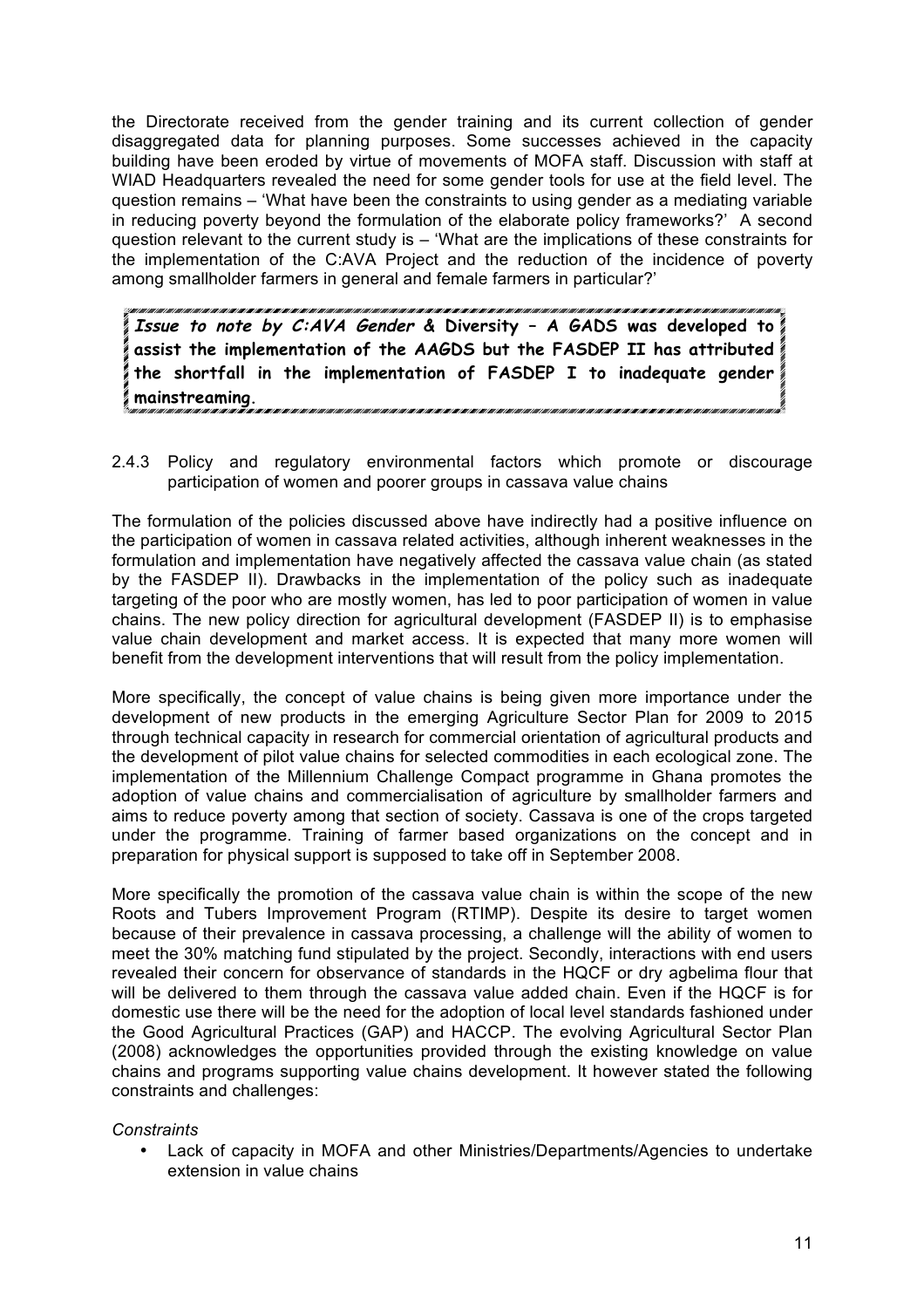- Undeveloped markets for produce
- Lack of information on actors and functions along the value chain (e.g. traders versus farmers
- Contractual arrangements between actors in the value chain are yet to be common (e.g. producers and marketers/processors; marketers and processors)
- Actors along most value chains are yet to understand and appreciate standards (GAPs, GMPs and HACCPs)

#### *Challenge*

• Mistrust between actors along the value chain

In conclusion, the plan document notes that the growing awareness at the policy level of the importance of building strong value chains will have to be matched with capacity building of public agencies and sensitisation of value chain actors.

The above-listed issues will have significant implications for the C:AVA Project by virtue of its value addition and value chain approaches. It will have particular significance for the gender aspects by virtue of women's relatively lower human capital base because of their high illiteracy rates. Secondly, women's reproductive roles might pose time constraints on further expansion of their food processing activities. These time constraints and women's limited access to information on safe food handling and food and health standards may restrict women's access to emerging markets for processed products. The use of adult learning principles will help step up the knowledge base and the capacities of men and women smallholder farmers to adopt the interventions of the C:AVA Project.

**Key opportunity for C:AVA – The evolving Agricultural Sector Plan 2009 – 2015 promotes the value chains approach and commercial development of commodities.** 

**Key issues for C:AVA – Constraining issues in value chains are lack of extension capacity for value chains, inadequate knowledge on contracts, actor linkages and standards; undeveloped markets and mistrust among actors. Gender specific constraints are the low technical expertise and capacities of women. The challenge of reproductive roles may include time constraints and safer food handling. With the introduction of new buyers and the use of food safety standards, the project may have to consider increasing awareness and capacities in safe food handling**

#### *2.5 Human capital and gender – health, nutrition and food security, economic situation, education and recent trends*

The ultimate objectives of the policy documents on poverty reduction, agriculture, gender and national development are aimed at bringing an improved standard of living to the people of Ghana, the nation's most important resource. The desired levels of human capital development have not been realised despite the successes achieved. Recently, the global food crisis and escalating fuel prices have worsened the wellbeing of most Ghanaians, particularly the rural poor, though as a country, local food production has cushioned the adverse effect of the increasing price of bread and imported rice. The antecedents that led to the C:AVA project are still tenable.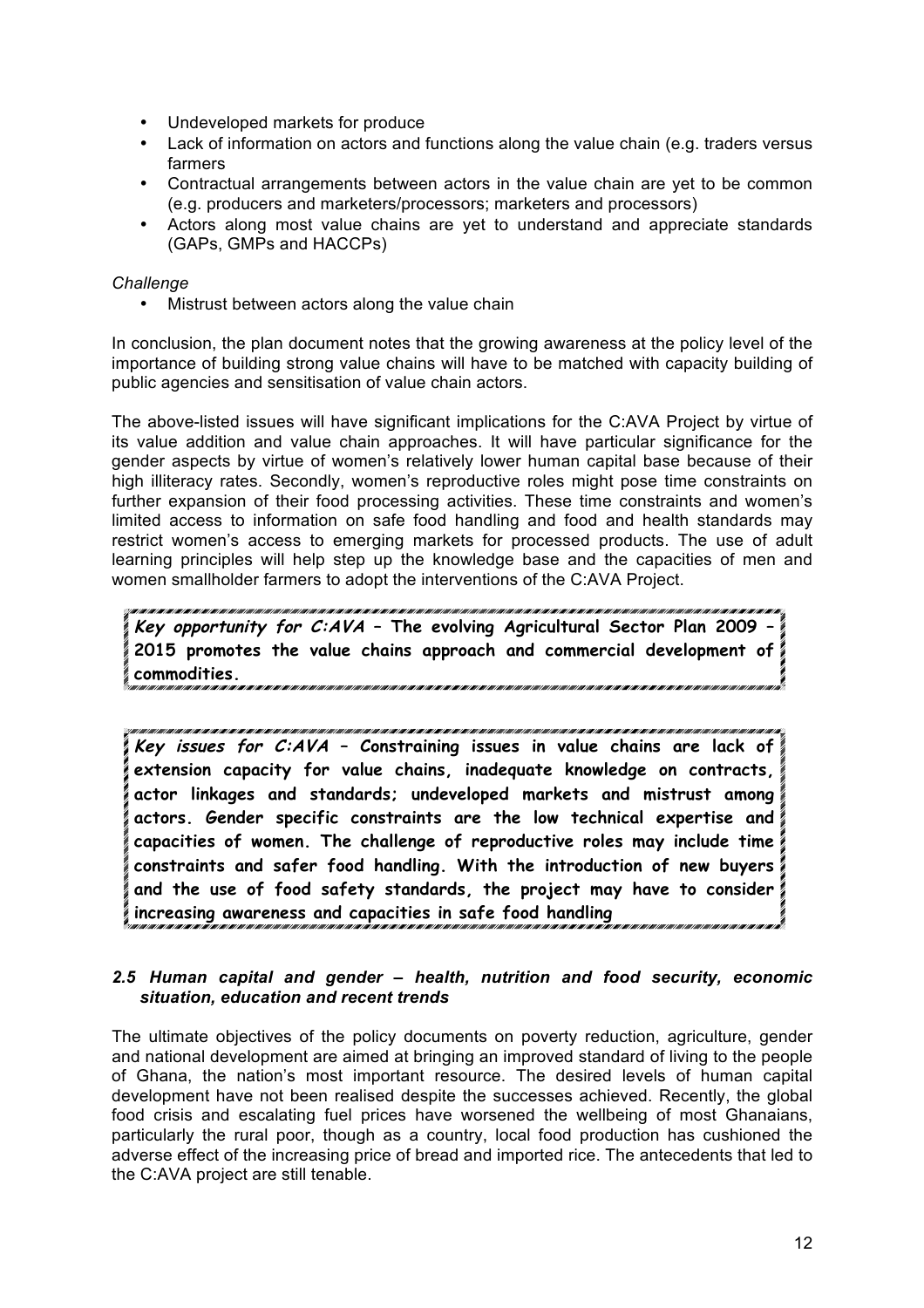The 2003 Core Welfare Indicators Questionnaire (CWIQ) Survey on monitoring poverty and living standards indicate the following:

#### 2.5.1 Health

About 18% of the population reported having been sick in the month before the survey and there has been no significant change compared to the previous measure of 18.6% in 1997 – In a population of whom only 18.4% consult a health practitioner one might question the adequacy of this measure to determine the health status of the population during the survey. This is buttressed by only 57.6% of the population having access to a health facility within 30 minutes of their residence. There has however been an improvement in access to health facilities' over the 1997 figure of 37.2%.

On infant and maternal health, about 9 in 10 women (93.4%) aged 12-49 years who had a live birth a year before the survey, received prenatal care. Once again, the rural poor had a lower participation rate of 86.5% as against 91.2% in the urban areas. Among the rural poor, only 17.3% have trained health professionals assisting in deliveries as against 34.7% in rural areas in general and 83.35% in urban areas.

#### 2.5.2 Nutrition and Food Security

The involvement of rural people in agriculture provides a level of food security, however, the survey indicated that 13.8% of rural households have problems meeting their food needs and the situation is worse among the rural poor. This compares with a national average of 12.8%. This has a direct impact on child nutrition; the survey found that stunting is higher in rural children (33.6%). On the whole, of the three anthropometric indicators of malnutrition (stunting, wasting and underweight) stunting (short for one's age), was most common  $(32.4%)$  among children  $0 - 4$  years, 25.8% of the same age group are underweight. The nutritional status of children of the poor in rural and urban areas was worse than among better off families. Between the 1997 and 2003 snap shots, incidence of underweight had not changed significantly, but wasting (underweight for age and height) and stunting worsened; wasting was more than double the 1997 rate of 6.5% Ghana Statistical Service (2003). The anthropometric indicators indicate the endangering of the human capital development of the nation.

#### 2.5.3 Education

Among adults, 53.4% of Ghanaians aged 15 years and above can read and write; an increase of 10% over the 1997 rate. More males (65.8%) are literate than females (42.3%) and in the rural areas females are more disadvantaged - less than 30% of them are literate whilst more than 50% of men in rural areas are literate. Among the youth, the 2003 survey found that 68.75% were literate as against 64.1% in 1997 – only a marginal gain made. The rural situation is worse. Only 56.4% of rural youth are literate as against 81.7% of urban youth. ( Ghana Statistical Service, 2003)

However, concerning net enrolment for female and male children in primary schools there is only 2.4% difference in favour of boys and 7 out of 10 children are enrolled in school. Despite the problems of access, the pilot school feeding programme introduced in 2005 by Government of Ghana at primary school level has increased school enrolment at that level.

There is a high dropout rate from primary to secondary and even greater reductions by the tertiary level. Only 4 out of 10 of children between 12 to 17 years are in school. Overall enrolment in secondary school declined from 40% in 1997 to 38.1% in 2003, but increased slightly for females, from 36.4% to 38.4%. The promotion of education of girls has yielded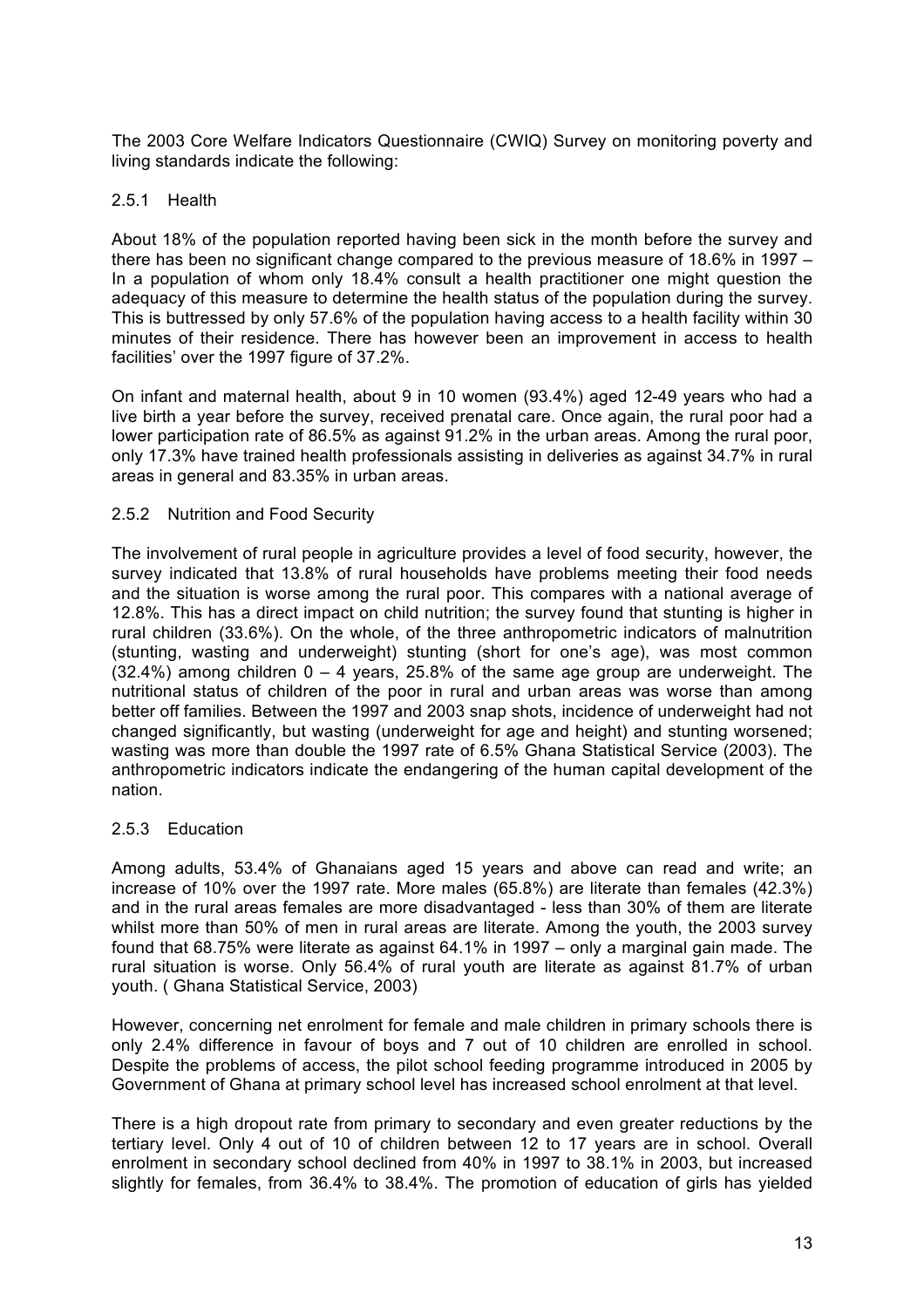some results, however, on the whole, female illiteracy is still high and access to school is skewed towards urban areas. Only 28.8% of rural people have a secondary level school 30 minutes away from their residence as against 62.6% of urban dwellers.

The gender situation in education was confirmed by the findings of the Ghana Statistical Service (2007) 'Pattern and trends in poverty'. Access to basic education increased from 1991 to 2006 and the Millennium Development Goals of bridging the gender gap in primary school enrolment is achieved. Enrolments in primary schools improved though it slowed down in recent years. Enrolments at the second level have been much higher for girls though still lower than those of boys and much lower than the primary level and in the rural areas.

#### 2.5.4 Economic Situation

From the 2003 Core Welfare Indicators Questionnaire (CWIQ) Survey , 51.5% of households believe that their economic situation has worsened in a year before the survey and only 27% perceived that their economic situation has improved. Additionally, the unemployment rate among persons 15 years and older increased from 4.6% in 1997 to 5.4% in 2003 and was worse in the urban areas, 7.6% for urban areas as against 3.5% in rural areas.

The pattern and trends in poverty (GSS, 2007) indicated that there has been significant improvements in the number of households having access to improved drinking water, toilet facilities and electricity over the 15 years and that the changes are reflected at all income levels. The improvements were of benefit to rural areas and poorer urban households. As much as these benefits have been listed and improvements in infrastructural development and increased access to social facilities over the period under review recognised by the majority of Ghanaians, what still remains a challenge is micro level development on which households can anchor their wellbeing.

The FASDEP II ambition is that with the current agricultural development policy, growth in incomes within agriculture can be achieved through provision of opportunities for diversification into cash crops and value addition, among others as well as improved financial access to food and deepened food security.

**Key issue for C:AVA – Improvement in the standard of living is hampered by inadequate use of health facilities, poor nutrition, high illiteracy and the poor economic situation of rural households. Women are more likely to feel the brunt of these. The situation is being perpetuated by malnutrition of children under 5 years**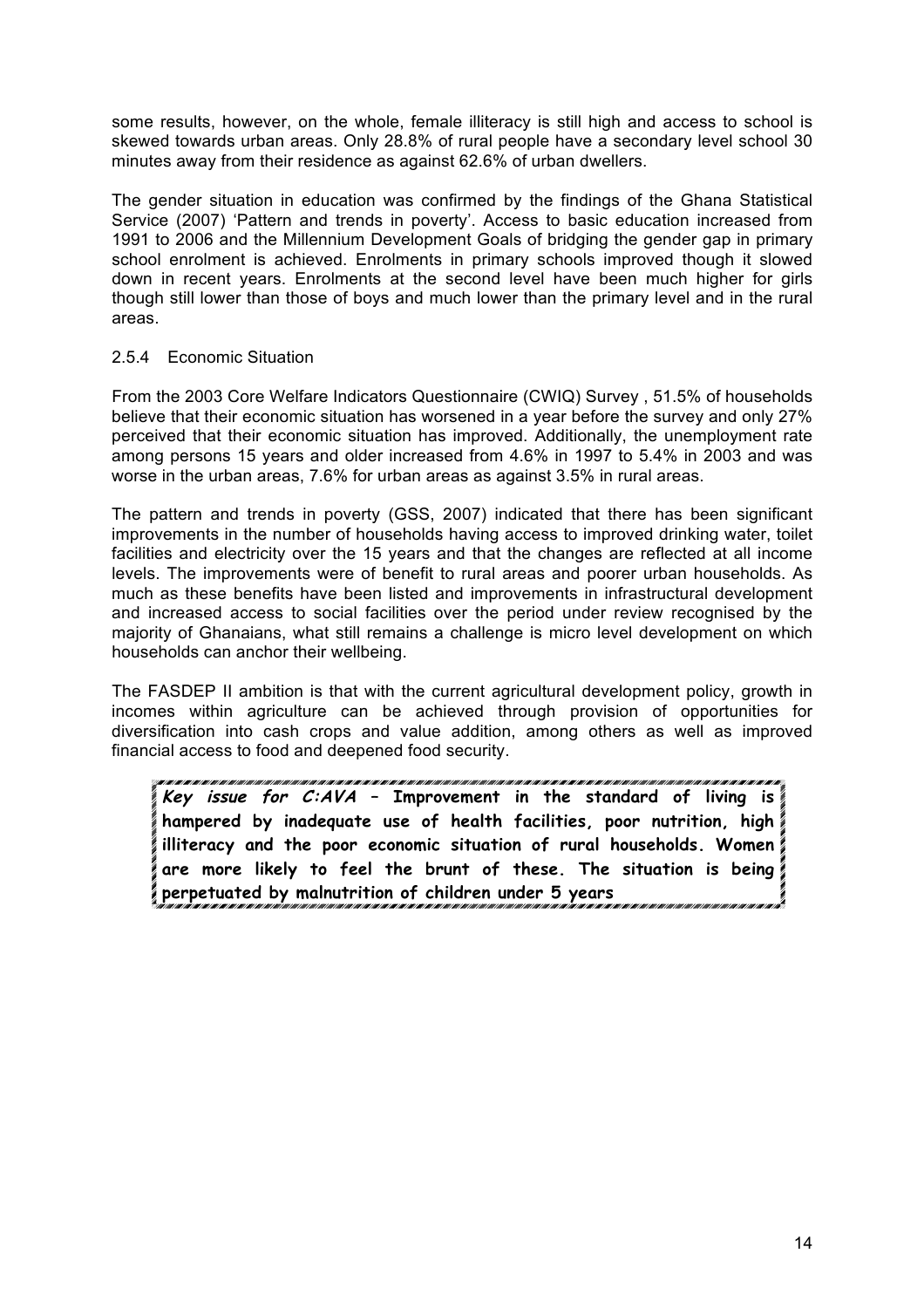# **3. GENDER AND DIVERSITY AT FARMER, HOUSEHOLD AND COMMUNITY LEVELS**

#### *3.1 Family Structure and Household Composition and Gender Roles*

#### 3.1.1 Family Structure and Household Composition

Men and women farmers and farmer processors met during the fieldwork indicated that households in their communities are a mix of two parent households and female headed households. There are nuclear households and extended family types. Some live alone in their own houses and some live with parents of spouses, in consultation with their partners and together with their children. The communities are ruled by chiefs who manage the communities in collaboration with some opinion leaders. Hohoe municipality, for instance, has 21 paramouncies.

Using the Ghana Living Standards Survey definition of a household as a person/group of persons living and staying together and sharing the same catering arrangement, the average household size for Brong Ahafo Region is 5.3. Table 3 below shows the number of houses, the male and female population, households and average household size captured by the 2000 Population and Housing Census. In the Techiman Municipality, the average household size is 5.1 and 34.2% of households are female headed while 65.8% are headed by males. In Hohoe Municipality, 31.1% of households are female headed, 73.2% include children and 78.2% live in rural areas.

For the municipalities studied using the available data on households, the average household size ranged from 3.96 to 5.6; the lowest being in Matse and the highest being Abirika. Agate was not captured in the data of the Ghana Statistical Service (this was confirmed by the Deputy Head of Godsway Biscuit Factory, an end user met in Agate).

| District/Community        | Population |       |        | Number of | Households |              |
|---------------------------|------------|-------|--------|-----------|------------|--------------|
|                           | Total      | Male  | Female | houses    | Number     | Average size |
| <b>Brong Ahafo Region</b> |            |       |        |           |            |              |
| Sunyani District          |            |       |        |           |            |              |
| Chiraa                    | 15,183     | 7,359 | 7,824  | 1,473     | 3,381      | 4.5          |
| <b>Techiman District</b>  |            |       |        |           |            |              |
| Nkwaeso                   |            |       |        |           |            |              |
| Srapukrom                 | 319        | 154   | 165    | 37        | 73         | 4.4          |
| Abirika                   | 273        | 138   | 135    | 29        | 49         | 5.6          |
| <b>Volta Region</b>       |            |       |        |           |            |              |
| Ho District               |            |       |        |           |            |              |
| Akrofu-Xeviwofe           | 1,142      | 558   | 584    | 196       | 258        | 4.4          |
| Hlefi Todome              | 398        | 173   | 225    | 77        | 92         | 4.3          |
| Hodzoga                   |            |       |        |           |            |              |
| Tanyigbe Atidze           | 797        | 370   | 427    | 191       | 196        | 4.1          |
| Matse -                   | 1664       | 787   | 877    | 317       | 433        | 3.96         |
| Matse Begbe               | 570        | 271   | 299    | 96        | 140        | 4.1          |
| Matse Have                | 462        | 210   | 252    | 89        | 106        | 4.4          |
| Matse Tsife               | 632        | 306   | 326    | 132       | 187        | 3.4          |
| <b>Hohoe District</b>     |            |       |        |           |            |              |
| Agate                     | Not listed |       |        |           |            |              |
| Hohoe                     | 35.277     | 558   | 584    | 196       | 258        | 4.4          |

**Table 3 Community population, number of houses and households**

Source: Population and Housing Census of Ghana, 2000, *Ghana Statistical Service*

The data on household size and female-headed households have some significance for poverty levels; data on male-headed households indicate they are more likely to have a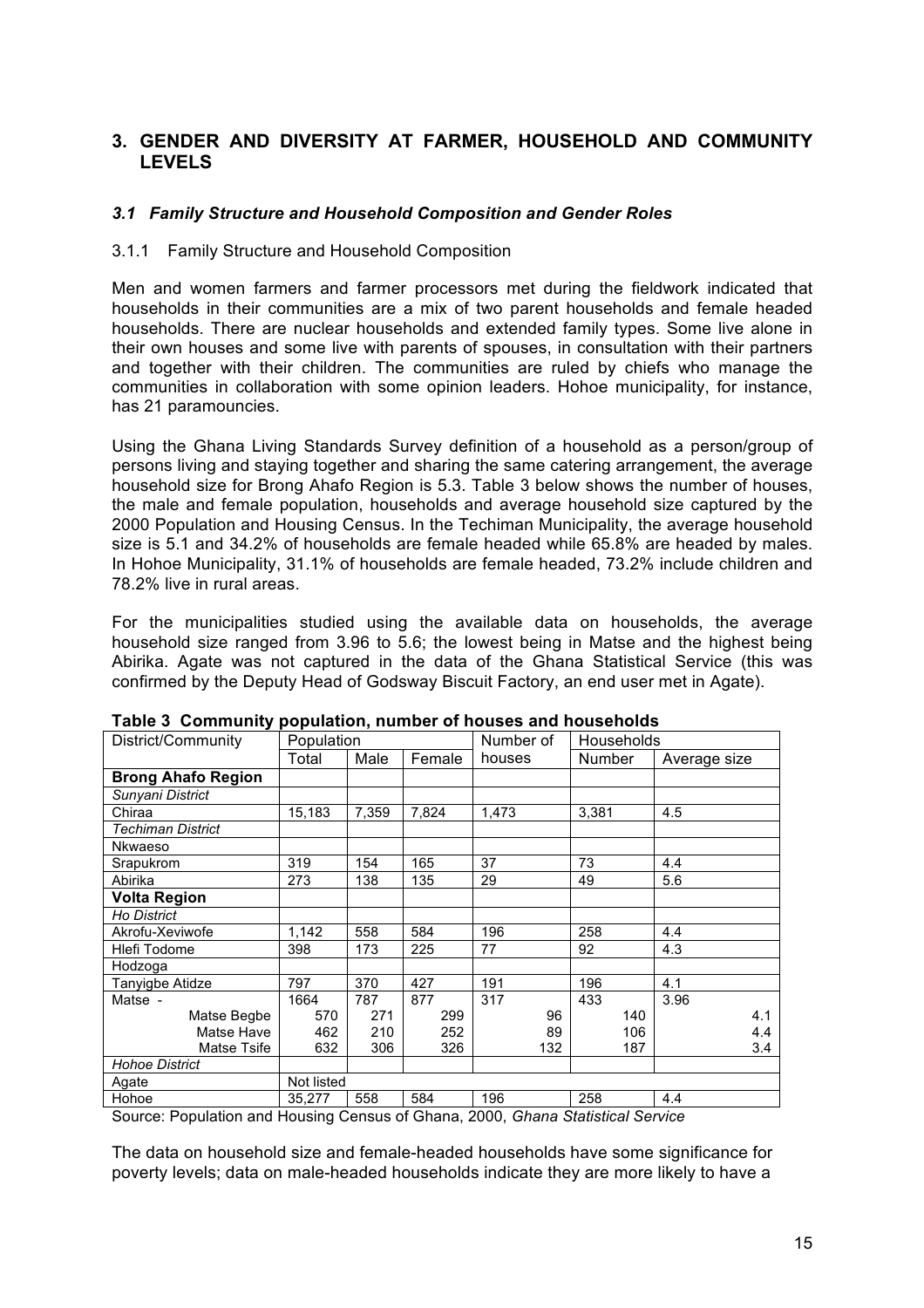better welfare situation than female-headed in view of their better access to land and other productive resources than women. Lloyd and Gage-Brandon (1994) stated that children who live with their mother receive substantially less support than those living with both parents. In their survey on sibling size and implications for education of children using the 1987/88 data of the Ghana Living Standards Measurement Survey (GLSS) they found that children who live with their mothers receive roughly 20% less support than those living with both parents and that children who live with neither parent are the worst off in terms of educational expenditures. This confirms the assertion by the Srapukrom group that households in which there are both male and female parents fare better. Furthermore, commenting on femaleheaded households, Ardayfio-Schandorf (1994) remarked that the increasing out-migration of educated men from the rural areas to urban areas and of farmers to other rural areas to undertake cash crop farming, and the existence of polygamous relationships, have resulted in women having greater responsibilities for expenditure, income and important decision making at the household level. Oppong (1994) reported that cohesive domestic units with perfect solidarity and altruism reigning in all relationships is an assumption that is giving way to the need to explore the extent to which male and female members of households pool or keep separate the resources they produce and earn, and the specific sexual divisions of labour, power and decision making in the domestic domain.

*"As farmers, marrying one woman is not easy and therefore it is difficult for men to have more than one wife… Reasons causing divorce are poverty, such as a man who cannot fully take responsibility for his wife or he takes on another wife, causing the wife to leave. A further reason is the incidence of problems at home and the man going out to enjoy himself with another woman" (member of Deladem Women's group).* 

The officer-in-charge of Women in Agriculture Development (WIAD) for the Techiman Municipality stated "*sharing of benefits from joint farms of spouses is a problem. Forty (40) percent of the women engage in trading to top up their incomes, 40% get meagre benefits and 20% do not get any income at all. WIAD is addressing the problem by identifying processing centres so the women can increase their incomes*". Therefore, to realise the objective of C:AVA to reduce poverty, extra attention may need to be given to household management issues in order to achieve sustainable income generation and use.

#### 3.1.2 Gender Roles at the Household Level

There are distinct traditional roles of men and women and boys and girls in the households in farming communities in particular and the nation at large and with social change there are some changes occurring in the roles.

#### • Food Needs

Traditionally, men provide the cash and/or staple food needs of the household and school fee payment (if children are in school). In areas where game is the main protein source, time spent on that is mainly by men. Women provide vegetables, fish/meat/game and condiments for family food preparation and are responsible for the social reproduction of the household. Figure 1 below on labour use by men and women indicates that women provide 95% of the time involved in feeding the household. In providing water and fuel needs of the households, women provide 90% of the labor time.

However, with changes in the cultural, political, economic, civic and social domains of society, women are taking up more of the traditional roles of men, particularly in the cash economy of the family and associated decision making. Women sell vegetables and cassava to get ready cash to buy other ingredients needed. The men contribute mostly with the provision of staples (which are often cheaper). According to the respondents interacted with cassava ranks first in providing food security to the household and 0.05 – 25% of cassava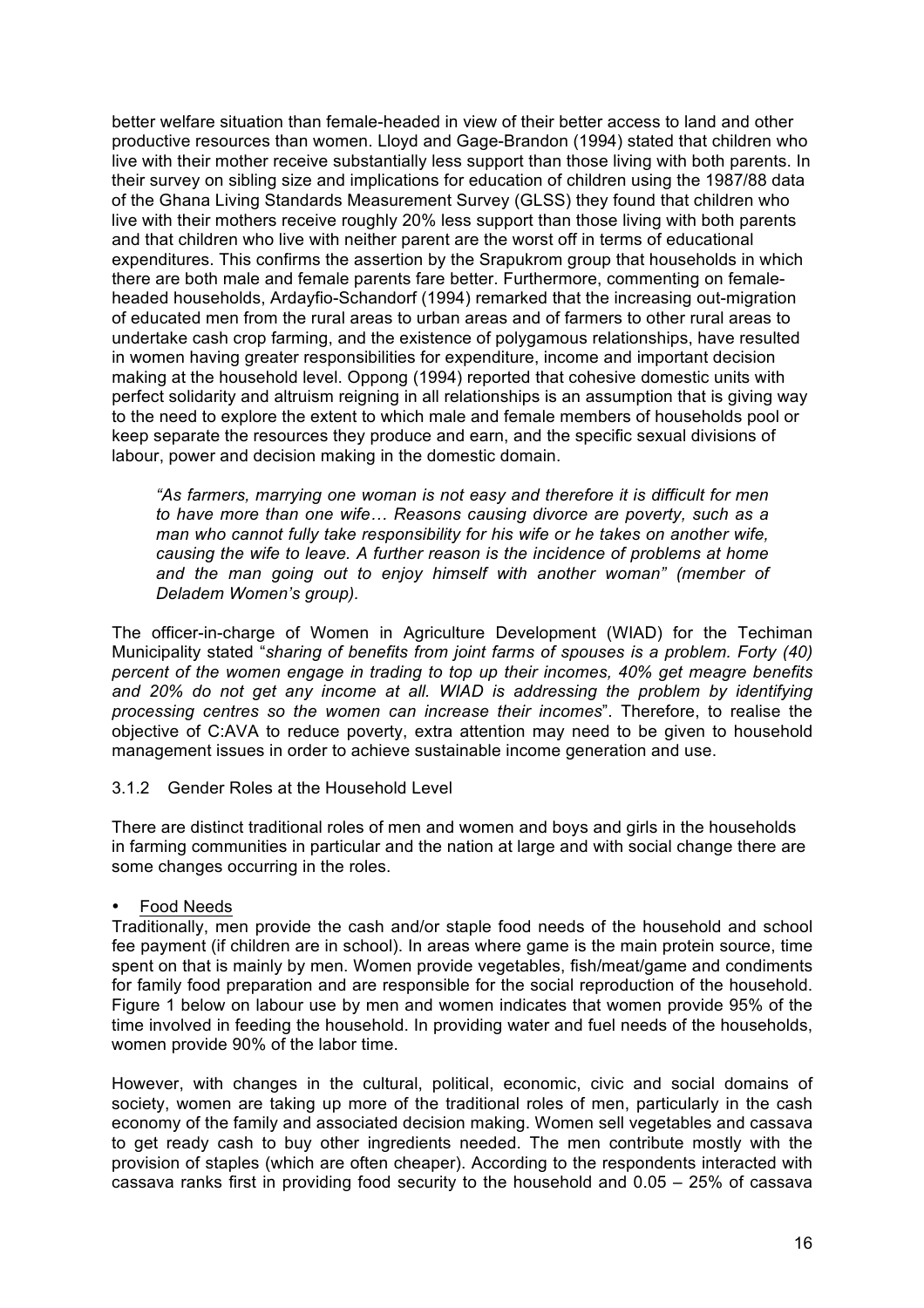cultivated is for domestic use, depending on the sizes of their families. This assertion is confirmed by Annor-Frempong (1991) in his statement that cassava is the most favoured among all the root crops and indeed all food crops by Ghanaian consumers because the crop is cheaper to produce, affordable to consumers and utilized in many diets. IITA (1992) also stated that the appeal of cassava for food security is its drought tolerance, satisfactory yields on a wide range of soils and its continuing provision of food under conditions in which other crops have failed. It added that cassava has often played a critical role in alleviating famine. In Srapukrom, the variety of cassava that is preferred is Bensra, an early maturing, poundable type. The name literally means "You will not beg for cassava". Within six months it has matured and gives food security to the family and for other uses. The Supervising Manager of the North Tongu Rural Bank remarked that the use of cassava for food security does not motivate farmers to pay the loans back adequately. They get a loan for cassava cultivation but are reluctant to harvest for sale to pay the loans. The Brong Ahafo Regional Director of MOFA reiterated the point. He stated that farmers will never harvest all their cassava since they use it for food security.

#### **Education**

Findings of interactions with Deladem and Lorlornyo women's groups in Hlefi and Akrofu indicate the increasing range of roles women are taking up in order to sustain their households. The Deladem women have to keep some savings in case men do not pay the monies demanded by the schools, so that their children will not miss school. It is worth noting that that despite the free basic school policy and pilot school feeding programme, parents are confronted with unending demands for payments towards extra classes, payment for books etc. The women indicated that sometimes the men have sufficient money to meet their obligations towards school needs and yet insist that the women should pick up half of the bill. Depending on what school needs are to be met, members of Deladem decide whether to sell fresh roots, agbelima or gari. They decide on gari when the amount of money required is substantial. Eighty percent (80%) of their incomes are spent on their children and the commonest expenditure is education related. The majority of women in the Tornyeli women's group and the peelers at Caltech spend substantial portions of their incomes on their children and grandchildren's education.

These findings are in line with those of a study on sibling size in a family and implications for children's education in Ghana, using data from the 1987/88 Ghana Living Standards Survey thus challenging the myth that men are solely or mainly responsible for school fees. Lloyd and Gage-Brandon (1994) remarked that education costs involve more than tuition payments and also cited similar findings of Bleek (1987) and Robertson (1976) that have documented substantial economic contributions of mothers towards the education of children. Specifically in the Ketu South District of Volta Region, Ahene-Amanquanor (1998) in a gender impact assessment of the damaged Akatsi-Dodze trunk road, women estimated their portion of maintaining children in school at 75% of the total cost while the men picked up only 25% (cited in Quartey, 2006:9). Also Ardayfio-Schandorf (1994) in a study on household headship and women's earning in Ghana revealed a pattern of authority and trends in socio-economic responsibility that indicate that more than 50% of the women interviewed are taking sole responsibility for their households. She added that married women are also taking on the responsibility of household head even when their spouses are present because the spouses contribute relatively little to their maintenance and that of their children.

#### • Housing

Traditionally, housing is provided by the men but some women are taking up this role. In Tanyigbe Atidze the women's discussion group reported that women are investing in a house because of polygamous relationships and their lack of security.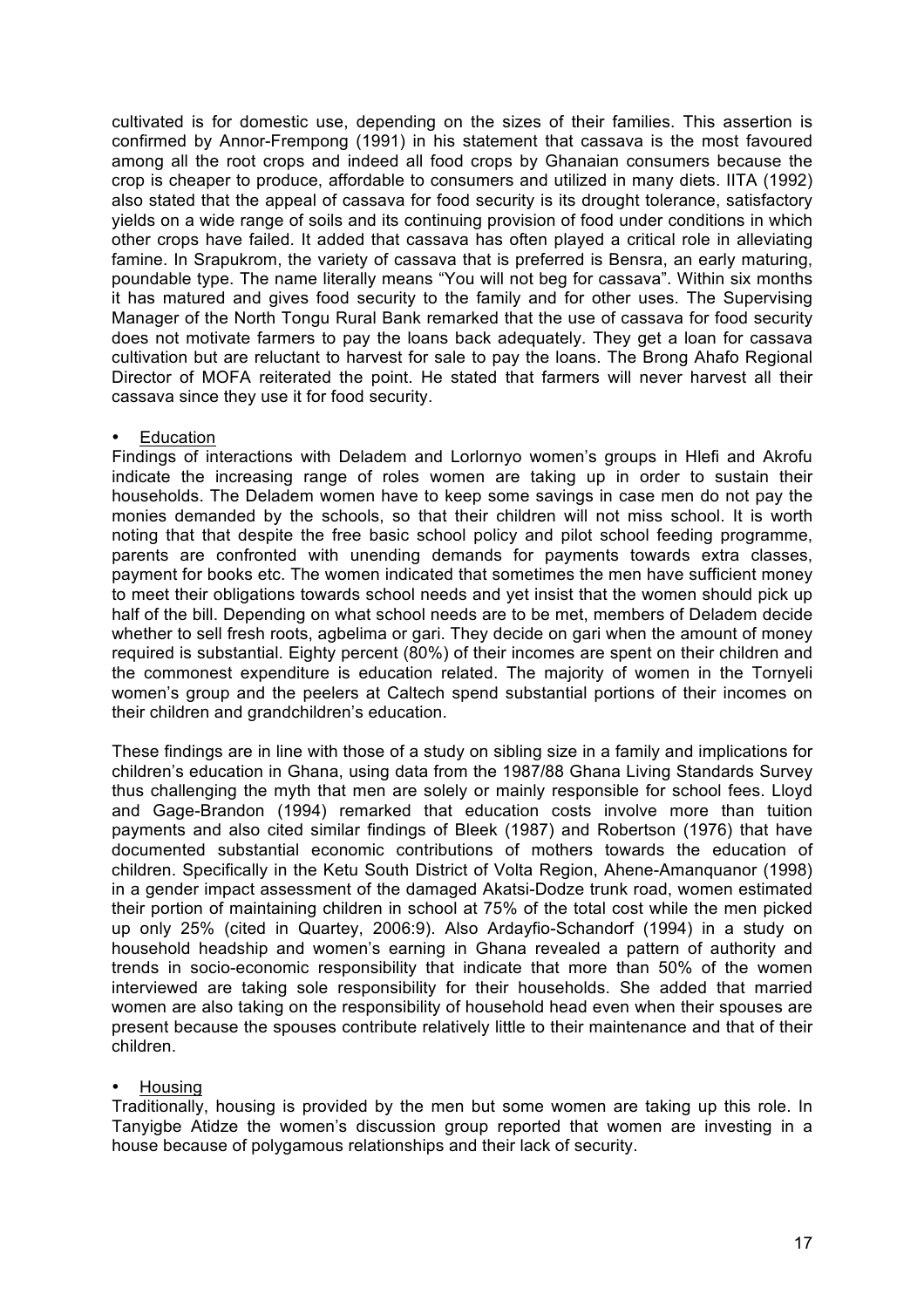**Key issue for C:AVA Gender & Diversity – There are changing gender roles in family and domestic life. Women are bearing an increased share of family expenditures and are providing key economic support for education of children and feeding of the household.** 

• Community roles

In addition to household roles, women play significant roles in keeping their communities running. They ensure environmental sanitation and see to some roles associated with marriage, birth and naming ceremonies and rites of passage at death. However, in most of these they do not make major decisions associated with these socio-cultural events.

#### *3.2 Gender roles, responsibilities and division of labour for productive work*

The general pattern of gender roles in agriculture was observed during interactions with male and female farmers and farmer processors. Women play very significant roles and bear much of the responsibility within the sector. The FASDEP II (2008) remarked that of the human resource in the agricultural sector, 60% is made up of farmers, traders and processors. The sector is critical for women; 48.7% of them are self-employed and the majority is in food production. Figure 1 below shows a typical distribution of productive and reproductive roles of men and women in agriculture and the household. A study of the percentage of hours spent on different roles by men and women shows how much women are laden with running day to day activities in agriculture and the household.

| How the work is divided (percentage of total labor in hours) |         |                         |    |    |    |              |    |    |  |
|--------------------------------------------------------------|---------|-------------------------|----|----|----|--------------|----|----|--|
|                                                              | women Q |                         |    |    |    | $\delta$ men |    |    |  |
| 5                                                            |         | clearing                |    |    |    |              |    | 95 |  |
| 30                                                           |         | turning soil            |    |    |    |              | 70 |    |  |
| 50                                                           |         | planting                |    |    |    | 50           |    |    |  |
| 70                                                           |         | weeding                 |    | 30 |    |              |    |    |  |
| 60                                                           |         | harvesting              |    |    | 40 |              |    |    |  |
| 80                                                           |         | transporting            |    | 20 |    |              |    |    |  |
| 80                                                           |         | storing                 |    | 20 |    |              |    |    |  |
| 90                                                           |         | processing              | 10 |    |    |              |    |    |  |
| 60                                                           |         | marketing               |    | 40 |    |              |    |    |  |
| 90                                                           |         | carrying<br>water, fuel | 10 |    |    |              |    |    |  |
| 50                                                           |         | domestic<br>stock       |    |    |    | 50           |    |    |  |
| 10                                                           |         | hunting                 |    |    |    |              |    | 90 |  |
| 95                                                           |         | feeding<br>family       | 5  |    |    |              |    |    |  |

#### **Figure 1 Gender Division of Labor in African Agriculture.**

Adapted from: Restoring the balance – Women and Forest Resources (FAO/SIDA Publication, 1987)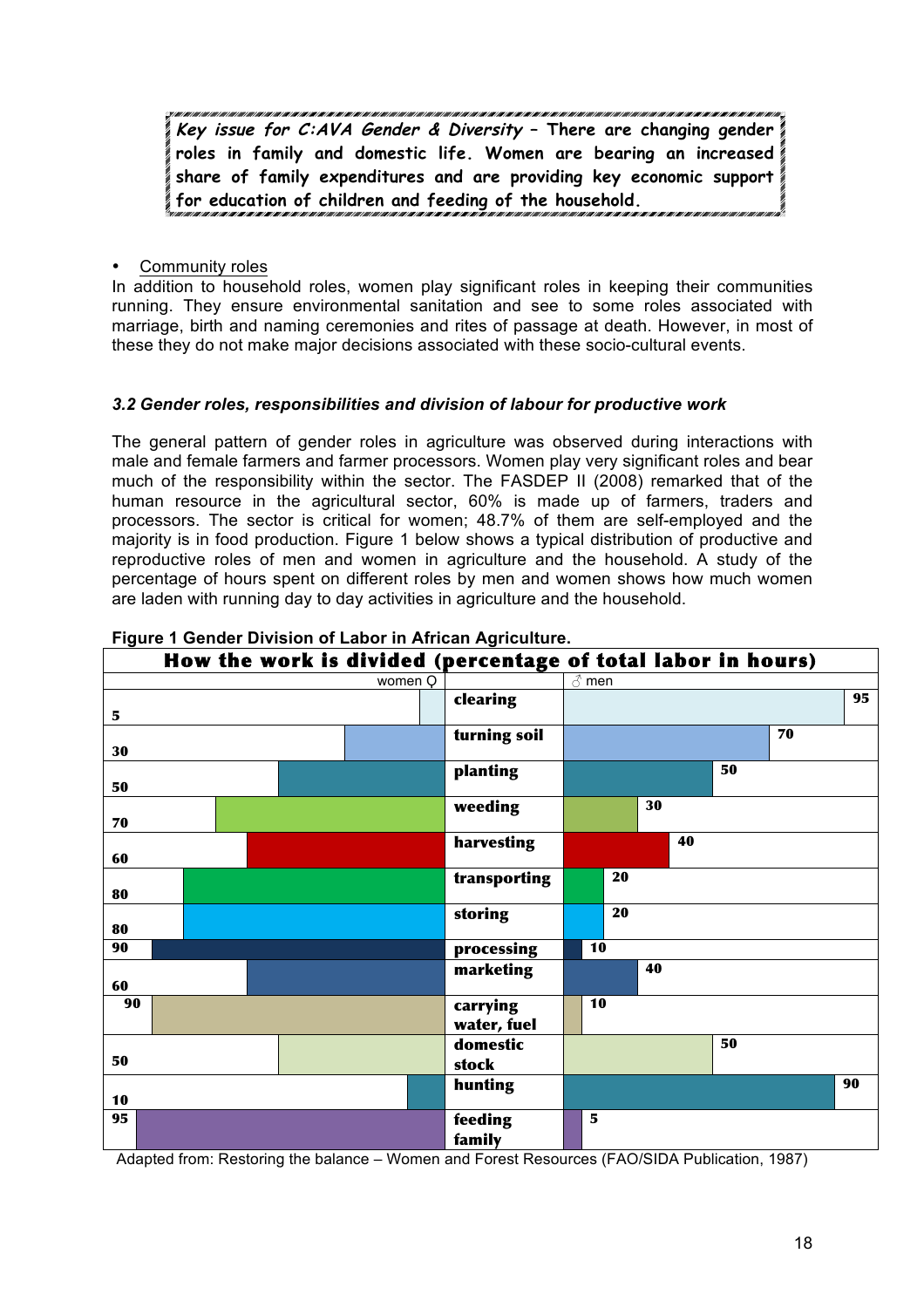However, some recent literature questions the extent of women's labour in agricultural production, arguing for a more nuanced and context specific perspective (Enete et al, 2004). pp. 57-70). In spite of this the Gender and Agricultural Development Strategy of Ministry of Food and Agriculture (1997) commenting on labour distribution in agriculture states a similar pattern and the roles reported by the respondents during the value chain analysis and scoping study conform to the pattern. Commenting on labour issues in agriculture in a World Bank (2009) publication "Women`in Agriculture Sourcebook" it stated that across the world women are the primary workers in the reproductive economy: maintaining households, raising children, preparing food and taking care of the sick and these may be the principal reason for large numbers of women in agricultural activities.

In the field situation, women and men both clear the land for cassava cultivation, but this is largely done by men. Farm sizes range from 0.5 to 5 acres, the women often having smaller farm holdings. Farm sizes from 30 to 50 acres belong to men.

Roles undertaken by women and men are the same even when the land is jointly cultivated by spouses, sometimes with some labour exchanges. In the situation of female-headed households, male labour is hired to undertake activities that the women do not perform. However, in the case of weeding, labour is provided by both males and females. The latter sometimes undertake such tasks to generate some extra income. Weeding is done manually or by using herbicides. Husbands sometimes purchase herbicides for their wives but the women do the application. Harvesting (uprooting) is carried out mostly by men and the collecting of the cassava roots is done by women. Some women harvest their cassava themselves. Men sell their cassava to women, their wives or to processors. There are also exchanges of labor to support the farms of spouses – wives help with planting and weeding on the farms of their husbands and husbands help with land clearing and weeding of the farms of their wives, as in the case of the Deladem group at Hlefi. The gestures were associated with strengthened amorous relationships. However, on the whole, women perform more tasks and mostly the repetitive ones.

The cultivation is done by married and widowed women and single mothers, and old and young women as well as young, middle aged and old men. The farmers are both indigenes and migrants. Migrants have access to land according to their ability to till the land. Some have their own farms and some are farm hands. There are no restrictions on land acquisition by migrants; the only withholding factor is availability of money for land rent. In Srapukrom, the migrant farmers remarked on their integration into the society.

The peak of farming activities is during the planting season. The intensity decreases during the dry season. Furthermore, the activities of men are more seasonal such as land clearing, turning the soil and planting, but those of women are more continuous and repetitive which has implications for women's time and labor. The group approach helps deal with labor constraints as members assist each other. Some women also hire labor or provide labor to others to realize some income. In the case of Srapukrom, a young woman used the proceeds to pay for rent for her farm land. Men use their own labor or pay for hired labor.

| <b>Task</b>                 | <b>General responsibility</b> |
|-----------------------------|-------------------------------|
| Land clearing               | Men                           |
| Planting                    | Men and Women                 |
| Weeding                     | Men and women                 |
| Harvesting                  | men                           |
| Collection of roots/carring | Women                         |
| Selling                     | Women                         |
| Processing                  | Women                         |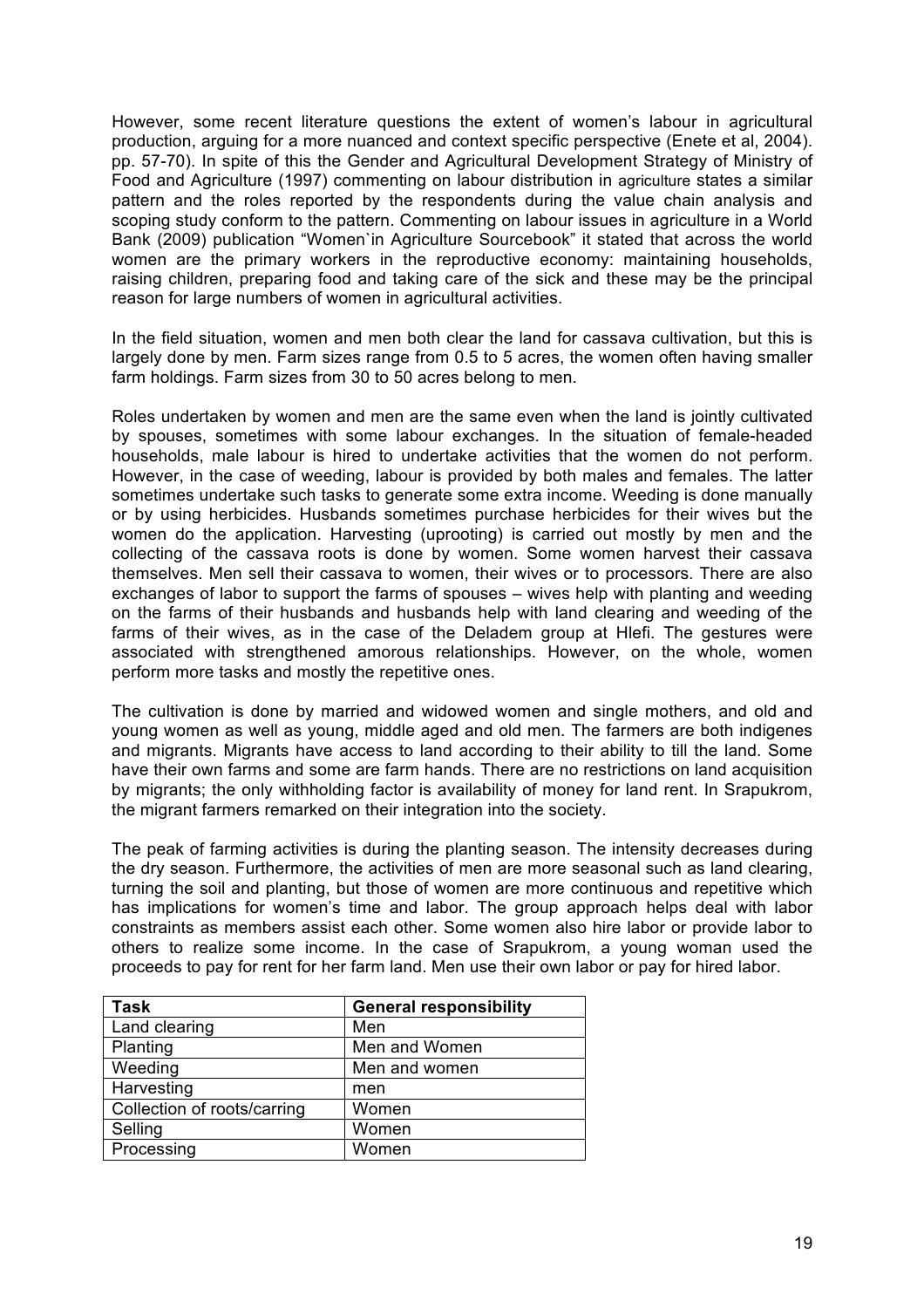On the whole, of all the domestic roles listed in the figure (minus hunting) men do 21.7% of household duties while the women take up 78.3% (on the basis of total labor in hours spent) and their roles are more repetitive. With more children now going to school, there is a shortage of labor at the household level. This has a negative impact on the work load of women yet they take up the challenge because they perceive that education is the only way by which they can secure a better future for their children.

**Key issue for C:AVA Gender & Diversity – Generally men do 21.7% of household duties and women perform 78.3%. With the increasing enrolment of children in school, there is shortage of household labour and women have to put in more labour.** 

With the changing roles, women are taking up more responsibility for breadwinning and family expenditure. However, responsibility for decision making is biased towards men. Benneh (1994) in an overview of family and development in Ghana asserted that with more women in the labor force or engaging in more viable income-generating activities, calls for intensive studies to bring out the realities to challenge the myth that men, being traditional breadwinners, are therefore sole decision makers . In a focus group discussion at Tanyigbe Atidze, the women farmers and processors reported that they "*take care of the men*". On the contrary, in the focus group discussion with the men in the *same village* being held simultaneously, men claimed that they bear 80% of the household expenditure. The assertion of the women is confirmed by another research finding in the same Volta Region. Ahene-Amanquanor (1998) reported that members of the Dzodze market women's association stated that they are supporting their husbands – even giving them money for tots of alcoholic beverages. During interactions with drivers at the Dzodze lorry station they confirmed that their wives were maintaining them (cited in Quartey, 2006:10).

# **Roles of girls and boys in rural areas**

Girls generally begin farming from age 10 to 18 years. They normally help their parents on their farms. They cook food to take to the farm. They do weeding, harvesting of vegetables and porterage of harvested produce to the roadside. Girls harvest cassava for home consumption. They go into farming all by themselves when they get married, which is usually around 23 years of age.

Boys, on the other hand, start farming earlier at about 8 to 10 years and with their parents until they are 20 years old. However, as young as 18 years of age some do their own farming. They would prefer to cultivate tomatoes and cabbages rather than cassava which takes one or two years to mature because they want quick money. The reasons are for this are that they are in relationships with girls, they require it to migrate (commonly to Libya). and for petty trading.

*From a discussion with Techiman Municipal WIAD Officer*

# 3.2.1 Gender and allocation of labor time to production and processing

Women peel and wash the cassava and take or send it to a VPU to grate. Grating services are usually provided by men. In one instance a woman operates the grater in the absence of the male operator. After grating, the mash is pressed using screw presses at the VPU, the press is usually operated by men if the traditional means of using heavy weights on bagged mash is not employed. The by-product of starch is sold and the peel is also sold or used as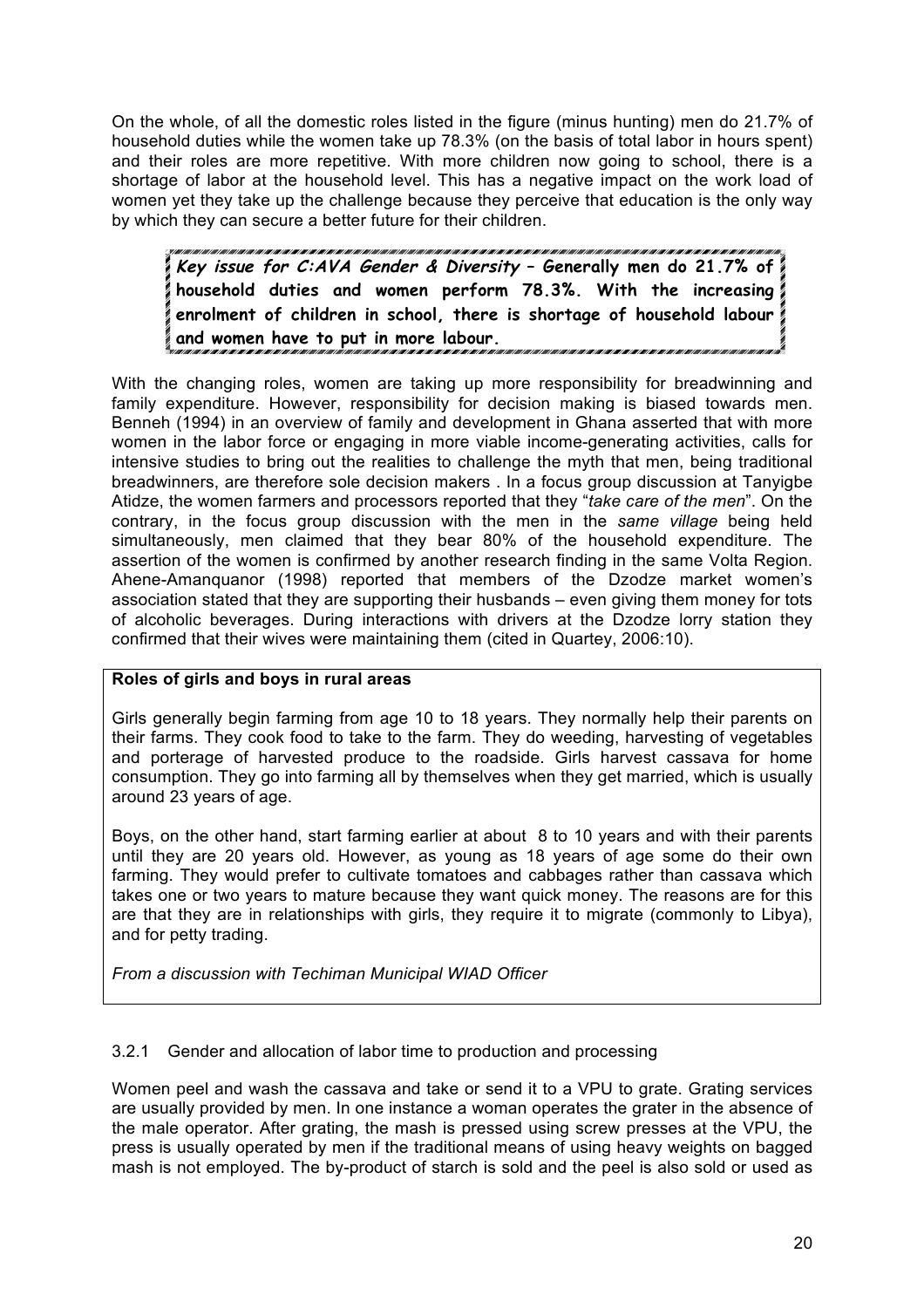animal feed domestically. Peeling and washing are done by women - old, middle aged and young ones. Female and male school children and basic school leavers offer some assistance to their mothers and guardians. Of the labor in processing, women contribute 90%.

There is a new interest from men in going into cassava processing at the household level directly or indirectly having realized that gari processing yields the highest income from value added cassava. In Tanyigbe Atidze, men process gari themselves, or give their cassava to their wives for processing. At the VPU at Srapukrom, there were two men processing gari at the time of visit and now there are 7 male gari processors in the village – 6 indigenes and one migrant who had come to live nearer the VPU for convenience.

Child care is a major constraint on how early or late women leave home for farming and how late they come back from the farm. Women with young children leave home from 7.00am to 9.00am and are back by 4.00pm. Older women who have support for food preparation could come back around 8.00pm. Men, on the other hand, could leave home as early as 5.00am and return as late as 9.00pm. In the case of Abirika, often the men do not understand why women with young children get to the farm so late and in a joint family farming situation this is a contentious situation. In one instance, a male farmer had to take care of the children and he complained that this has retarded his farm work. His wife also complained that she has been worried about having to leave the children with the man while she lived temporarily near the VPU in view of the poor road and lack of transportation between their village and Srapukrom. The women in the focus group meeting were thrilled by the complaint of the man's work being hampered for this short period whilst they have to contend with the situation for years and also with the lack of understanding of the men when they arrive at the farms late.

**Key issues for C:AVA Gender & Diversity – \* Child care and food preparation are constraints to how early or how late women can attend to their productive work. Men can leave home to farm as early as 5.00am and return as late as 9.00pm. Women with young children leave between 7.00-9.00am and return from 4.00pm.**

**\* The FASDEP II noted that the triple roles of women undermine their productivity and income generation yet the policy wishes to use gender mainstreaming for agricultural development and poverty reduction.**

The FASDEP II noted that the triple workload of women farmers undermines their productivity and earnings yet the development policy acknowledges that gender mainstreaming will be a facilitating means for agricultural development and poverty reduction. Ardayfio-Schandorf (1994) also noted that the strong need of women for money makes them so fully occupied that they hardly have time to take care of the home or maintain and take care of their children properly, this being compounded by poor access to day care facilities. Further, the women do not even have time to take care of themselves and 50% of the sample on a study on female headed households was not satisfied with the state of their health. As a reality, managing time as a resource to women for income generation, childcare, home management, and care of women's health is a serious challenge.

**Key issue for C:AVA Gender & Diversity – Managing the time resources of women for income generation, child care, home management and women's health is a serious challenge. This could have contributed to the**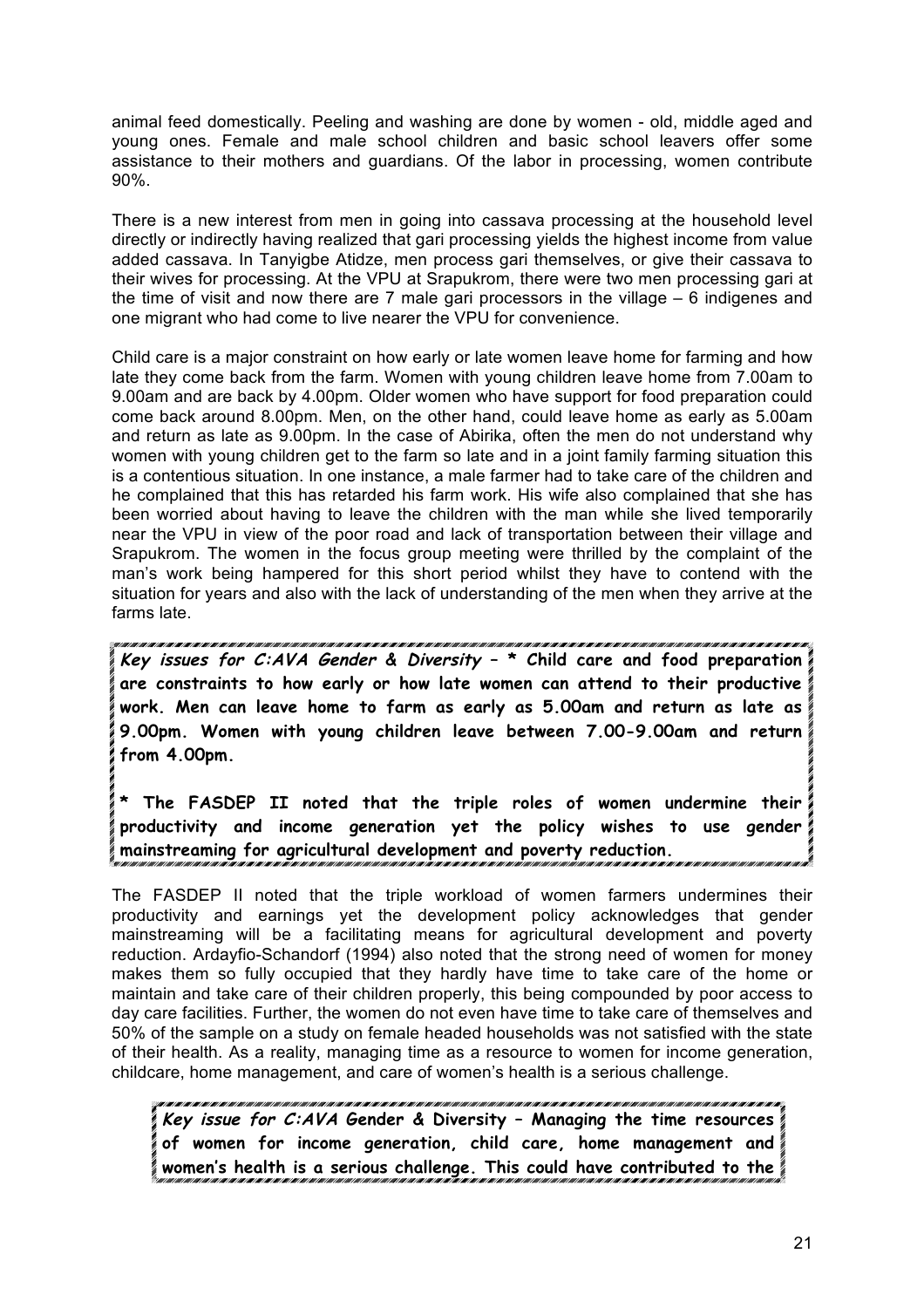# **failure of previous agricultural plans to address poverty.**

There is a growing concern about the management of work and family issues to enhance the wellbeing of women and their households. Quartey (2006) noted the concerns of the Presiding Member of the Tano District Assembly (Brong Ahafo Region), Nana Openwomaso Bekoe Boampong and more so in his capacity as the Chairman of the District Poverty Alleviation Fund Committee in a study of Women's Economic Emancipation and Family Stability. He commented on the nature of women – that they pay back loans and care enough to take care of the family. On the social cost, he was concerned that most men spend their money on alcohol instead of the family, because some of them do not understand marriage, and therefore do not regard their wives as persons worth pooling resources with for family welfare. He further noted that most of the men have fears that when the incomes of women increase they will become proud and arrogant. Consequently, as women's incomes increase, trust is broken, but trust, openness and appreciation of wives and husbands are important to marriage. He further noted that men are traditionally connected to their siblings, to whom they remit their saved incomes. It is therefore important to address issues on women, gender and expenditure patterns at the household level and encourage men to fulfill their responsibilities in child care in order to promote poverty reduction and well being among women and their households.

**Key issue for C:AVA Gender & Diversity to note – In order to successfully link the increased incomes from cassava to poverty reduction and wellbeing of households, it is important to address issues on family dynamics and the pooling of resources for the welfare of the household to promote poverty reduction.** 

# *3.3 Situation of vulnerable and disadvantaged groups and households*

Vulnerability in this study is considered as the lack of livelihood assets to enable a household cope with adverse shocks, thus endangering the wellbeing of household members and resulting in exclusion and lack of voice. Farmers and farmer processors with whom the team interacted identified the vulnerable as the very aged men and women who because of their poor physical strength cannot weed their own plots and lack money to hire labor. Another category is those who have lost their spouses and are therefore finding it difficult to make ends meets. In Hlefi, the farmer processor group, Deladem Women's Group, uses its network to support aged women. The latter sometimes help the group with their cassava peeling and they also benefit from food support and social interaction with the members.

The incidence of migration is prominent in the Brong Ahafo Region for the reasons listed. The demographic features of the Techiman Municipality indicate a migrant population that makes up 20% of the population. During the interaction with the farmers group at Srapukrom, a migrant farmer who is a member of the group remarked that some of them, originally migrants, have become indigenes. Migrants in the two regions are largely not considered as vulnerable. They have access to land for farming; as much as their capabilities will allow.

Farmers and farmer processors interacted with do not seem to have much knowledge of people living with HIV/AIDS (PLWHAs) in their communities that the project could help with their livelihood issues. In Chiraa, they advised that the project could identify PLWHAs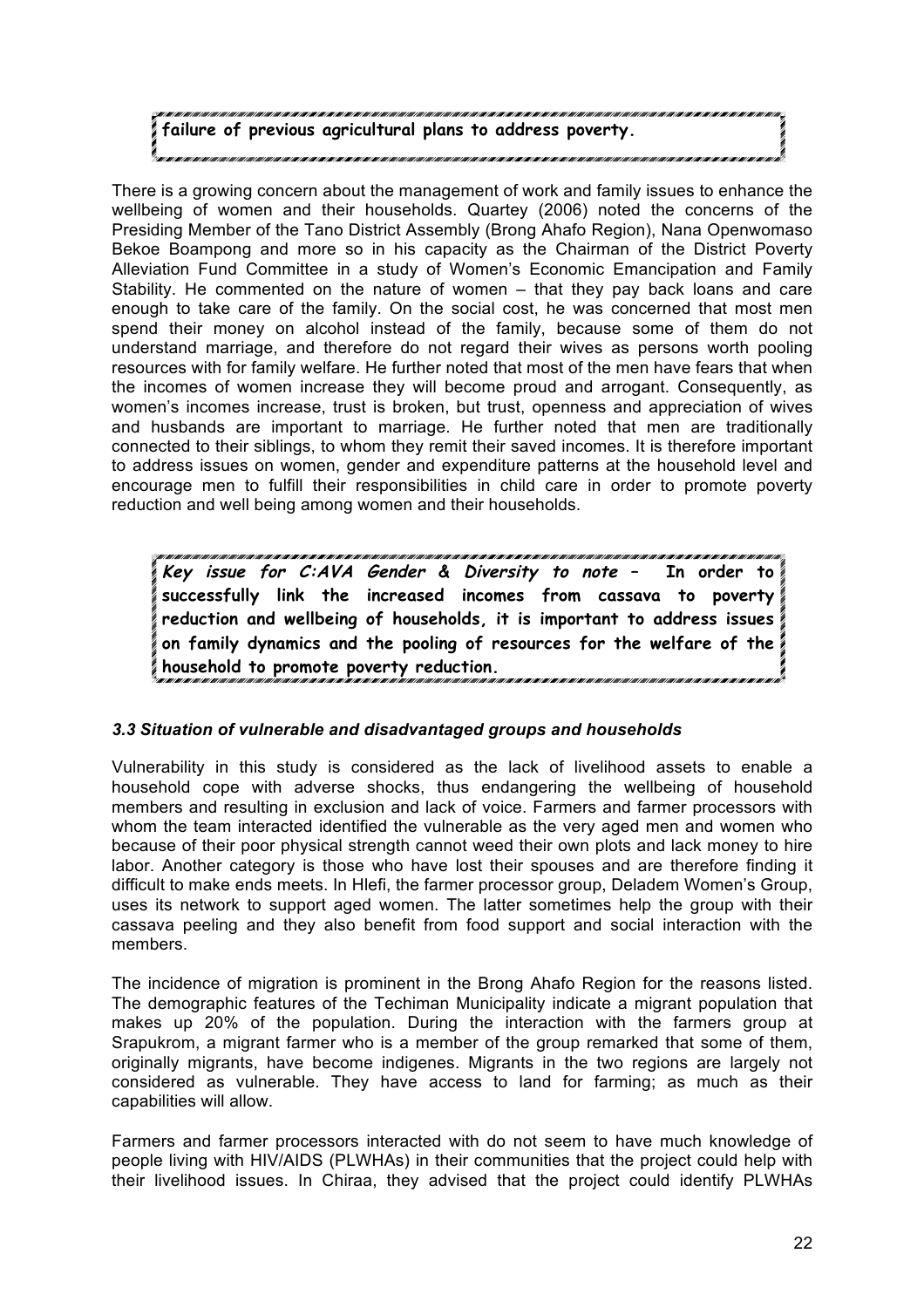through the hospitals. However, of all the communities visited the most prone area is Techiman in view of its commercial activity and migrant population. The position of the town as a transit point for travelers and trucks from the south to land locked countries within the sub-African region, also compounds the problem. According to the Ghana Districts WebPages, there is a high level of commercial sex activity and adoption of high risk behaviors. In 2005, HIV/AIDS was one of the top ten causes of Hospital admission and death. It was stated "The above trend is horrifying since those who tested positive showed no signs of the disease".

The Ghana Districts WebPages provided additional information on vulnerable and excluded groups in the municipalities. The groups considered to fall into such categories include children in difficult circumstances such as those from low income and broken homes and orphans. They are said to be prone to malnutrition or be involved in economic activities at an early age or child labor or living on the streets. Other categories listed are adolescent girls from low income and broken homes, single mothers, commercial sex workers, persons living with HIV/AIDS, the aged, persons with disability, women and unemployed youth. Subsistence food and traditional vegetable farmers were also listed as vulnerable. The sources of shocks that predispose the people to vulnerability were outlined as food insecurity, human insecurity and job security. Of the three, the commonest are the production related ones.

**Key issue for C:AVA Gender & Diversity – Vulnerable persons are the aged who cannot farm and have no money to hire labour, widows/widowers who lost their breadwinners; malnourished children/adolescent girls in difficult circumstances arising from low income and broken homes and engaged in child labour or living on the streets; single mothers, commercial sex workers, persons living with HIV/AIDS or with disability and unemployed youth. Sources of shocks to them are food, human and job insecurity.**

# *3.4 Decision Making and Control of Assets and Incomes*

MOFA, indirectly, influences decisions on varieties of cassava to plant through the planting materials it makes available for farmers in the market, however, both male and female farmers decide which particular varieties they will select for cultivation. The scoping study report provides details on the types and the characteristics which inform the decisions of farmers. Others include decisions made in accordance with extension education given to them. However, access to extension education has favored male farmers more than female farmers because of their multiple roles and associated time constraints. Extension education among the farmers visited was rather rare.

Additional assets available to farmers include land, credit, and technology/equipment. Skills in production and processing, picked up throughout their childhood and through extension education are used for the productive activities of men and women farmers. Access to formal credit is limited by the ability of the farmers and processors to meet the initial deposits required by the banks. For the Asubonten Rural Bank for instance, a farmer must deposit 50% of the credit needed and the loans are based on the turnover of the persons' accounts, the profitability and viability of the business venture. Women are therefore more disadvantaged because of their poorer conditions, illiteracy and lack of record keeping etc. in addition to the risky nature of production in particular.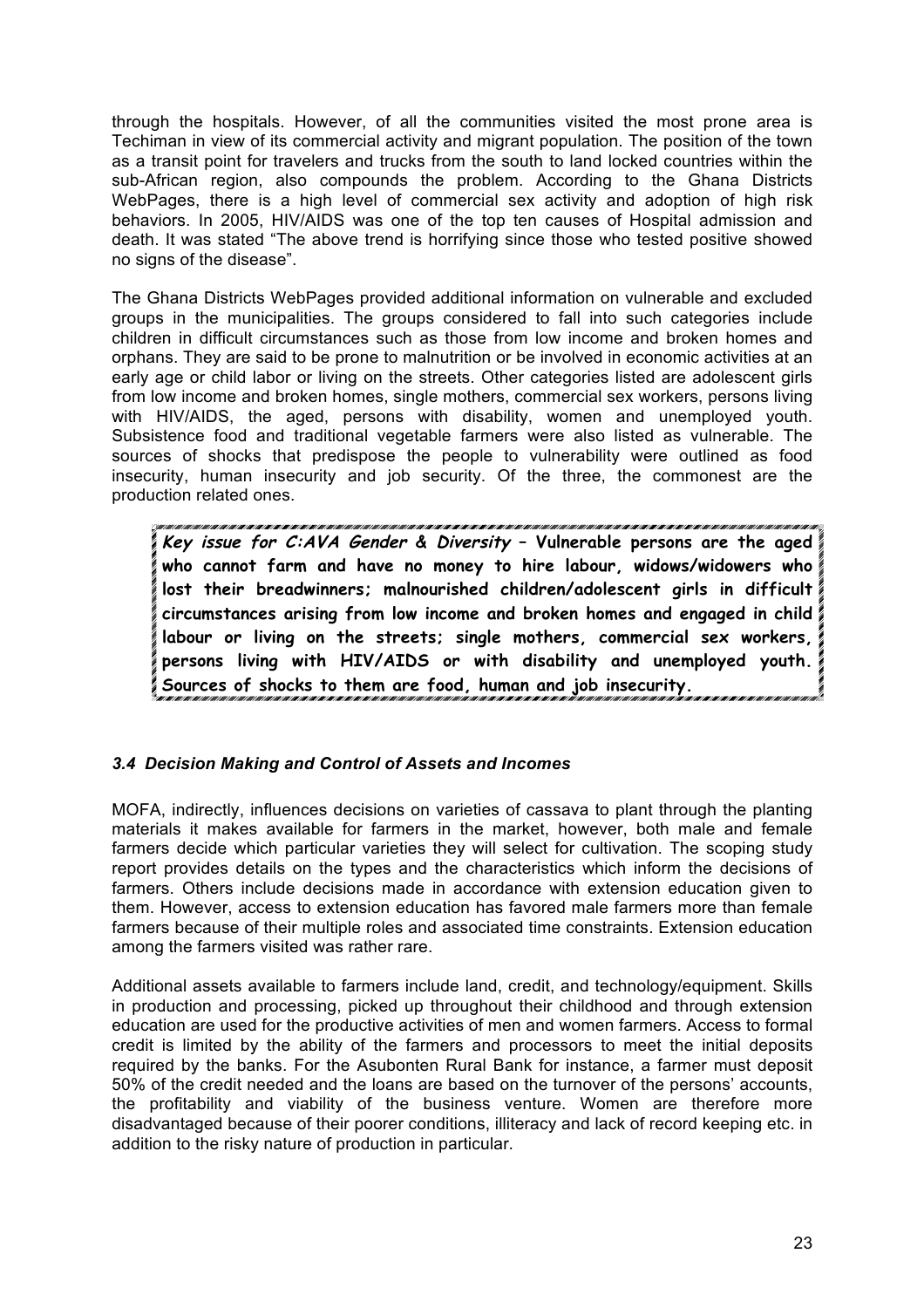Generally women have more problems than men with land tenure arrangements, but in all the communities women have access to land, to the extent that they can support the other aspects of production. In some cases, they own the land, mostly through inheritance from parents or grandparents. The constraining issue is their ability and time to work on the land.

#### **Land issues and ethnicity**

In Ghana, land is ordinarily the property of the lineage. Family land is thought of as belonging to the ancestors or local deities and is held in trust for them. As a result, such lands are administered by the lineage elders, worked by the members of the kin group, and inherited only by members of that unit. All others who are not part of the kin group are excluded. While family members have free access to the land, portions of such land may only be leased to others who are not members of the family for seasonal agricultural production. The land remains within the family and usually is not sold. Land is, therefore, a prized possession of the family and, thus, title to it has generated a lot of intra-ethnic conflicts in Ghana as happened in the case of the conflict between the Peki-Tsito peoples in the Volta Region. Thus, depending on the system of inheritance, land distribution can cause severe exclusion.

|                      | Area           | Crops    | Tenure          | Management      |
|----------------------|----------------|----------|-----------------|-----------------|
|                      | (approx acres) |          |                 |                 |
| Field 1 near the     |                | Cassava, | Belongs to her. | Herself         |
| house                |                | plantain | Given to her by |                 |
|                      |                |          | her brother     |                 |
| Field 2 about 2      | 5              | Cassava  | Belongs to her. | Joint - herself |
| hours walk away      |                | Maize    | Given to her by | and husband     |
|                      |                |          | her grandmother |                 |
| Field 3 also about 2 |                | Cassava  | Belongs to her. | <b>Herself</b>  |
| hours walk away      |                |          | Given to her by |                 |
|                      |                |          | her grandmother |                 |

#### **Use, tenure and management arrangements of one woman in Chirwaa**

Generally women reported that they have control over the use of their incomes, which cassava is key in generating. The women of Hlefi decide to what use they will put their cassava depending on how much money they need. Fresh roots yield the least and gari gives the highest returns. Some uses of the income generated have been discussed above, as in food preparation, education and housing. Some beautify themselves through their hairdo, clothing and jewellery. The men in a discussion at Tanyigbe Atidze claimed that this enhances conjugal relations and hence social/emotional capital since they become happy when they see their spouses looking beautiful. Women, however, by virtue of their family orientation and the inadequate financial contribution from the men, use significant proportions of their incomes in supporting the family.

*"Man is still the master of the home and takes the major decisions. But for other issues such as finding schools for children, women are the decision makers" (Deladem Women's Group).*

The asset that poses much challenge to women is time. As discussed, the use of time for production, child care and home management is a realistic challenge to women and undermines their income generation. Male farmers have an advantage over the women and patriarchal and power relations between men and women have worked adversely against women. Perpetuation of traditional gender roles has not favored the cause. Increased economic activities of women under the C:AVA Project will have to be fitted into the same 24 hour days. Reaching out to women might require ways to encourage men to bear more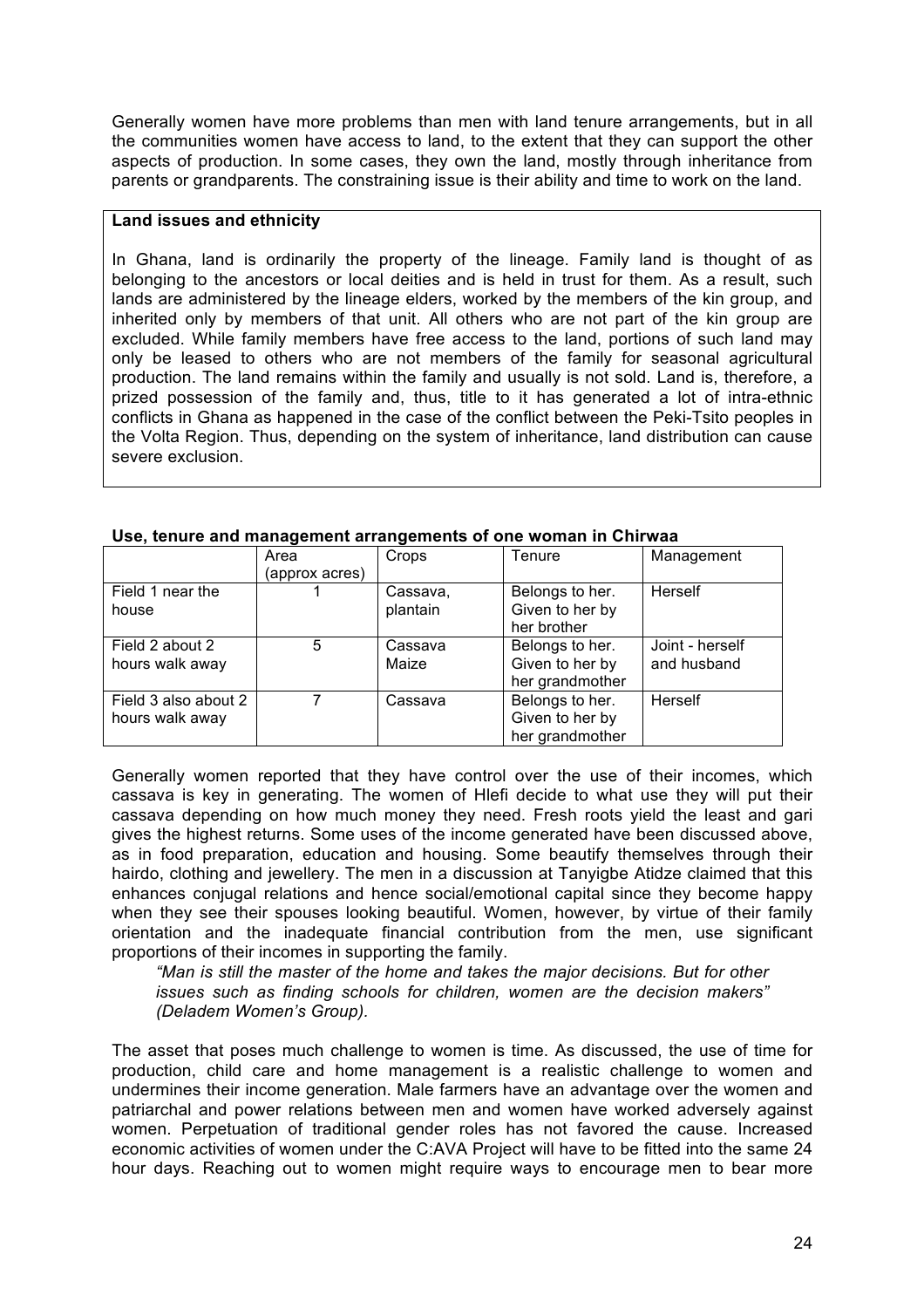responsibilities towards child care and managing the home. Negotiation of gender roles in this regard has been an issue to farmers and farmer processes. As mentioned, in the case of Abirika the men do not understand why women get to farm so late because of child care and domestic chores, but they have generally not offered help to address the constraint. In one instance when a father took care of the children the woman herself did not fully accept it. The man reported that the processing of cassava by the wife is bringing in the much needed income hence his acceptance to pick up that role though it has hampered his productive work.

**Key opportunity for C:AVA Gender – Women generally have control over their incomes and their use for the household. However, refusal of men to take up some of their roles adequately, compels the women to use their incomes for some ventures involuntarily.** 

**Key issue for C:AVA Gender – Power relations between men and women and traditional gender roles make the managing of women's time a constraint to women.** 

#### **3.5 Power and gender relations within the household and with other parts of the Value chain**

Relationships between buyers and sellers at the household level have been dictated more by the buyers. They dictate the price at the farm gate. The market queens or buyers hire their own vehicles to collect produce at the farm gate and deduct the fare from the proceeds. Farmers have no bargaining power over the produce they sell. This situation is worse during the bumper season. During interactions at Srapukrom, farmers recounted experiences they had with buyers but because they needed income to meet urgent household needs they still had to sell under the uncompetitive conditions. The decision of some farmers to let their cassava remain unharvested was recounted. In the instance of one farmer, he realised only GH¢30 from an acre and for a year's work. The farmers believe that their lack of formidable groups to bargain their position and hold on to their produce make them more vulnerable to unfair trade relations.

During the dry season when harvesting of cassava is difficult and prices go higher, farmers are more competitive in their pricing and realize more income. However, sales are high during the bumper season as farmers lack financial resources to add value to their cassava and often cannot wait for lean season prices or lock up their capital within the period. When farmers think they may have a better bargain by taking their wares to the market, the market queens take their wares and offer prices to them.

By virtue of Techiman having the biggest food market in the country and the desire of market queens to maximise their profits, the farmers and processors within the municipality are likely to come under much pressure from the market queens. Virtually, all the produce from Abirika and Srapukrom is sold at the Techiman market.

**Key issue for C:AVA – Farmers and processors do not have much bargaining power in the sale of their produce during the bumper season yet they lack resources to add value and store their produce for the high price season and to meet household needs in the interim.**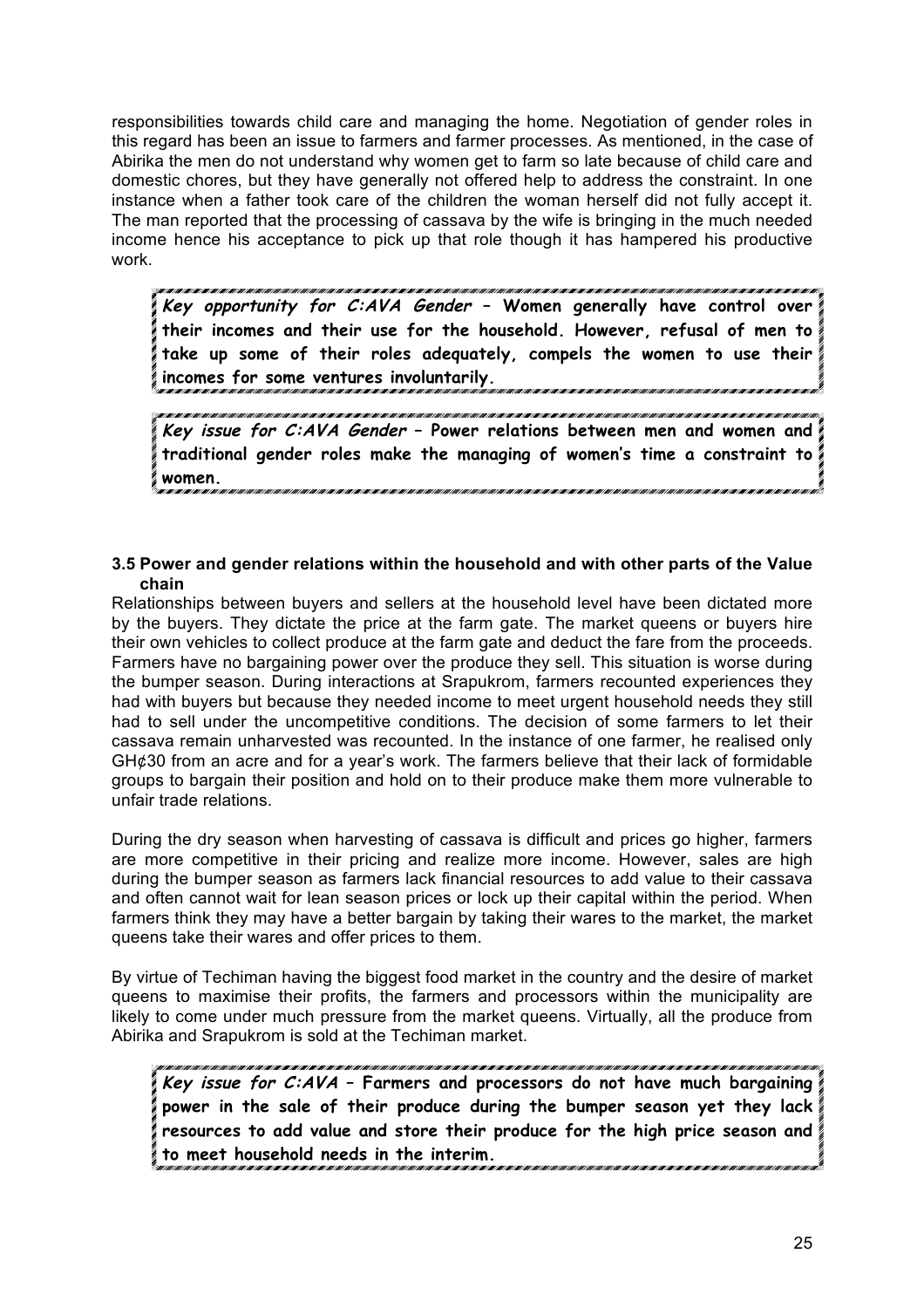A question of interest is whether farmers factor in the cassava they hold on their farms from one farming season to another to use for food supply, in their decisions on how profitable their farming ventures have been.

### *3.6 Factors Promoting/Discouraging Participation of Women and the Poor*

The factors that promote or discourage the participation of women and the poor in the cassava enterprise can be grouped into two main categories. One is production or enterprise related factors and the other are social issues.

Production/enterprise related factors which promote participation include the following:

- a. Provision of planting materials by RTIP
- b. Ready market for cassava created by the demand of cassava processors
- c. FRI facilitated linkage of farmers to processors which improved the sales of cassava
- d. Availability of land for cultivation

Demotivating factors include the following:

- a. Limited working capital and acreage
- b. High labor costs
- c. Reluctance of banks to lend to farmers and farmer processors because of defaults and need to hold unharvested cassava to act as food security for the household.
- d. Low price of fresh roots and non-competitiveness of pricing
- e. Unmotorable roads and associated lack of transport and high fares

These demotivating factors also contribute to the vulnerability of women and to social exclusion.

Some sociocultural practices and gender roles promote the participation of women in the cassava value chain, as farmers, processors and end users. The most motivating factor is the burden of supporting children. Large proportions of women's incomes are used for family food supply, payment of school fees and for the medical care of the women themselves, their husbands and for their children. As stated, the Deladem women spend about 80% of their incomes to meet household needs – food, education, health needs etc. Women in general have a responsibility towards their own upkeep and are engaged in some economic activities to meet their personal needs, however it is unlikely they would engage in economic activities and the drudgery of small scale farming and cassava processing to the current extent if they were to fend only for themselves. Throughout interactions during the value chain analysis and the scoping study, women lamented that it was because of the children that they go through this drudgery.

**Key issue for C:AVA – Farmers and processors are motivated by land for cultivation, ready markets for cassava products and FRI linkages and discouraged by high labour cost, non-competitive pricing, low working capital and poor roads** 

**Key issue for C:AVA Gender – Women farmers and processors will engage in some economic activities to meet their personal needs but it is because of the burden of the financial requirements of children that they tolerate the extent of drudgery in small scale farming and cassava processing.**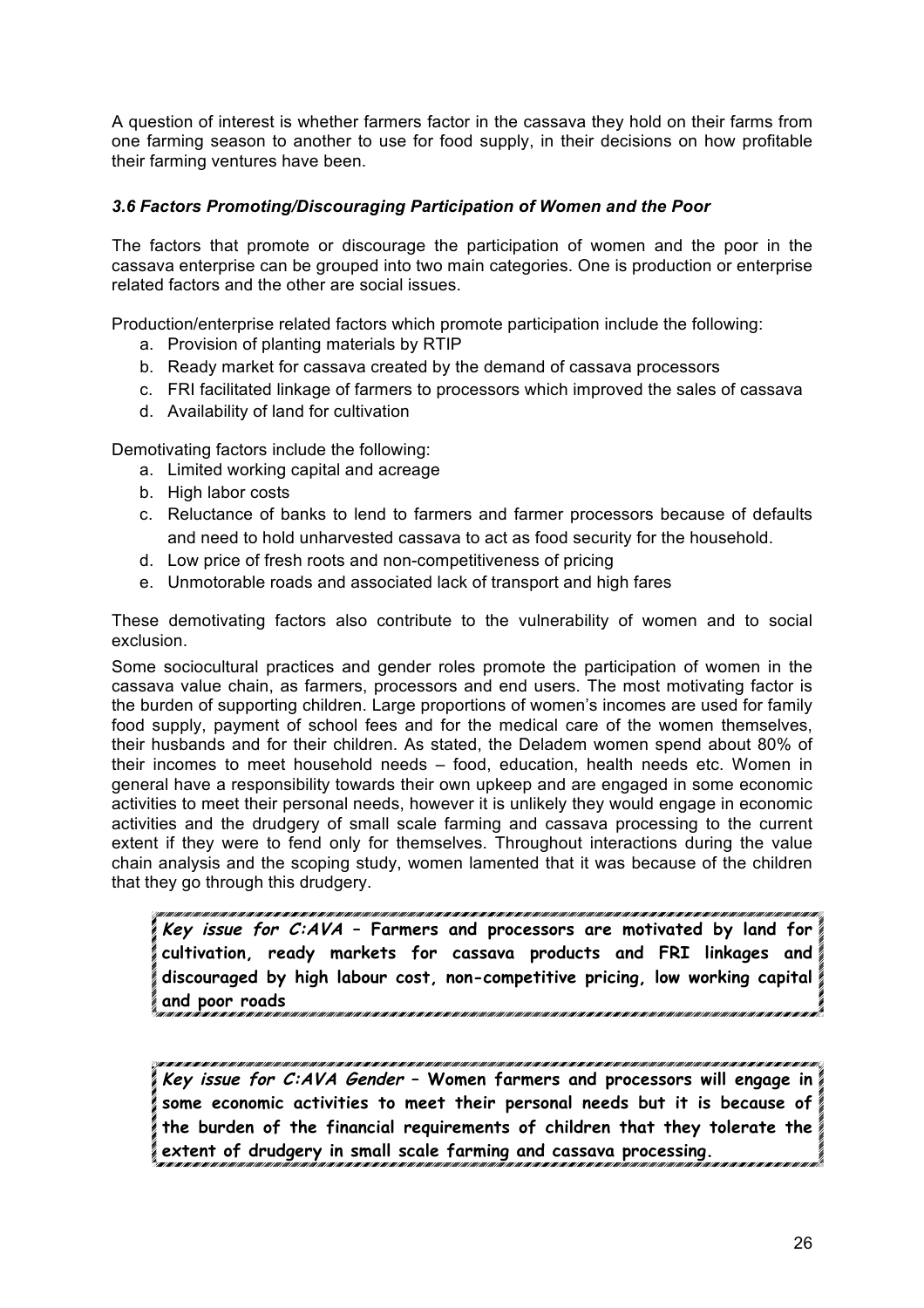#### *3.7 Current knowledge sources and capacity strengthening needs*

Basic skills for farming and processing were acquired by farmers through doing farming with their parents. Extension education through MOFA has upgraded the skills of farmers and processors. However, this is more prevalent in the Techiman municipality. Secondly, men have more time to participate in extension teaching and learning encounters than women in view of the reproductive and multiple roles of women. Some agricultural information is also available through radio, mostly on input supply. Often the farmers are on their farms at the time of these programs and therefore do not benefit much, although in this era of FM radios and handset radios some farmers still benefit. Again, this is more associated with the lifestyle of men than women. The AEA that was with the team at Srapukrom mentioned that timing of programs is of concern to MOFA but the alternative time available would be around 8.30 pm when some might be asleep. The issue has been a dilemma to the Ministry. In any case farmers desire to get information on where to get good planting materials.

Farmers desire to enhance their skills in agronomic practices, soil fertility, post-harvest management, business management and marketing, particularly markets and competitive pricing.

Other areas for capacity strengthening are group formation and group sustainability.

Their technology needs include tractor services and processing equipment.

**Key issue for C:AVA Gender and diversity – Farmers and processors basically acquired enterprise related skills during childhood and through extension. Now requesting for information on improved planting materials, farm and business management, group development and for tractors services and processing equipment**

#### **4. GENDER ANALYSIS OF VILLAGE FARMER/FARMER PROCESSING GROUPS AND ASSOCIATIONS AND PROCESSING UNITS**

#### *4.1 Gender Roles, responsibilities and division of labour*

Different types and levels of group organisation were observed.

| <b>Name</b>                                                                                     | Type of<br>membership                               | <b>Bonding factors</b>                                                                                                                                                                                                                     | <b>Activities</b>                                   | Governance                                       |  |  |  |  |  |
|-------------------------------------------------------------------------------------------------|-----------------------------------------------------|--------------------------------------------------------------------------------------------------------------------------------------------------------------------------------------------------------------------------------------------|-----------------------------------------------------|--------------------------------------------------|--|--|--|--|--|
| Alpha Farmers<br>Group – formed<br>in 2002 with<br>assistance from<br>Dept. of<br>Cooperatives. | Cassava farmers -<br>12 single mothers<br>and 8 men | Input supply support and<br>ready market for cassava at<br>Mabert Farms, Formed at<br>the instance of Marbert as<br>an out grower association.<br>Group now not strong.<br>Default in inputs payment<br>and selling of roots to<br>others. | Cultivates cassava.                                 | Has a<br>constitution<br>and office<br>holders.  |  |  |  |  |  |
| Group of gari<br>processors at<br>Abirika - started<br>about six<br>months ago                  | A group of 3 friends                                | Team work<br>Credit received from a buyer                                                                                                                                                                                                  | Processes gari for a<br>market queen at<br>Techiman | No.<br>constitution<br>and no office<br>holders. |  |  |  |  |  |

#### **Table 4 Characteristics of Processing Groups visited.**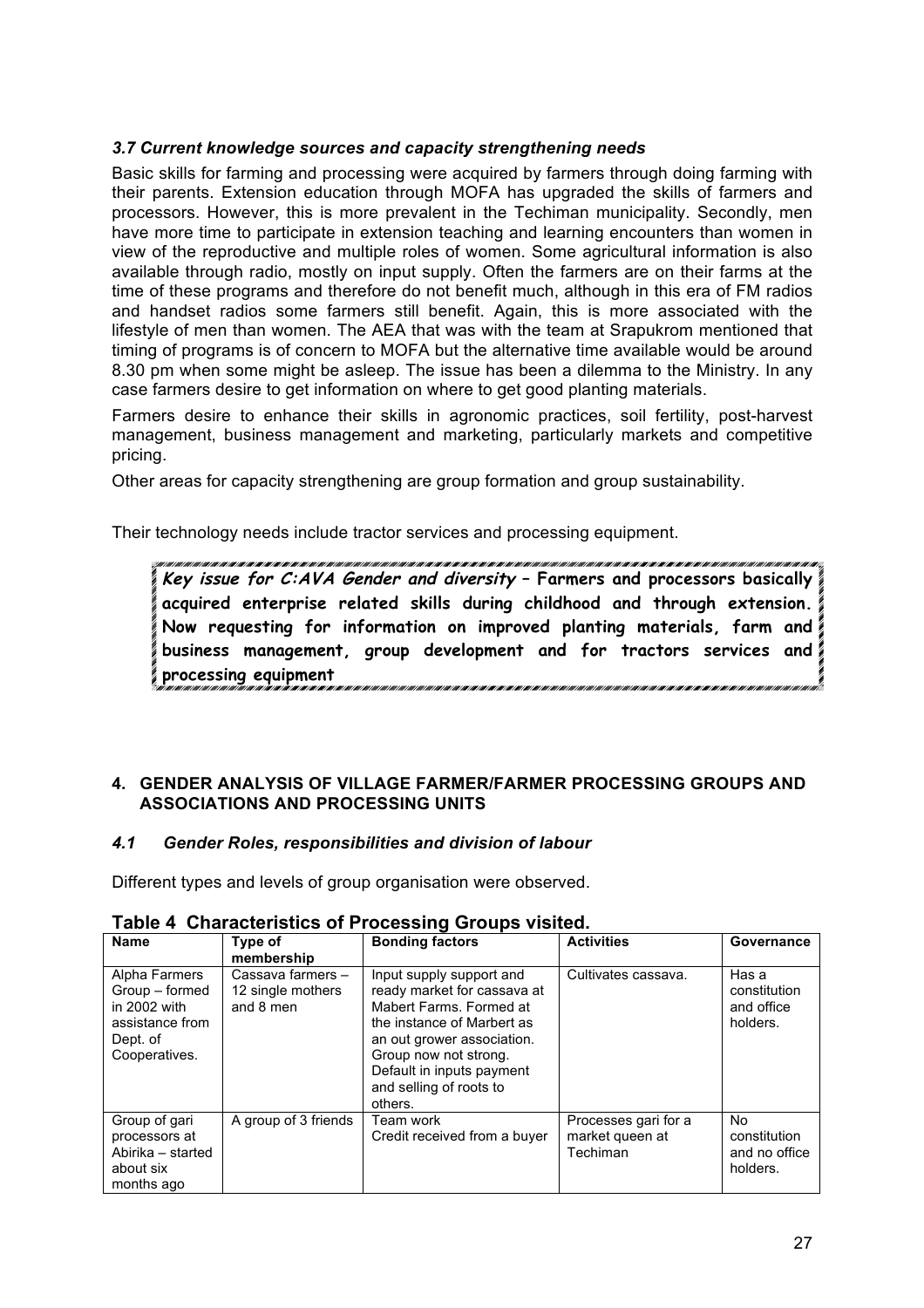| Lorlornyo<br>Women's Group<br>- one year old                  | 5 women - all<br>relatives                                                                                                                                                                                     | Mutual help                                                                                                                                              | Process gari<br>individually. Operating<br>own strength could<br>produce 2.5<br>bags/week. Helping<br>each other now they<br>produce 4 bags. | Has no<br>written<br>constitution<br>but has<br>office<br>holders.          |
|---------------------------------------------------------------|----------------------------------------------------------------------------------------------------------------------------------------------------------------------------------------------------------------|----------------------------------------------------------------------------------------------------------------------------------------------------------|----------------------------------------------------------------------------------------------------------------------------------------------|-----------------------------------------------------------------------------|
| Deladem<br>Women's Group                                      | A network of about<br>20 female friends                                                                                                                                                                        | Mutual help in individual<br>ventures<br>Common farming and<br>processing<br>Meet welfare and emotional<br>needs                                         | Produce grits to sell to<br>the President.                                                                                                   | There is a<br>constitution<br>and office<br>holders.                        |
| <b>MOFLAN</b><br>Cooperative<br>Society                       | A network of male<br>and female family<br>members and<br>community<br>members                                                                                                                                  | Common farm<br>A processing shed with<br>equipment provided by<br>AGSIP.                                                                                 |                                                                                                                                              |                                                                             |
| Tornyeli<br>Community<br>Women<br>Development<br>Association  | A female with a<br>widows, single<br>mothers and some<br>male farmers                                                                                                                                          | A common farm<br>Opportunities to get some<br>bulk monies<br>Processing equipment,<br>including a functional drier<br>donated by a government<br>project | Produces grits for sale<br>to Godsway Biscuit<br>factory of the president                                                                    | Has a<br>constitution<br>and office<br>holders.                             |
| Cassava<br>Farmers and<br>Processors<br>Association           | A female farmer,<br>processor and<br>trader in<br>association with<br>Outgrowers and her<br>organised<br>processing gangs<br>of young and old<br>women and young<br>men. Have 75<br>women member<br>employees. | Gives input and credit<br>support<br>Ready market<br>Members fear lack of<br>continuity in relationship with<br>a buyer with a better price.             | Produces and sells 16<br>$-19+$ tons of<br>gari/month to the local<br>(Accra & Mankessim<br>markets) and the<br>export market.               | Office<br>holders but<br>no<br>constitution.                                |
| Caltech<br>Outgrowers<br>Association                          | Men and women<br>farmers in the<br>location of Caltech                                                                                                                                                         | Input and working capital<br>supply, training programmes<br>and ready market for<br>produce.                                                             | Grows cassava to feed<br>plant at Caltech.                                                                                                   | There are<br>office<br>holders,<br>constitution<br>and contract<br>binding. |
| Amansa Agro<br>Food<br>Processing Co<br>Ltd.                  | Accra and                                                                                                                                                                                                      |                                                                                                                                                          |                                                                                                                                              |                                                                             |
| Volta Root Crop<br>Producers and<br>Processors<br>Association | Ho                                                                                                                                                                                                             | Linkages between value<br>chain actors<br>Provide welfare support                                                                                        | Exchange of ideas and<br>market information.<br>Formed on the<br>recommendation of the<br><b>MOFA Regional</b><br>Director.                  | Have office<br>holders.                                                     |

#### *4.2 Roles, responsibilities and division of labour in cassava processing in VPUs*

Roles and responsibilities of men and women at the VPU follow the same pattern as processing at the household level. The VPU owners are males who are providing time and labour services, mostly to women. Services include grating, pressing, dewatering, roasting and milling.

The machine operators are also men. Women take their roots to the VPU and use the services at a cost. In view of the labour demands, there are workers who are not employed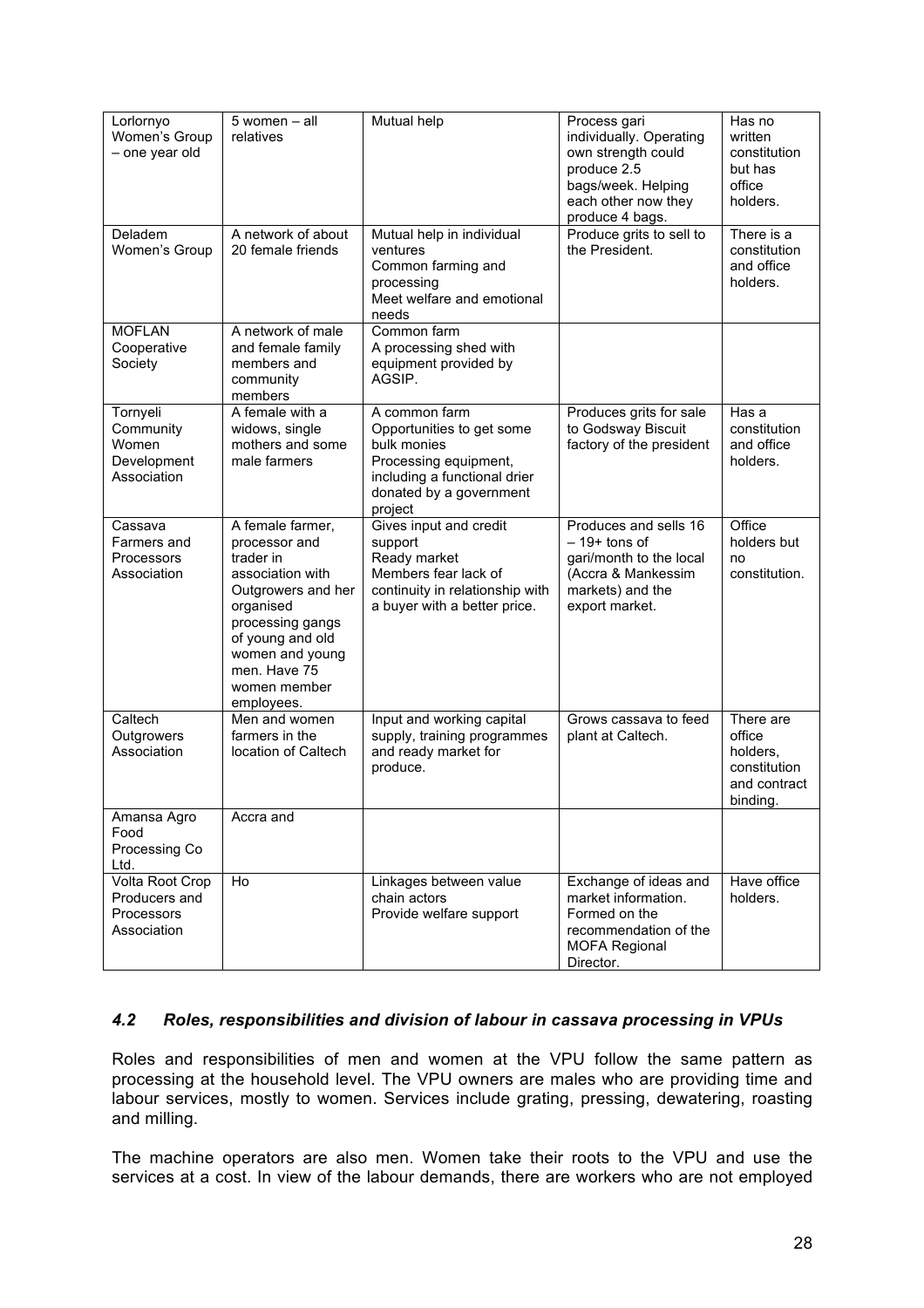by the VPU, but they offer services of peeling, sifting and roasting and are paid by those who they serve. Also, the workers include school boys and girls who work to generate some income to meet their school needs and personal effects.

There are men now going into gari processing because they claim that it generates more income than selling fresh roots. It is important to consider the implications of this for women.

There is also a growing reorganization of the household because some women and men are moving away from the location of their household, to stay close to the VPU.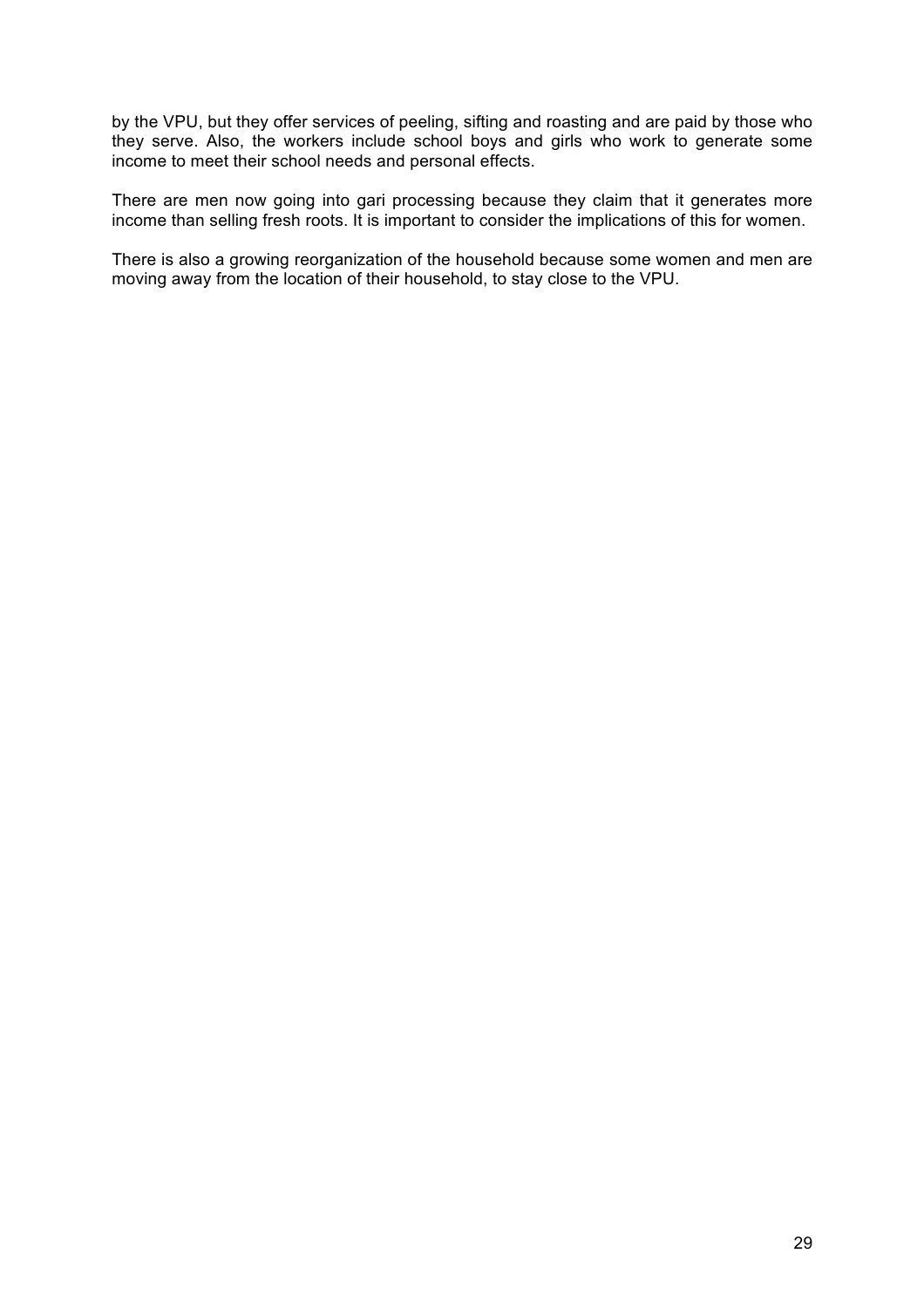### **5. GENDER ANALYSIS OF INTERMEDIARY PROCESSORS**

#### *5.1 The roles and participation of women and men at intermediary processors*

5.1.1 Gender and diversity of owners of intermediary enterprises.

The level of operation of processors/intermediaries interacted with during the VCA and their ownership are as follows:

| Level                     | <b>Processor/Intermediary</b>          | Ownership               |  |  |
|---------------------------|----------------------------------------|-------------------------|--|--|
| i. Small scale processors | Harri Farms                            | Male                    |  |  |
| for local and export      | Mabert Enterprise - makes gari and     | Male                    |  |  |
| markets                   | <b>HOCF</b>                            |                         |  |  |
| ii. Medium scale          | Cassacoxa, Chiraa - makes HQCF for     | Male                    |  |  |
|                           | the plywood industry and gari          |                         |  |  |
|                           | Bredi Agricultural Enterprise, Duayaw  | Male                    |  |  |
|                           | Nkwanta- makes gari and agbelima       |                         |  |  |
|                           | Tornyeli Community Women's             | Group - 80% women and   |  |  |
|                           | Development Association - makes grits  | 20% men                 |  |  |
|                           |                                        |                         |  |  |
| iii. Large scale          | Caltech Ventures Ltd., Hodzo - makes   | A group of business men |  |  |
|                           | gari and agbelima                      |                         |  |  |
|                           | Amansa Agro Processing Co. Ltd., Accra | Male                    |  |  |
|                           | makes HQCF and is a bulker             |                         |  |  |

| Table 5 Scale of intermediary processing enterprises and gender of owner |  |  |  |
|--------------------------------------------------------------------------|--|--|--|
|                                                                          |  |  |  |

Of the seven (7) entities interacted with, six are owned by men and one is on group basis with a significant participation of women (about 80% of the membership). One of the male owned businesses is a group venture owned by a group of directors who have pooled shares together to establish Caltech.

5.1.2 Gender and diversity of employees in intermediary enterprises, roles and labour status

The labor force in processing enterprises is typically female, reflecting the traditional roles of women in cassava processing, i.e. peeling of cassava, washing, dewatering, sifting and roasting or drying,. Men dominate the operation of the graters and the mills and in the servicing and maintenance of equipment. Many are young men, some of whom are seeking to generate income to meet their educational needs. The division of labor is not completely rigid; they are involved in some female dominated roles such as cassava peeling and sifting when there is the need for more labor to complete a task. At Caltech, men peel cassava and at Mabert they do sifting using the traditional sieve. Men dominate the management and supervisory level. However, at Cassacoxa, a young woman, a secondary school lever is the supervisor.

*"There are 18-27 women workers in AMASA, none at the management level. They are down to earth poor people" (AMASA CEO).*

*"Both women and men do peeling work although women are the majority. More men work on the processing machines. Of the workers in the processing unit, the majority are women. Many of the women workers are not married: five are widows, nine are divorced and five are single" (Caltech manager).*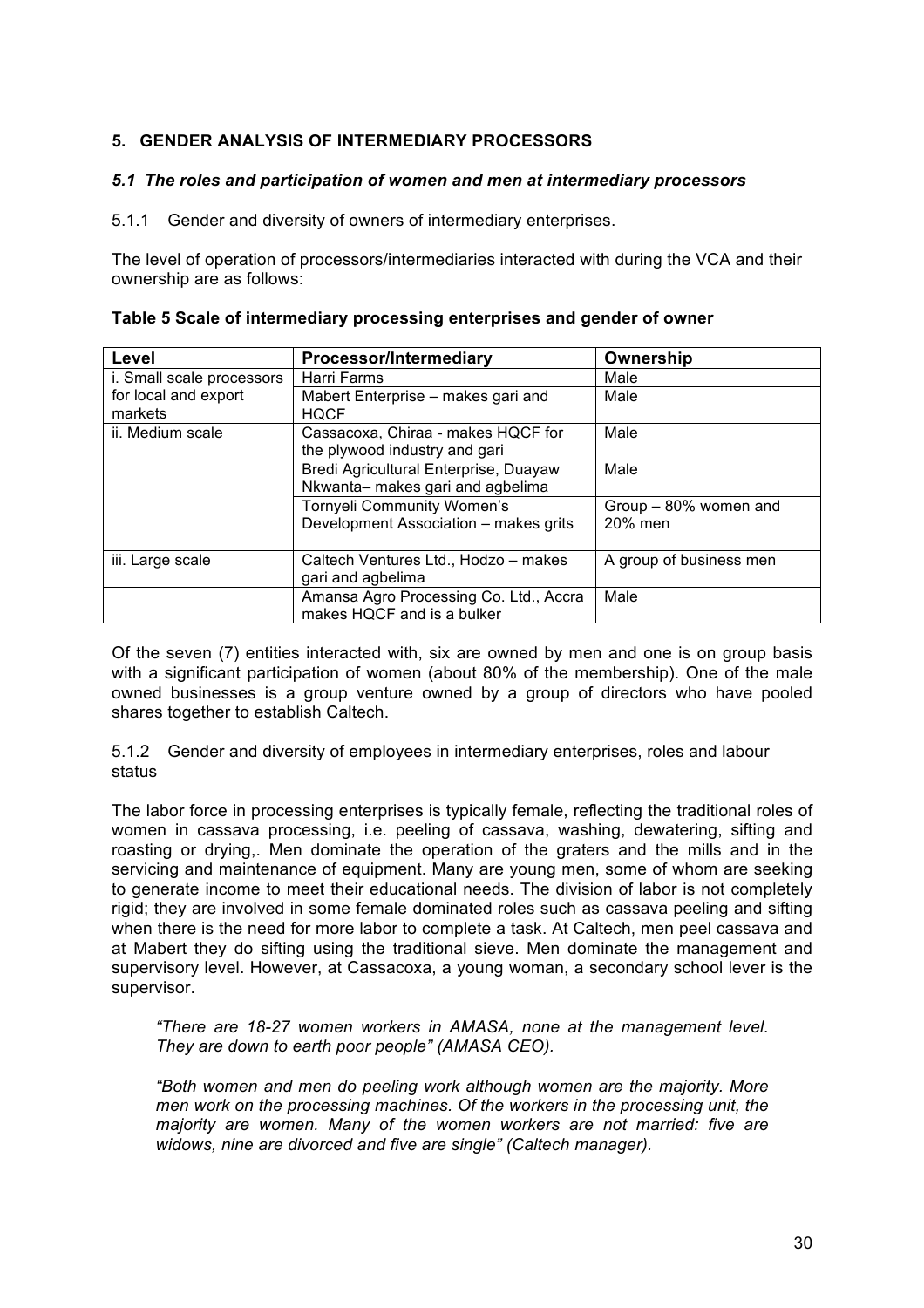**Key issue for C:AVA Gender & Diversity –Workers at the processing units are both men and women and young and old. Women are employed in female dominated areas of peeling, washing, sifting, roasting, sun-drying and packaging. Men are involved in utilisation and maintenance of the machines, management, supervision and security. There are young basic school leavers working for money to meet their school needs. Workers are engaged on permanent and casual basis – but casuals are more common.** 

Women who work at the processing enterprises include young girls of school age, young women as well as middle aged and old women. Most are indigenes. It was only in Bredi that there was on older migrant woman who was employed because of her gari making skills. Old men were not working at the sites, possibly in view of the drudgery of the traditional tasks of the men at the processing sites. The youngest workers, both males and females were found at Marbert.

The workers are engaged either on a permanent or casual basis. Generally, a few women who can work to keep the enterprise working and the male machine operators are employed on a permanent basis. Casual labor is taken during the peak periods or when much labor is needed such as for planting, some farm management practices and harvesting of cassava. However, some workers have been employed continuously as casuals, for example, in Bredi 12 men are employed as casuals though some have been casuals for two and half years.

#### 5.1.3 Recruitment and labour conditions of workers

#### **Recruitment**

The enterprises are run on informal employment arrangements. The labour conditions under which the male and female workers operate are largely unsatisfactory to the workers though in some cases some welfare mechanisms have been put in place for the staff. Commonly, there are no formal labor and recruitment policy frameworks that guide the management of personnel. However, gender specific roles are assigned - women are employed for roles that have to do with peeling, washing, mixing etc. Men on the other hand are employed to operate machines, for their maintenance and for provision of security.

Information on vacancies for workers, both females and males, is by word of mouth – from present workers to relations and neighbours. Alternatively, people who are in financial distress may approach the enterprise owners and are placed when needed. The majority of the peelers at met at Caltech were informed of job opportunities through fellow workers, neighbours or family relations. Mabert has given opportunities to women and young men and women in need. There are no written conditions of service or job descriptions. The enterprises claim that they will put gender specific policy frameworks in place when they are well established - some managers claim they are not sure of the viability of their venture.

*"I was in Ho selling vegetables from my farm but could not make ends meet because prices were too low and fares were too high. My younger sister informed me of the job" (female cassava peeler, Caltech).* 

*"My sister heard about Caltech who visited our village and told me about it. I am a widow and I was not getting good prices for my farm produce" (female cassava peeler, Caltech).* 

#### • Working Hours

Work hours are from 7.00 am to 5.00pm and work is from Mondays to Saturdays. In the case of Harri farms, work starts at 7.00am and ends at 4.00pm. In the case of Caltech, reporting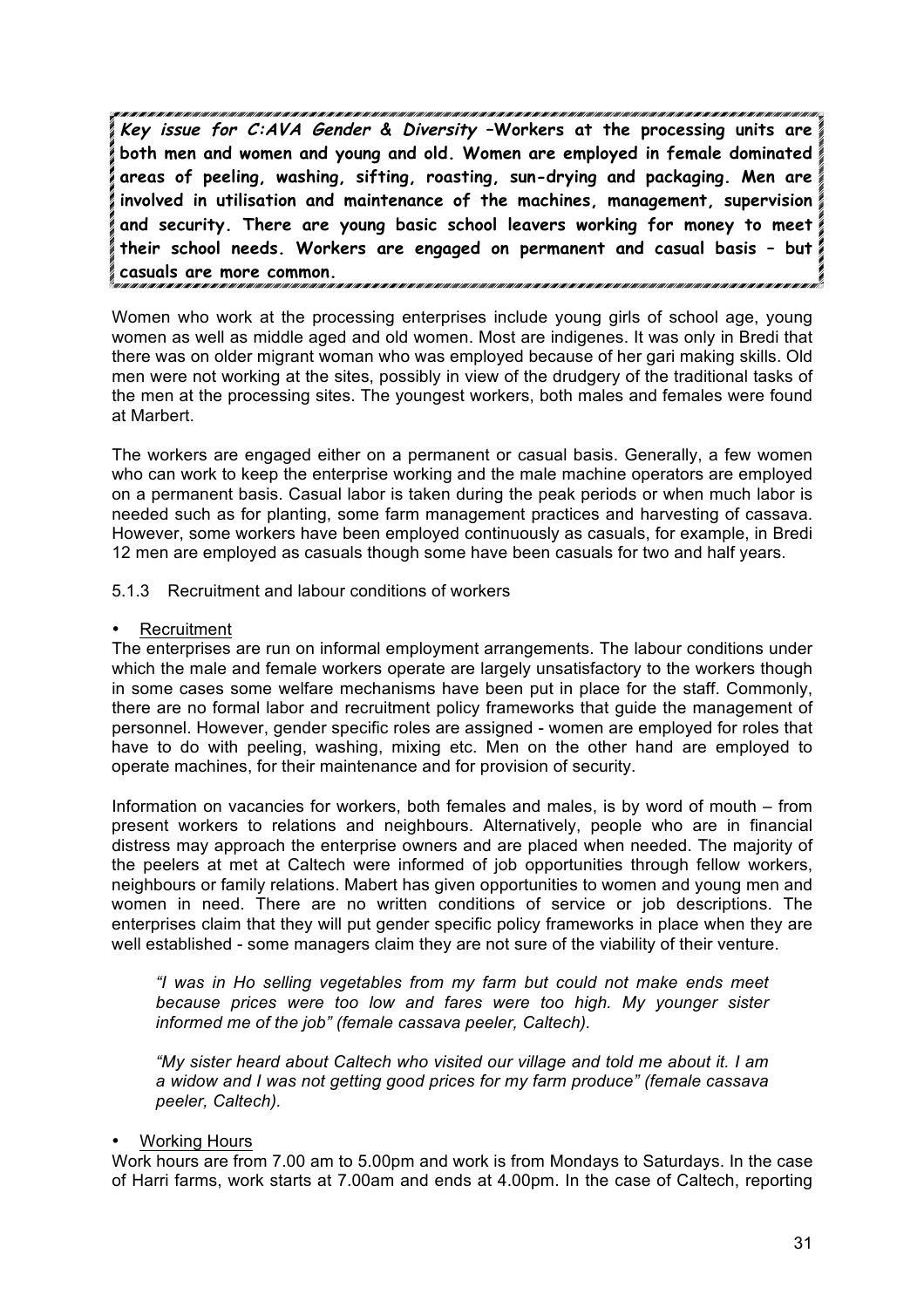time is mandatory, but closing time is task-oriented so when workers complete their tasks they can leave. In the beginning Caltech had a challenge to get the workers to report on time. The workers were of the opinion that they could finish a task assigned in the course of the day so could come in anytime. However, in cassava processing, workers can work as late as 8.00pm to meet some demands made. During the interaction with the manager it was reported that the extra labour is compensated for, but the workers had contrary view. It is only the gari roasters who are compensated if the company produces more gari within the month than it normally does. There are no leave entitlements. Commonly there are no promotion schedules either. In our interaction with the workers, the supervisor said to the interviewers "Have you seen that we have not been cheating them?" The question itself is prone to much interpretation.

#### **Training**

Training is organised or provided when it is essential to step up production or to improve quality and it is conducted on site or outside the enterprise depending on the situation. As with the lack of a framework for labour management there are no planned outlines of training for the workers to equip them for a progression in scale. However, by virtue of the involvement of women in cassava, generally, the workers engaged have a fair knowledge of skills required. In the case of Harri Farms, a resident of the Becham where the enterprise is located had gone to Techiman and saw an improved gari roaster. Upon being informed the manager took a trip to Techiman subsequently the enterprise constructed the oven and took two women roasters to Techiman for training. At Bredi, the migrant Ewe female worker trained the female indigene workers. The Ewe gari processors are noted to produce good quality, crispy gari.

#### • Welfare

In some enterprises, workers are provided lunch and medical care for themselves and/or their family members. Workers of Caltech revolted against the unappetising lunch served and the amount involved was distributed to the workers as an allowance. Each worker receives 10Gp for lunch. Harri Farms provides medical care and pays for wages till the person reports to the plant.

Caltech provides medical cover for staff when they get sick at the workplace. If they fall sick outside the plant, despite the drudgery of the work done, the enterprise is not committed to their support. At Christmas, workers of Caltech are given a bonus. Transport is provided for workers at Caltech, to particular vantage points. This is important when the workers work late - the roasters are normally the last to leave.

At Caltech, despite employing more than 100 female workers, there were no restrooms. Hand washing facilities have been provided within the plant, but restrooms attached to the plant are not functional because there was no running water - though water was made available for processing activities. In private consultation the male manger was asked if he had wondered what these female workers were exposed to during their monthly periods and in a place that had no privacy for change. He stood for a while in thought and nodded his head; it had not occurred to him.

Workers of the Cassava Producers and Processors Association are not regarded as workers so they have lost all rights. In the light of the lack of markets, poor prices offered by market queens etc. and the financial difficulties workers were faced with before they were joined; the thinking is that they have had some benefits and hence their bargaining position is weakened. Workers complained of the drudgery of the work and the low levels of payment. The contract agreements with outgrowers prevent them from selling to outsiders offering better prices. The value chain analysis provides some costing and pricing to determine the profitability of some of the ventures.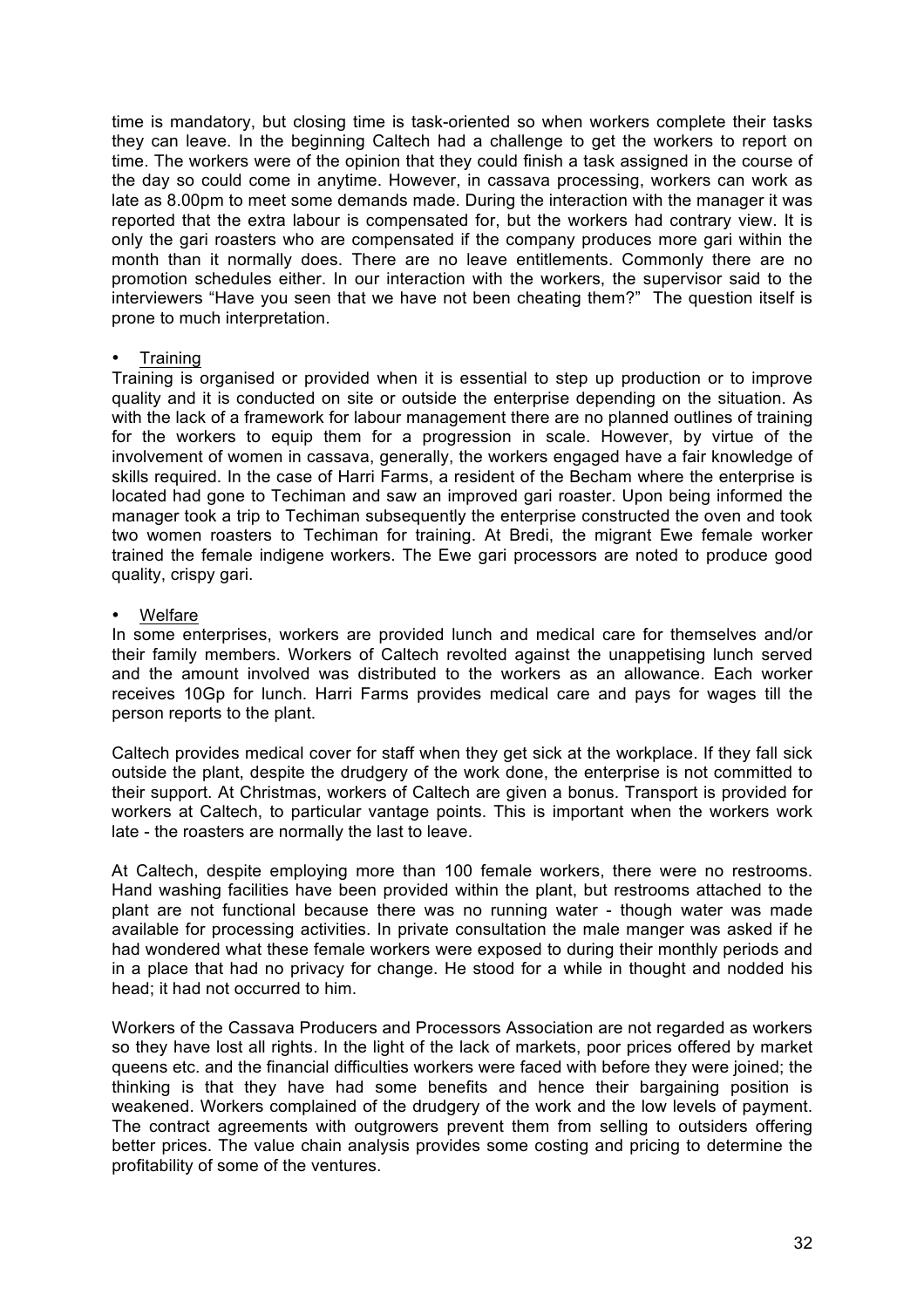5.1.4 Gender and arrangements with cassava outgrowers.

Arrangements with outgrowers are the same for men and women farmers, although more men than women are involved. Inputs are provided to the outgrowers on a credit basis. In the case of Caltech and Amasa, outgrowers are given money for hiring labour – in particular for weeding. However, during this year's season Caltech did not fulfil its promise to give money for weeding. This had more adverse effects on women because they had to use their savings to hire labour to complete weeding, while male farmers were able to do the much of the weeding themselves. It was made harsher for the outgrowers because the cassava planted the previous year had not been harvested so their income was also locked up while Caltech was harvesting its own cassava to process. It took the intervention of the C:AVA team to make the manager realise the impact of Caltech's decision on the outgrowers and particularly on the women.

#### **Benefits from membership in processing group from Torneyli Women's Community Development Association**

- There is not a good market for their products, but guaranteed market with the group
- Annual profit share.
- If members are under stress they can help  $-$  assisting with children, school fees on loan.
- Buyer provides financial support for the group, by purchasing the finished product and supplying the cash.
- Women have reciprocal labour sharing arrangements (fidodo), which helps members, particularly the large number of female widows.

#### *5.2 Control and uses of income from processing. Contribution of cassava processing to livelihoods of different groups.*

Workers have control over the incomes they get from working with the processing enterprises, however they do not believe they are being fairly paid (especially the women) and the work hours do not allow them time to work on their farms as they used to. The bulk monies they receive periodically empower them to meet some household needs particularly payment of school fees and to supplement the food from their farms, with purchased food.

The main sources of food items for the workers and their households are their farms. In some cases the farm sizes have decreased or are not tended to as before. The trade-off is compensated by the use of wages to buy fish or meat, salt and needed vegetables for family food preparation. Even then the wages are not sufficient and often times, women have to obtain items on credit, including food items and soap. In the case of Bredi, where female workers were paid their fortnightly wages the day before the C:AVA team arrived, by the following day the money was virtually spent – to settle debts, purchase food items (a market day) and for meeting school needs. The low wages do not attract labour when needed because the workers are seen as paupers.

# **6.0 GENDER ANALYSIS OF END USERS**

#### *6.1 Roles and Participation of women and men in end user enterprises (potential or actual users of HQCF)*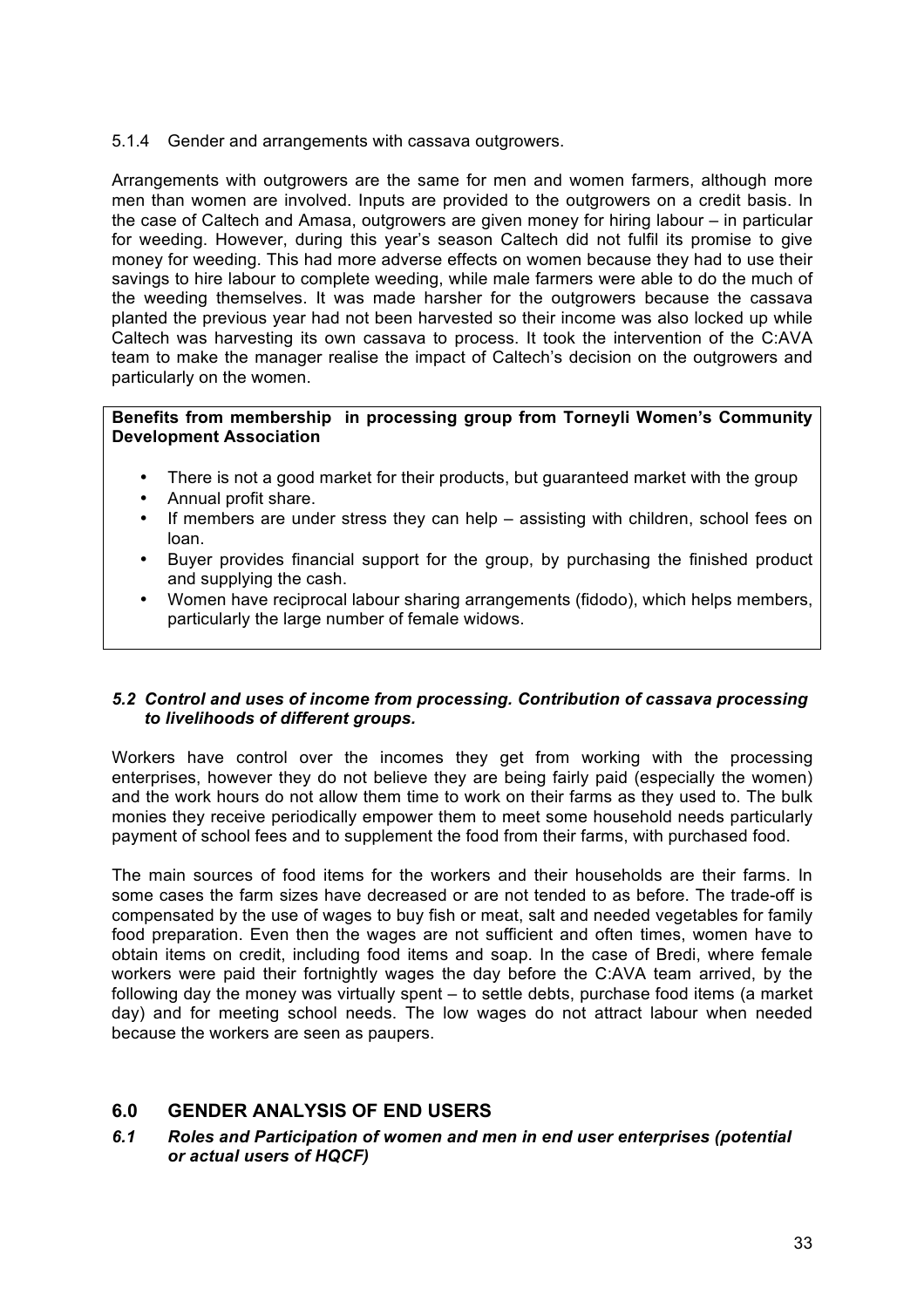#### 6.1.1 Gender and diversity of owners of end user enterprises.

Ownership of end user enterprises ranges from private-government partnership, to solely private limited liability enterprise, to a micro level sole proprietorship. Their levels of operation and associated issues also vary.

The present end users are:

- *Perfect Line Foods Enterprise* a micro level enterprise owned by a female teacher, Dora Totimeh. She has tertiary education and she is using the knowledge on HQCF she acquired at school for a supplementary enterprise. She produces HQCF which she uses for pastries (100% HQCF) for sale at the local market at Mafi Kumase, in the North Tongu District of the Volta Region. Her customers believe that the pastries are more mealy than the 100% wheat flour products and that has contributed to sustain her market.
- Godsway Biscuit Factory owned by a woman.
- Praise Export Services Ltd owned by a man
- Neat Fufu Ltd. owned by a man

An end user, Dr. Wood was mentioned. The enterprise uses starch for the manufacturing of alcohol, a product that is said to have a large market potential. Once again, it is a man that owns the enterprise.

Ghana Agro Food Co. Ltd. (Ghafco), a wheat flour miller, amongst others, is a potential end user.

#### 6.1.2 Recruitment and labor conditions of workers

The enterprises are run on informal employment arrangements similar to those discussed under the processors. Only in the case of Ghafco were labour issues more streamlined and the workers unionised.

The labour conditions under which the male and female workers operate were largely unsatisfactory from the workers' perspective, though in some cases some welfare mechanisms have been put in place for the staff. There are no written conditions of service or job descriptions. Commonly, there are no formal labour and recruitment policies that guide the management of personnel. However, recruitment tends to be gender task specific. At Neat Foods, women are taken to perform some food preparation roles. Praise does recruitment in the same manner. Women are employed for roles that have to do with peeling, washing, mixing etc. Men on the other hand are employed to operate and maintain machines, and for provision of security.

Ghafco had more specific conditions of employment and progression. The recruitment was fully competency-based with vacancies open to all interested to respond. The Human Resource Manager remarked that often women do not respond to wider opportunities, but only to the typical female positions such as secretarial positions. He recounted the instance when the company advertised for an Internal Auditor. No woman applied.

Information on vacancies for workers, both females and males, is mostly by word of mouth – from present workers to relations and neighbours or people seeking jobs who approach the enterprise owners and are placed when needed.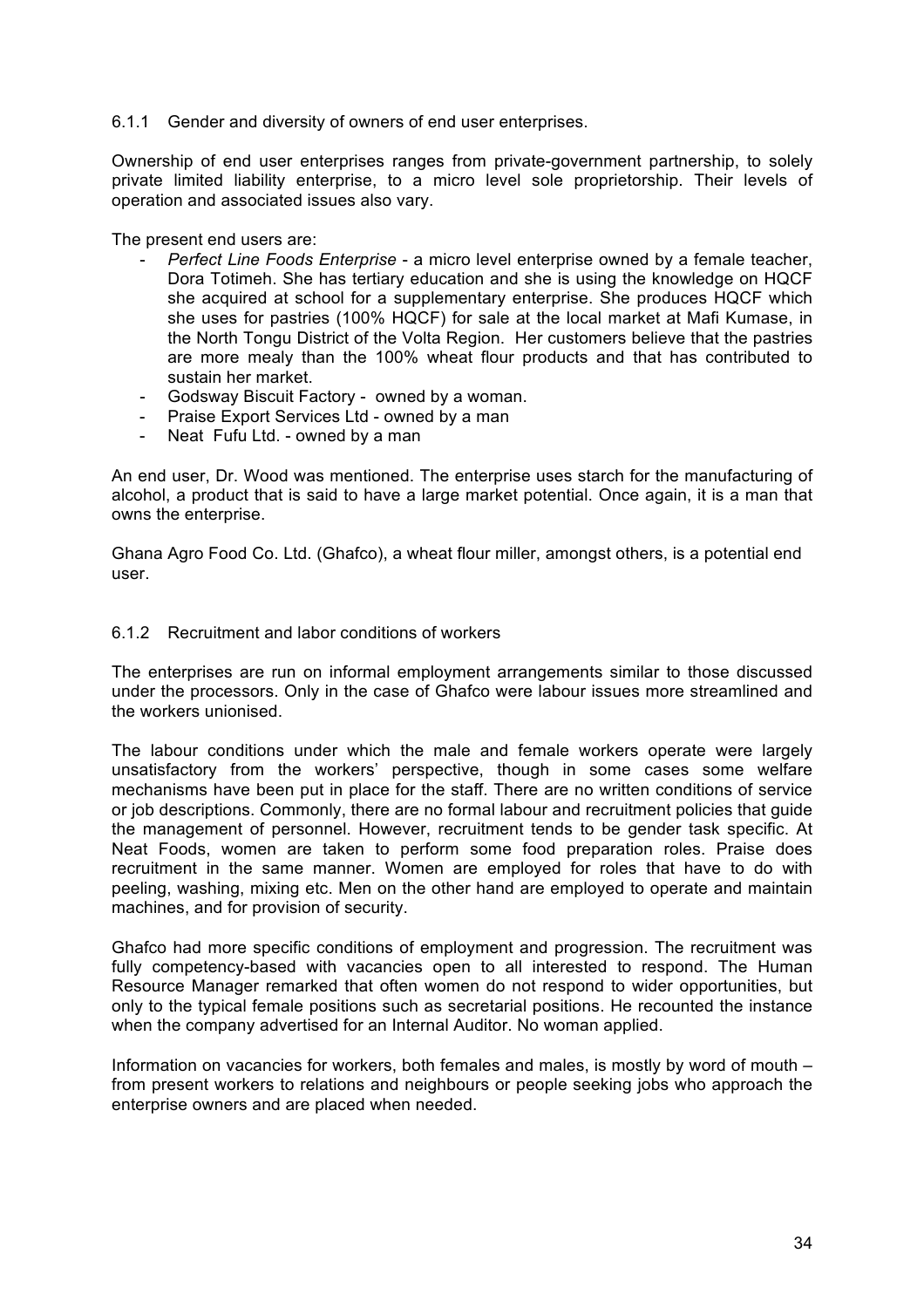# **7. Gender Analysis of Local Service Providers, National Partner Organizations and NGOs**

#### *7.1 Type of Organisation, Objectives and Activities*

Support services within the cassava value chain are delivered by local service providers, national organisations and NGOs. In all, 13 stakeholders that provide support services were interacted with.

- Women in Agricultural Development (WIAD) Headquarters
- Ministry of Food and Agriculture at the regional and municipality levels,
- RTIMP Kumasi, Business Development, Training and Marketing Specialist
- Hohoe Municipal Assembly,
- GRATIS Headquarters
- North Tongu Rural Bank Ltd. at Adidome
- NGOs Christian Rural Aid Network (CRAN);
- Members of Mission on Future Life Action Network (MOFLAN)
- Progressive Youth and Community Development
- Associates for Sustainable Rural Development.
- Asubonten Rural Bank Ltd., Hohoe.
- a. Root and Tuber Improvement and Marketing Project (RTIMP) of MOFA

As a sequel to the Root and Tuber improvement Project, the programme additionally seeks to address specific issues relating to the marketing of the crops and capacity building in business development. This stage is about to take off. RTIMP has a 10% matching fund to support entrepreneurial abilities of beneficiary individuals, groups and enterprises. Beneficiaries are to provide 30% of the cost and rural banks to support the remaining 60%. Envisaged support includes the provision of chippers and flush and rotary driers to improve the drying stages of cassava processing.

In view of the good repayment of loans by women and the importance of cassava processing to meet the desire of Government of Ghana to formulate a policy on the use of composite flour made with HQCF, the project seeks to assist more women. It is expected that with the targeting of women, who already dominate the cassava processing sector, the incomes of smallholder farmers will be enhanced. However, a challenge being faced by the project is the inability to give financial support to farmers further to the capacity enhancement interventions such as skills in cassava processing and linkage with buyers.

To guide the mainstreaming of gender issues in the programme implementation, the project has a gender policy to guide its staffing and operations. However, of greater concern is the ability of small holder farmer processors to access the equipment and capacity building support the project offers, further to the provision of improved varieties of planting materials the women might receive.

#### **8. Conclusions and recommendations**

There have been a myriad of polices in Ghana and in Africa on reducing poverty with a gender focus, but generally these have not resulted in concrete achievements, although some awareness on gender, targeting of women and allocation of resources have been achieved. For success, the C:AVA Project will demand more concrete implementation, planning and monitoring.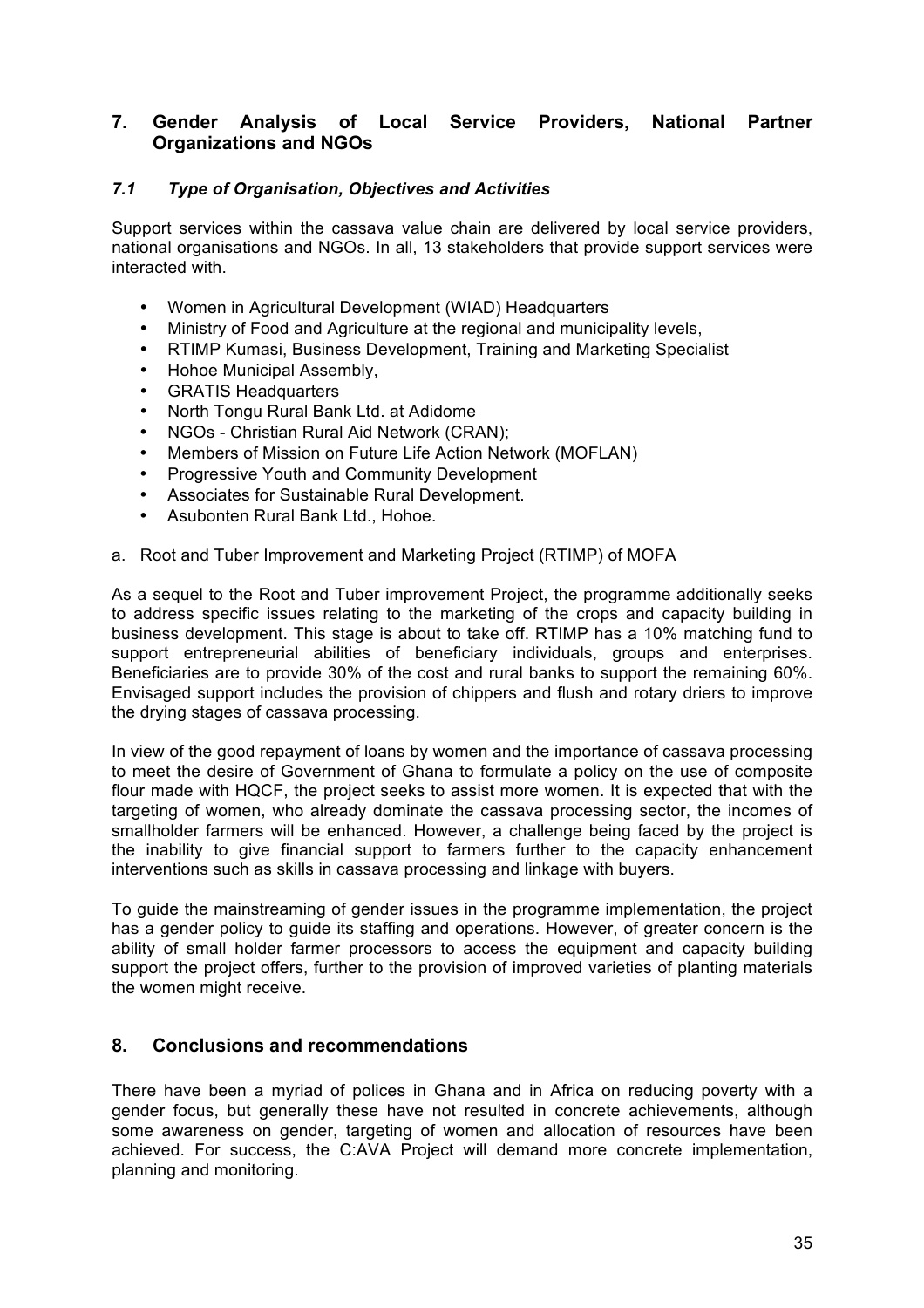Gender mainstreaming as an approach to development interventions and to improve the status of women often lacks adequate integration at the organisational or field level. In most interactions, with interviewees and even with team members it is seen as the concern of a gender specialist. For these reasons, in C:AVA, the gender and diversity analysis was integrated into the value chains and scoping studies. The challenge is to continue to build on this experience and developing awareness to ensure gender and diversity are an integral part of the planning and implementation of programmes..

#### **8.1** *Practical and strategic gender needs with regard to cassava production, processing and marketing***.**

Women, men, boys and girls are having difficulties meeting their practical livelihood needs and women are constrained by time to meet their child care, home management and productive tasks.

Women are, in general, in control of their assets and decide on the uses of their fresh roots. However, power relations within the cassava value chain are such that small holder farmers – both men and women, seem not to access inputs and are disadvantaged by prices, and they do not have adequate voice to address their needs and concerns.

Meeting their strategic needs to empower them into more decision making roles, group membership to improve their scale of operation, commercialisation of their operations and meeting standards will require a concerted capacity building, information on value chains and markets as well physical support.

#### *8.2 Recommendations*

- 1. Cassava value chain *backstopping teams* should be developed to assist small holder farmers as well as in defining and supporting stakeholder interventions.
- 2. Concrete steps should be put in place to use *gender mainstreaming* as a coherent and sustained approach to address the concerns of women and men to achieve sustainable development. It should be a basis for analysis for planning and implementation of project activities to achieve project objectives.
- 3. *Training and re-training in gender mainstreaming* should be organised to establish ground rules for project implementation and to fill gaps in the desired competencies and realities; for example, at the intermediary processor and end user levels and their labour relations. Many professionals have had training in gender sensitivity but their mindsets on gender mainstreaming and traditional gender roles have not changed. Capacity building in gender sensitivity should therefore aim at changing mind sets, backed up by checklists and manuals for field use on integration of gender at the field level.
- 4. *Value chain thinking* should be introduced to small holder farmers and stakeholders. This should cover
	- $\div$  Introduction to concepts on value, value chains and standards
	- ❖ Relationships between buyers and sellers
	- ❖ Value and market driven values
	- ❖ Commodity chains and value added thinking
	- ❖ Value chain mapping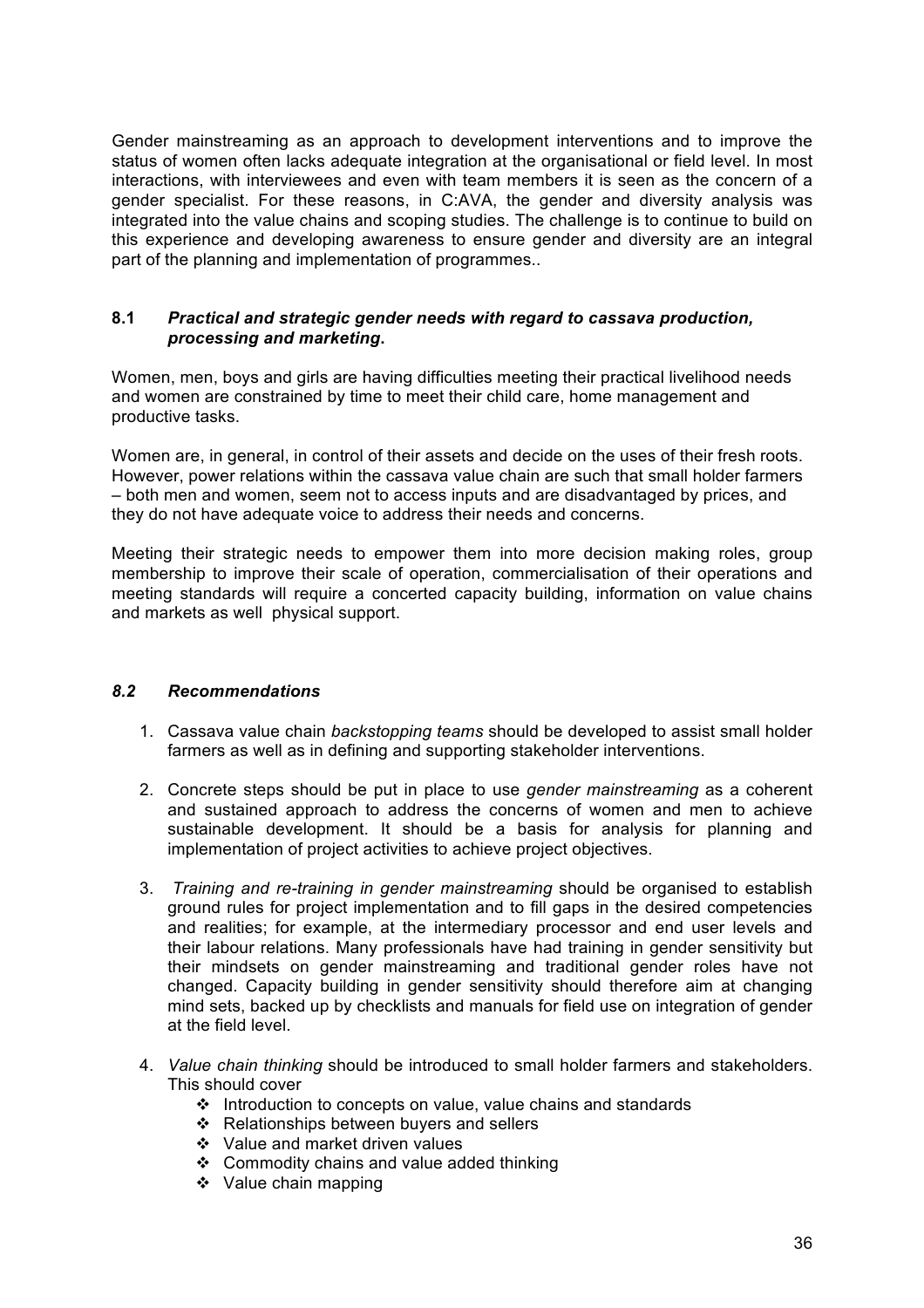Discussion and adoption of fair trade practices could mobilise funds to support workers in the cassava value chain.

- 5. Suggestions to create greater *gender equality of influence, opportunity and benefit* from cassava processing should include:
	- Formation of women's groups
	- Conduct of SWOT analysis by members and development of their vision
	- ❖ Group leadership, governance and management
	- ❖ Group functions and member services
	- Record keeping
	- ❖ Marketing
	- Customer relations

Whilst working on these issues, ways should be sought with the group and by the group on how they can improve their management of their reproductive roles.

- 6. Production related support should include capacity building on *Integrated Crop Managemen*t
- 7. Integration of *Gender and Diversity Sensitive Structures and Practices at Project Level*. This will demand the following:
	- $\div$  Concrete decisions on planning of roles and responsibilities
	- Allocation of particular roles and responsibilities to stakeholder organisations with particular competence to work with the structures that will be instituted, together with mechanisms for sharing of lessons learnt and for enhanced capacities.
	- Use of targets to help in putting into practice the participation of women and other vulnerable groups within the structures of the project.
	- Use of gender and diversity disaggregated data for planning, monitoring and evaluation.
- 8. In achieving project objectives, the numbers and sex of personnel are not sufficient. *Other critical attributes* for working with smallholder farmers, women and socially excluded should include the following:
	- Technical competence of staff
	- Ability to disseminate technical information in simple terms that can be assimilated by beneficiaries
	- Good human relationships
	- $\div$  Passion for marginalised persons and empathy.
- 9. Ground rules on monitoring these should be outlined. For instance if project documents such as reports do not observe the ground rules of gender disaggregated data these should be returned for revision before they are accepted. Thus, reporting forms or prototype forms should clearly have room for reporting on women and men and other areas of diversity which make up the totals a particular intervention is expected to address. Indicators for monitoring change should be targeted at the project personnel, stakeholder interventions and small holder farmer and processor levels.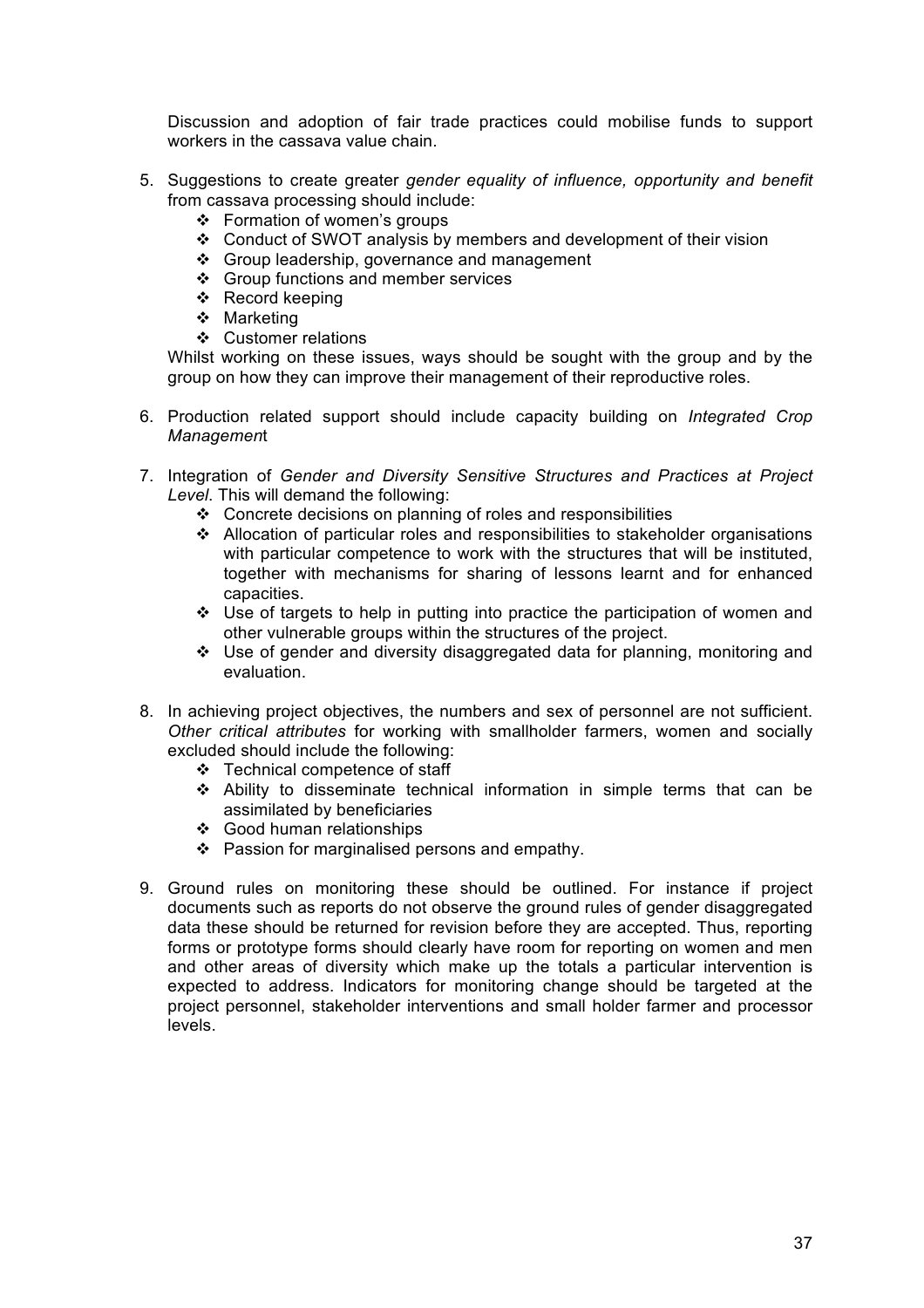#### **References**

Andah, K. (1978). "Ghanaian Women in Agriculture: The Case of Food Production" in Proceedings of the Seminar on Ghanaian Women in Development,  $4^{Th} - 8^{Th}$  September, 1978. Accra: National Council on Women and Development, pp 158.

Annor-Frempong, C. (1991), "A Survey of Cassava Cultivation Practices: Ghana," in Ofori, F. and Hahn, S. K. (Ed), *Tropical Root Crops in Developing Economy*. Proceedings of the Ninth Symposium of the International Society for Tropical Root Crops, 20 – 26 October 1991, Accra, Ghana, pp 216.

Ardayfio-Scahndorf, E. "Household Headship and Women's Earning in Ghana," in Ardayfio-Schandorf, E. (Ed), *Family and Development in Ghana*. Accra: Ghana Universities Press,

Ashley, C & Carney, D (1999) 'Sustainable Livelihoods: Lessons From Early Experience'. London: DFID.

Benneh, G. (1994), "Family and Development in Ghana: An Overview," in Ardayfio-Schandorf, E. (Ed), *Family and Development in Ghana*. Accra: Ghana Universities Press, pp.10.

Carney, D. (ed) (1998) *Sustainable Rural Livelihoods. What contribution can we make?* Papers presented at the Department for International Development's Natural Resources Advisers' Conference. DFID.

Enete, Anselm A. and Nweke, Felix I. and Tollens, Eric. "Gender and Cassava Processing in Africa." *Quarterly Journal of International Agriculture*. Volume 43 1 2004. pp. 57-70

Ghana Statistical Service (2007). Pattern and trends of poverty in Ghana 1991 – 2006, April.

Ghana Statistical Service (2003) 2003 Core Welfare Indicators Questionnaire (CWIQ) survey, Ghana: National Summary, Flyer No. 1

Lloyd, C. and Gage-Brandon, A. J. (1994), "Does Sibsize Matter? The Implications of Family Size for Children's Education in Ghana" in Ardayfio-Schandorf (Ed), Family and Development in Ghana. Accra: Ghana Universities Press, pp. 131.

IITA/International Institute of Tropical Agriculture (1992). Sustainable Food Production in Sub-Saharan Africa. 1. IITA's Contributions. Ibadan: IITA. P 71.

Kabeer, N. and Subrahmanian, R. (eds) (2001) *Institutions, Relations and Outcomes: A Framework and Case Studies for Gender-Aware Planning*. London: Zed Books.

Ministry of Food and Agriculture (2008). Agriculture Sector Plan 2009 – 2015 First Draft. July. pp 47 - 48

Ministry of Food and Agriculture (2007). Food and Agriculture Sector Development Policy (FASDEP II). August

Ministry of Food and Agriculture (1997). Gender and Agricultural Development Strategy (For Action).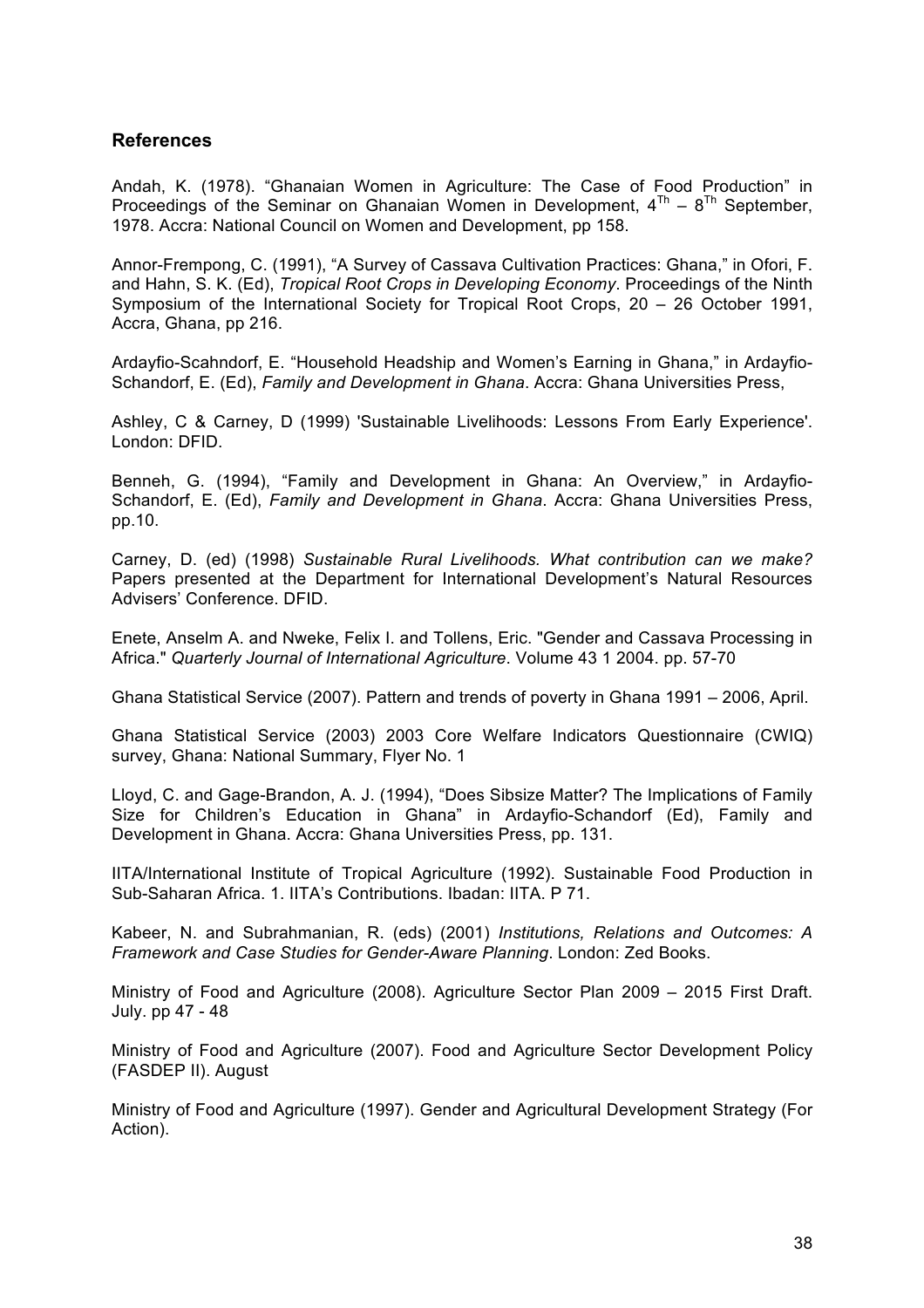Ministry of Women & Children's Affair's (2005). Strategic Implementation Plan (2005 – 2008). Accra. October

Moser, C. O. N. (1993). Gender Planning and Development Theory, Practice and Training. London and New York. Routledge, pp 1 – 79

Oppong, C. (1994). "Some Roles of Women: What Do We Know?*,*" in Ardayfio-Schandorf, E. (Ed), *Family and Development in Ghana*. Accra: Ghana Universities Press, pp 71

Quartey, Q. Q. (2006). Improving Labour Productivity: The Family-Work Factor. A concept document on managing the challenges of work and family.

The International Bank for Reconstruction and Development/The World Bank (2009). Women in Agriculture Sourcebook, pp 319.

United Nations Millennium Campaign (2008). "Goal #3 Gender Equity". United Nations Millennium Campaign. Retrieved 30/12/2008

: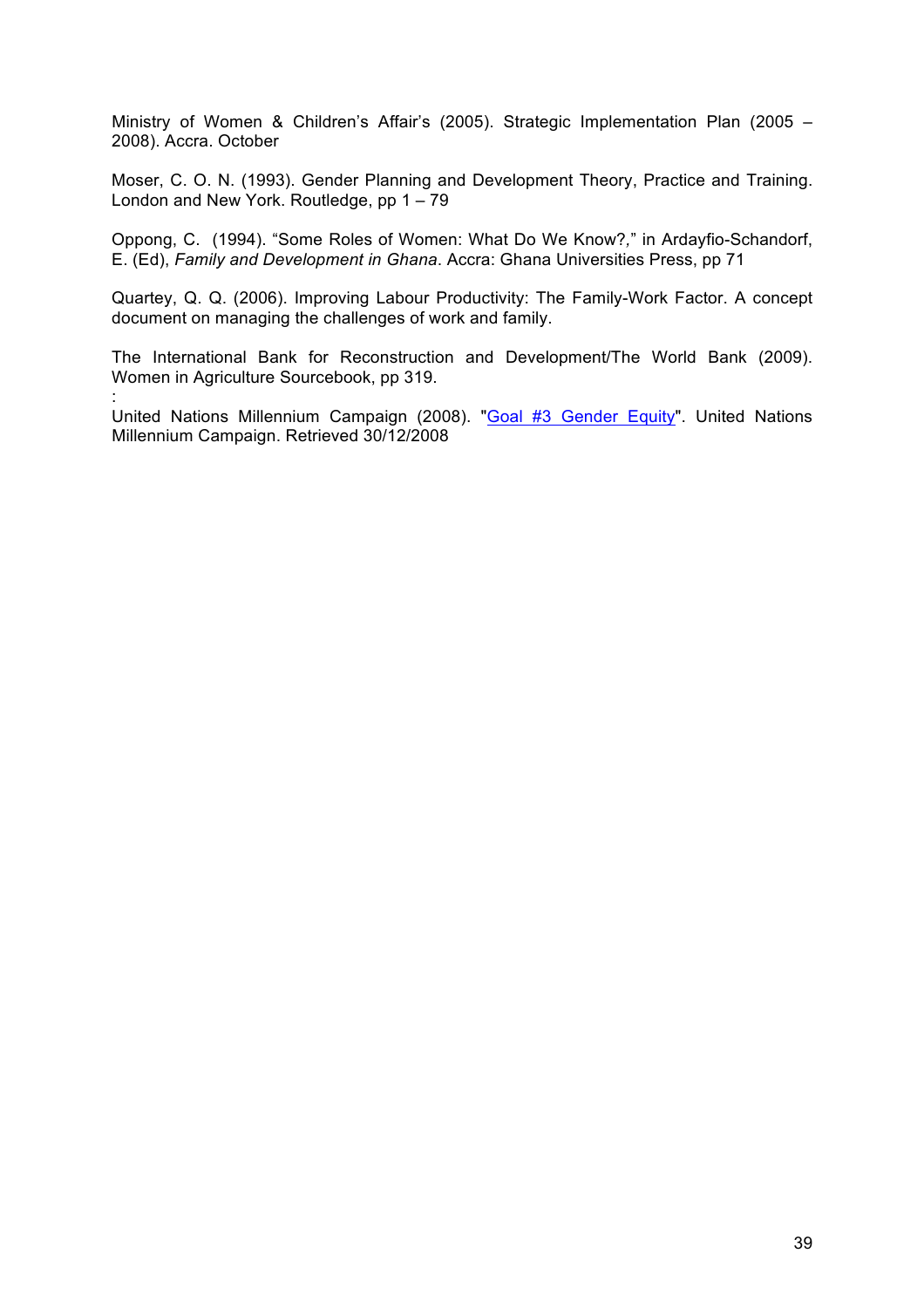# **Annex 1 Terms of Reference for the Gender Specialist**

Working in collaboration with the gender specialists from the Natural Resources Institute, UK, the gender specialist will examine gender and diversity issues along the cassava value chain; from industrial end users of high quality cassava flour, down to village and household level cassava processing. This understanding will contribute to the project's strategy development to maximise participation and benefits for women and the poor.

#### **Main Duties:**

- 1. **Conduct a review of literature**, reports and other documents relevant to gender and diversity in the country and the project areas, with particular reference to cassava and food crops production and agro enterprises. This will include social, cultural and religious influences on gender roles and identify data sources on gender, ethnicity, disability and poverty.
- 2. **Carry out field studies** in conjunction with the teams conducting value chain analysis and scoping studies, contributing a gender and diversity perspective to these inquiries. Similar themes will be explored in both; but the scoping study will be more focused on the village level issues in the project target areas. The main areas of enquiry are;
	- **A. Gender in Value Chains Analysis**
	- **The roles and participation of women and men** in different parts of the value chain (as household processors, village processing groups, traders, processors and end user industries). Gender, diversity and labour conditions in cassava processing enterprises; leadership and management positions and membership of processors or trade associations.
	- **Decision making and control of assets and incomes** from activities in cassava value chain. Current distribution of benefits according to gender and social groups (ethnicity, age, disability etc.) from cassava processing along the value chain. Contribution of cassava to livelihoods of different groups.
	- **Power, social differentiation and gender relations** among actors in the supply chain - social networks along the value chain; contractual relations between different actors along the supply chain; negotiations over sharing of benefits, attitudes on gender and benefit sharing.
	- **Identification of factors promoting/ discouraging participation of women and the poor** e.g. economic, cultural, social (including attitudes and practices resulting in social exclusion). Perceptions of benefits and constraints by different groups. Capacity strengthening needs e.g. education, skills and management training. Policy and regulatory environment factors which promote or discourage participation of women and poorer groups, e.g. access to resources, facilities and infrastructure, financial and credit regulations
	- **Identify potential benefits and risks of investment** in various parts of the cassava sub sector for different social groups, in particular women and the poor.

#### **B. Gender in the Scoping Studies (in target areas)**

- **Identify situation of vulnerable and disadvantaged groups and households in the area**, e.g. on the basis of gender, ethnicity, age, HIV, disability, migrants; Definitions of household types and structures. Current levels of health, nutrition and food security, income, education (especially for women and children), seasonal variations and recent trends.
- **Gender roles and responsibilities and division of labour.** Daily, seasonal and spatial patterns of work in domestic, agricultural and livelihood activities. Control of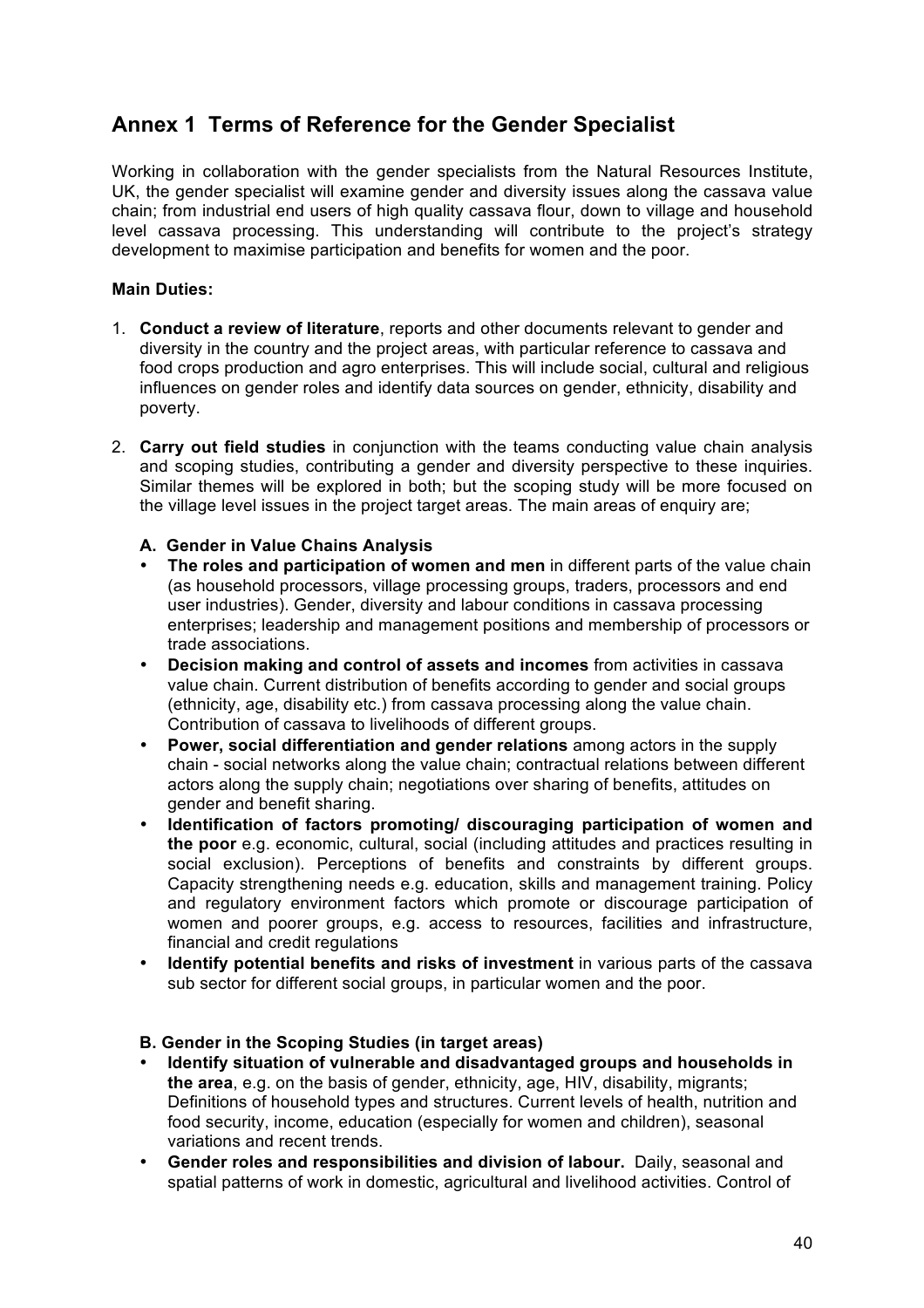and participation in decision making on household investment and expenditure, distribution of benefits. Allocation of labour time for cassava and processing activities. Access and control of assets and resources - land, water, livestock, finance, skills and knowledge, technologies, social networks for cassava production and processing.

- **Organisation of cassava processing –** household, groups and enterprises. Social composition of participants in village processors organisations. Ownership and benefit sharing arrangements, labour organisation, wages, leadership and decision making; roles and participation of women and girls. Marketing arrangements and linkages. Men and women's perceptions of the constraints on expanding cassava processing.
- **Local organisations and service providers –** e.g. NGOs and local government, specific orientation to gender or poverty? Policies, activities and staff capacity and skills to provide support.
- **What changes** would create greater gender equality of influence, opportunity and benefit from cassava processing.
- 3. **Contribute to the gender and diversity reporting**, suggesting entry points and opportunities for gender and diversity sensitive programming.

The start date will be 19 July and field work will continue until 15 August. The draft report will be produced by 15 September.

Depending on progress and performance there may be opportunities for further gender and diversity related work over the remainder of the project period. This may include contribution of gender and diversity perspectives to the project's strategic plans, the development of gender specific objectives and indicators; institutional gender audits and gender capacity strengthening activities.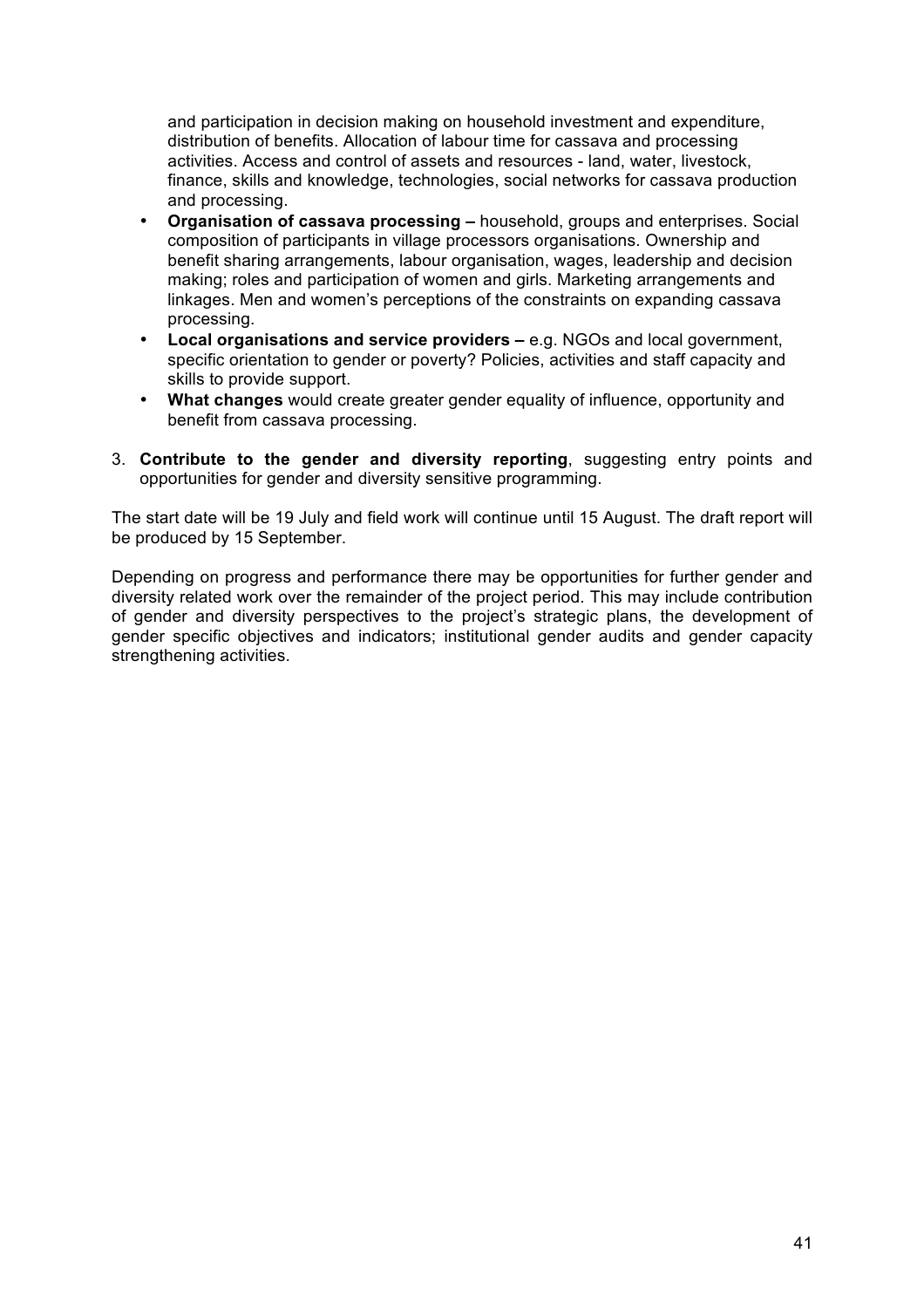# **Annex 2 People Met.**

- 1. Mr. John Owusu MD, Hanmax Veneer and Plywood Ltd, Kumasi.
- 2. Mrs. Mercy Kwablah Business Development Manager, Praise Exports Ltd. (producers and exporters of "improved traditional" cassava food products), Accra.
- 3. Mr. Kwasi Brenya MD, Neat Foods Ltd. (producers and exporters of "improved traditional" cassava food products), Accra.

#### **End-users/HQCF processors**

- 4. Ms. Christine Ankutse MD, and Prince Quarcoo (Secretary) Godsway Ltd, Agate, V/R.
- 5. Ms. Dora Totimeh, Mafi Kumasi, V/R.

#### **Cassava processors**

- 6. Mr. Kwasi Owari, Director and Solomon T. Mensah (Business Development Manager), Amasa Agro Processing Company Ltd., Accra.
- 7. Mr. Kofi Frimpong (Manager) JOSMA Enterprises Ltd., Mampong, Ashanti Region.
- 8. Messrs. Agadzi (Ag. Manager) and Stephen Opoku Amoah (Operations Manager) Bredi Agricultural Enterprise, Bredi BA/R.
- 9. Mr. Jacob Atta Mintah (Manager) Cassacoxa Ltd., Chiraa, BA/R.
- 10. Mr. Samuel Amponsah (Manager) Harri Farms, Bechem, BA/R.
- 11. Mr. Benjamin Bentil (Farm Manager), Caltech Ventures Ltd., V/R.
- 12. Mr. Glibert Asiamah MD, Mabert Company Ltd., Ho V/R.
- 13. Mr. Johnson Atsembe MD, Majestic Agribusiness Centre, Hohoe V/R.

#### **Associations:**

- 14. Mr. Samuel Adzrago (Executive) Mafi Zongo Farmers Association, Mafi Zongo V/R.
- 15. Ms. Gladys Arku, Cecilia Tumfo, Bernice Kwashie, Elem Kwashie and Malwin Ahama members of Lolonyo Gari Processors Association, Akrofu V/R.
- 16. Members of Mission on Future Life Action Network (MOFLAN) V/R.

#### **Service providers:**

#### **Government:**

- 17. Ms. Paulina Agbavor, Extension Officer, MOFA, Ho District V/R.
- 18. Mr. Julius Ametefe, Regional Director, MOFA, Ho V/R.

#### **Donor-funded projects:**

19. Dr. Oppong Mensah Aborampah (Business Development, Training and Marketing Specialist) – RTIMP, Kumasi.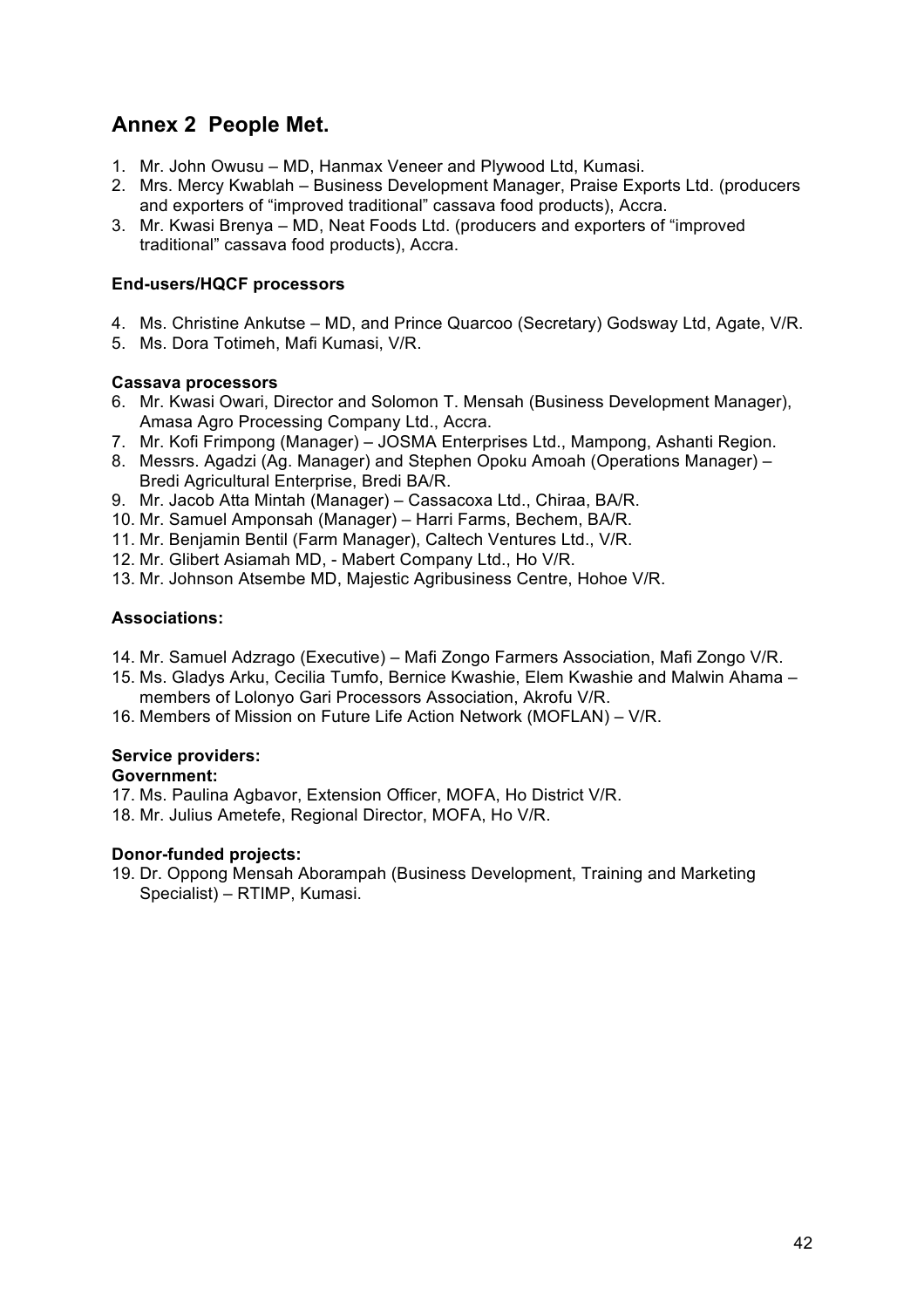# **Annex 3 Checklist for the Gender and Diversity Value Chains Analysis.**

#### **GENERAL**

**EXPLORE STRATEGIC gender needs**, e.g. training, skills, legal rights and empowerment as well as **PRACTICAL gender** needs e.g. time allocation and reduction of work load.

Analyse gender roles according to **PRODUCTIVE, REPRODUCTIVE** (in the social sense as well as biological, e.g. child care, domestic chores etc) and **SOCIAL/COMMUNITY** roles. (see Moser, activity profile)

Explore **ACCESS and CONTROL** of resources, e.g. land, income etc. How are decisions made? (Access and control profile and Influencing factors – Moser and Harvard framework)

Explore **SOCIAL RELATIONS** along the value chain.

#### **SECONDARY DATA REQUIRED**

- Information/data on gender in the national and district agricultural and agri business sectors, with particular focus on cassava.
- Gender roles cultural construction of gender roles, influences of religion, traditional culture, history etc. Extent of convergence of factors resulting in marginalisation and social exclusion of particular groups
- Financial regulations, banking rules in relation to gender and credit.
- National labour law relating to enterprises of different scale.
- Local institutions and governance who are the authorities at different levels village, district etc. who influence decisions on expansion of cassava production and processing.
- Local status of health, (HIV/AIDS), nutrition and household food security seasonal variation.

#### **CROSS CUTTING ISSUES FOR DISCUSSIONS ALONG THE VALUE CHAIN**

- Gender of enterprise owners and managers
- Contractual relations along the supply chain
- Factors that promote or discourage women's entry into the value chain
- Gender issues in credit access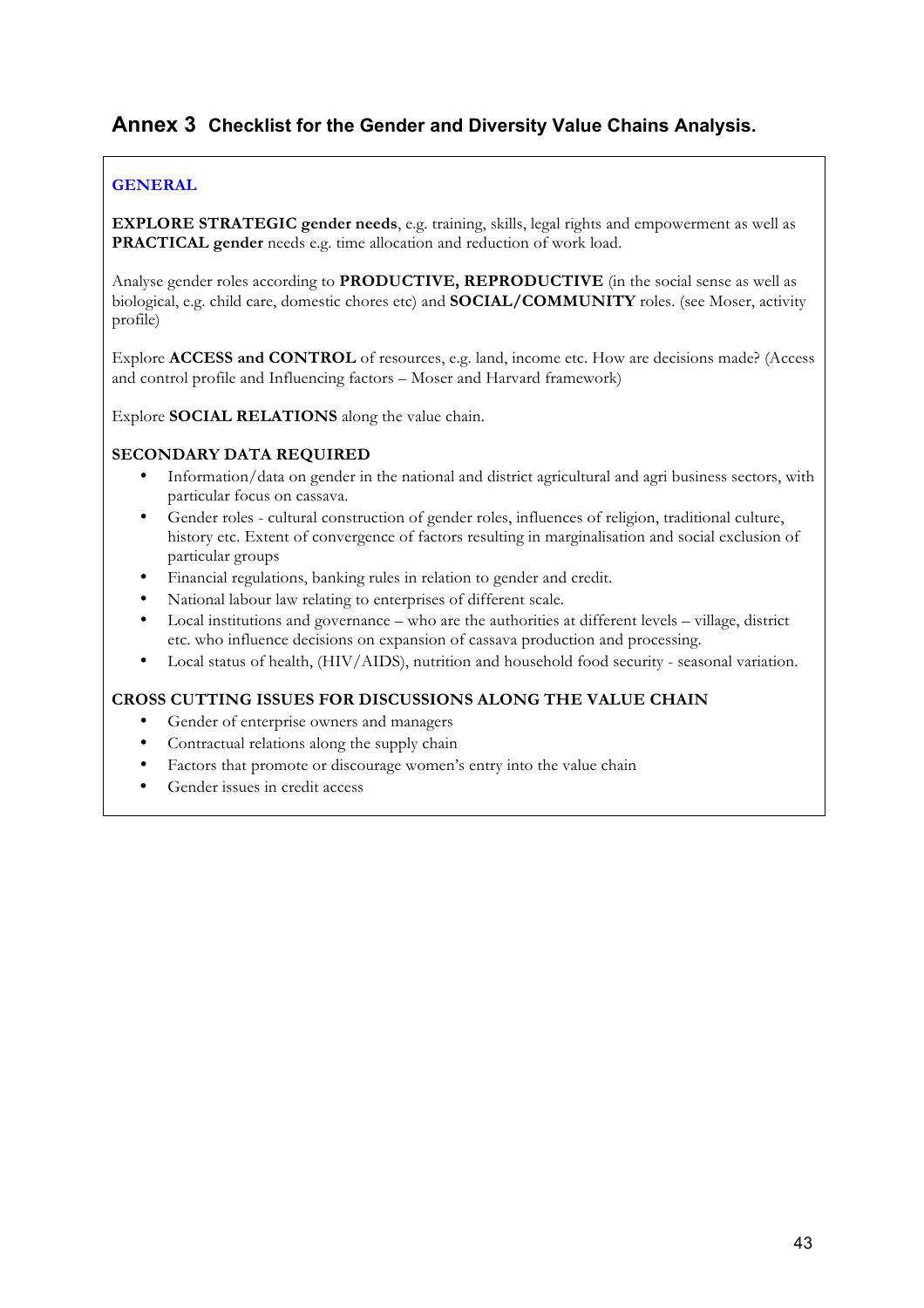#### **END USERS: INDUSTRIES**

- Brief history of business and strategic objectives
- Gender of owner and manager(s)
- Identification of sources of supply :
	- o relationships (contracts and informal) with supplying companies
	- o history of relationship
	- o Women managed suppliers
	- o Drop out suppliers
	- o criteria for section of supplier (location etc)
- Staff:
- o Numbers and job categories of workers (including women in leadership roles)
- o Recruitment policy (origins sources of workers e.g. migrants, etc. equal opportunity/gender policy?) What are the reasons for this pattern? Note attitudes.
- o Staff profile by skills, gender and age
- o Permanent / temporary (contracts)
- o Wages (by gender and job category) and allowances
- o Working hours
- o Leave entitlements, including maternity, sick (HIV/AIDS), etc
- o Staff promotion procedures
- o Membership of any labour code, certification scheme?
- o Workers organisations, welfare, social, Trade Union etc.
- Facilities:
	- o Washing
	- o Protective clothing
	- o First aid / health care on site
	- o Worker training
	- o Housing/ allowance
- Environment:
	- o Waste disposal
- Marketing of products
	- o distributors, retailers, customers
- Perception of constraints at supply level (prices, credit, skills, labour and processing capacity, infrastructure and transport, policy and regulatory, seasonal etc)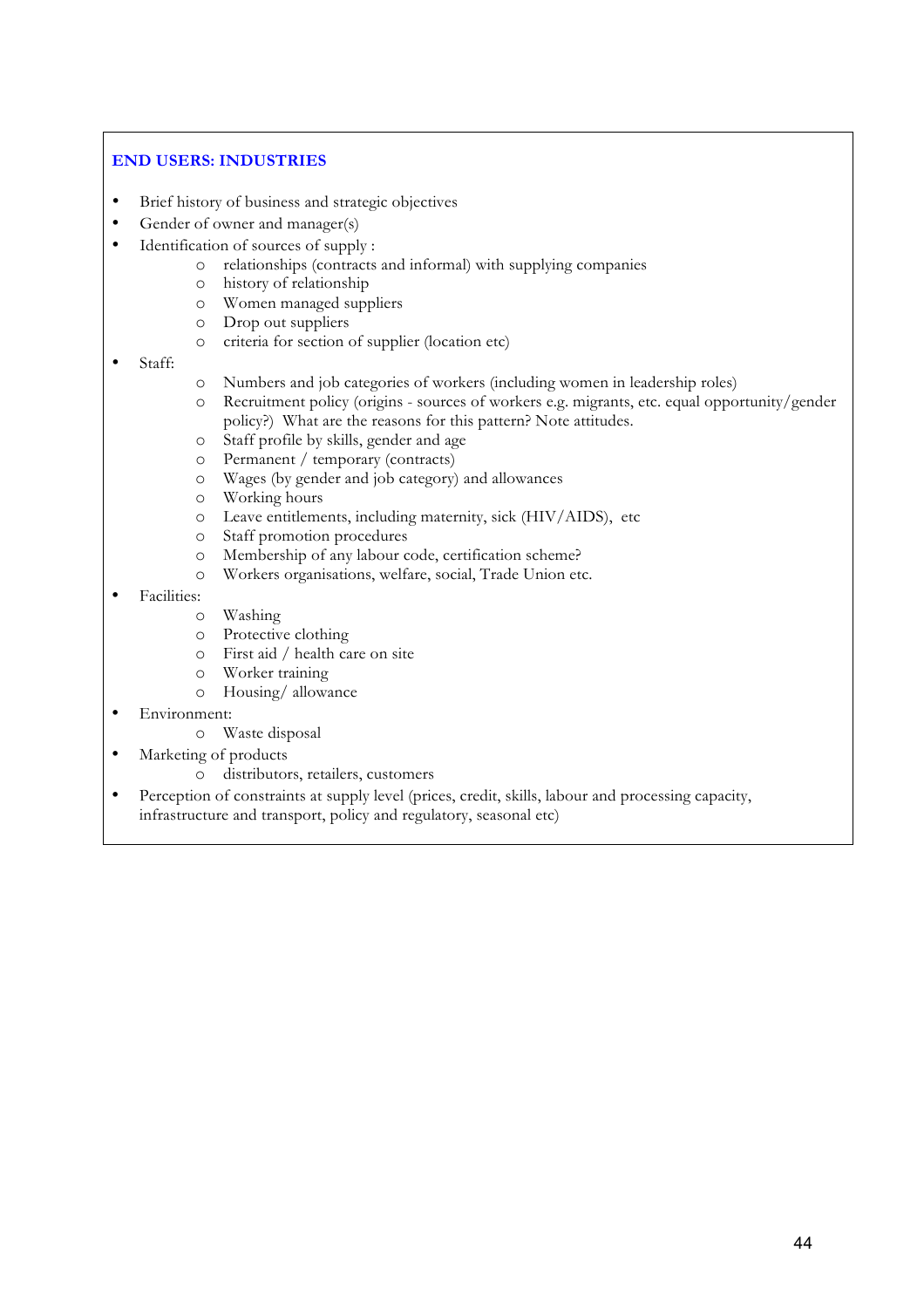# **PROCESSORS (GRITS TO HQCF)**

- Brief history of business and strategic objectives
- Gender of business owner and manager (s)
- Number and gender of workers in different processing steps (see INDUSTRIES) NB: labour requirements and gender of workers
- Identification of sources of supply:
	- o Criteria for selection of supplier (location etc)
	- o Types of suppliers
	- o Scales
	- o Location
- Contractual arrangements with suppliers (including informal personal linkages)
	- o Gender
	- o supplying companies
	- o associations / groups
	- o composition of association and type
	- o leadership
	- o Price differentials to suppliers
- Staff:
- o Job categories of workers (including women in leadership roles)
- o Recruitment policy (origins sources of workers e.g. migrants, etc. equal opportunity/gender policy?) What are the reasons for this pattern? Note attitudes.
- o Staff profile by skills, gender and age
- o Permanent / temporary (contracts)
- o Wages (by gender and job category) and allowances
- o Working hours
- o Leave entitlements, including maternity, sick (HIV/AIDS), etc
- o Staff promotion procedures
- o Membership of any labour code, certification scheme?
- o Workers organisations, welfare, social, Trade Union etc.
- Facilities:
	- o Washing
	- o Protective clothing
	- o First aid / health care on site
	- o Worker training
	- o Housing/ allowance
- Environment:
	- o Waste disposal
- Marketing of products customers
	- o Industries
	- o Exports
- Perceptions of market opportunities and constraints
- Perception of supplier (to processors) level opportunities and constraints /needs(prices, credit, skills, labour and processing capacity, infrastructure and transport, policy and regulatory, seasonal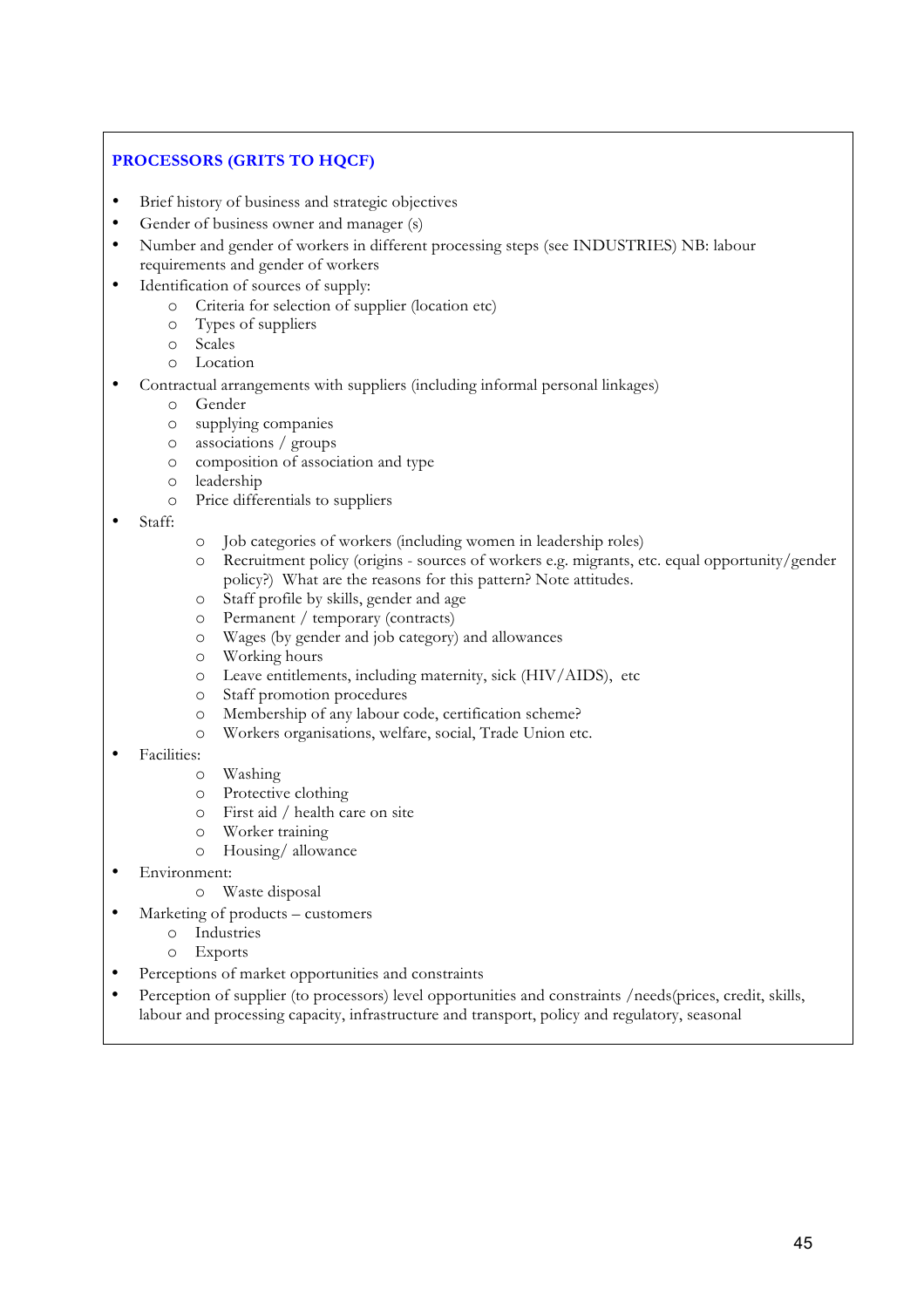#### **VILLAGE PROCESSING UNITS (VPU)**

- Biography of owner(s)
	- o Gender,
	- o age,
	- o interest in cassava
	- o production / processor
- Type of business ownership (association/family/legal status etc)
	- o Association membership /gender /age
	- o Head of VPU if family owned (sleeping partners)
	- o Control of funds (and decisions) of VPU
	- o Ownership and control of equipment and tools
- Source of credit: Start up capital for VPU
	- o Procedures for accessing credit
- Sources of supply
	- o Gender / age of suppliers
	- o Constraints
- Type of product delivered to VPU (root or grits) by gender
	- o Quantities
	- o Quality of cassava / grits
	- o Prices differentials (related to quality or scale) gender?
	- o Perception of constraints faced by supplier
- Procedures at delivery at VPU
	- o Who normally delivers to VPU (owner or representative of family)
	- o Payments schedule (cash in hand or account)
- Perception of improved livelihoods by gender in local area
- Perception of VPU on production related constraints (by gender)
- Staff:
- o number of employees by gender
- o Staff roles / product and activity specialisation by gender
- o Source of employees
- o Wage/salary/seasonal by activity
- o Contracts
- Health and environment: health and safety precautions in place
	- o Facilities (toilets etc)
	- o Quality assurance
	- o Waste water disposal
- Infrastructure (road and transport, buildings/shelter)
- Area coverage of VPU
- Sources of information and support.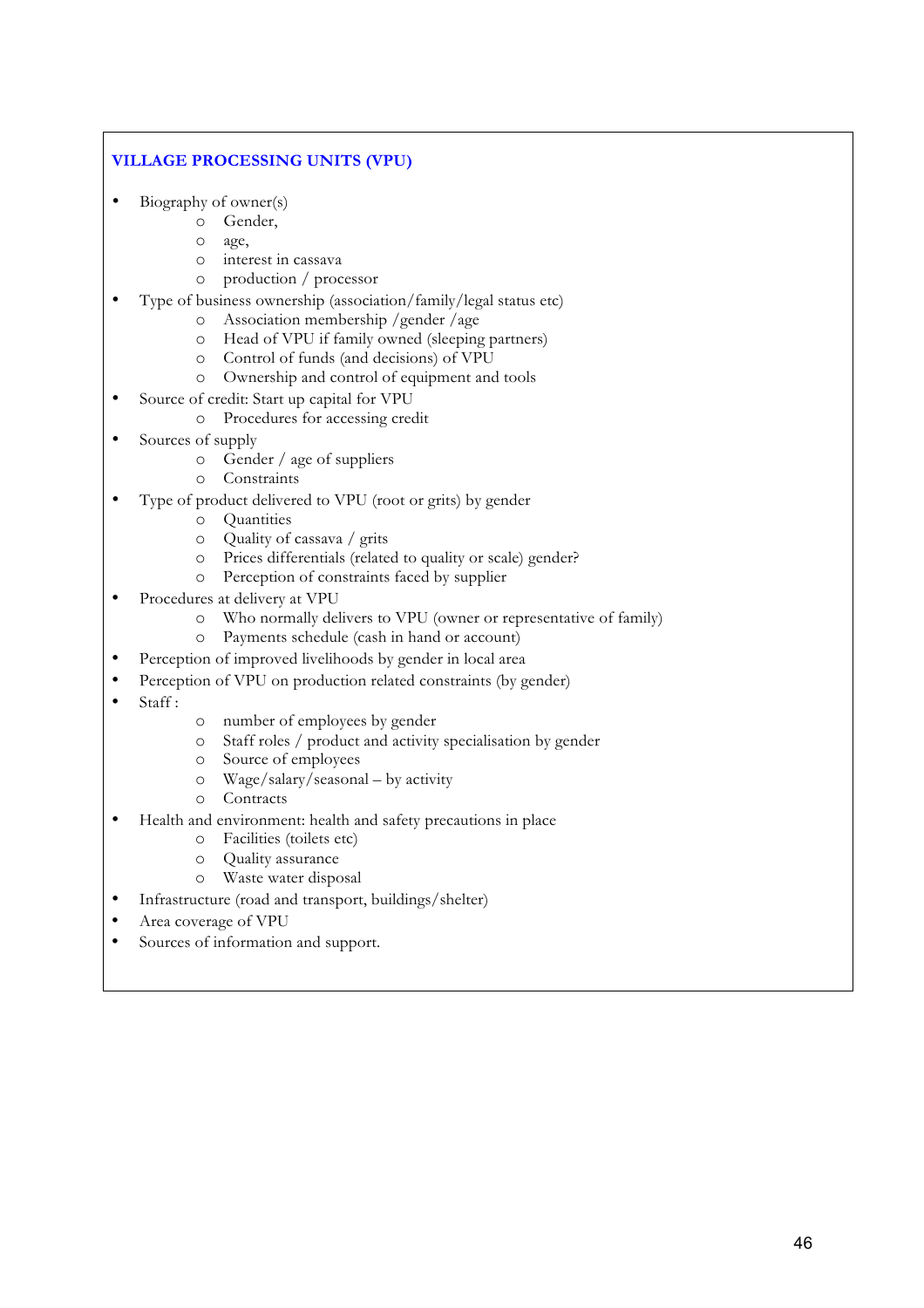#### **TRADERS**

- Gender, age, Personal history in trade field (mini biography
- Type wholesale or retail\* (implications for supply of HQCF to industries or to end consumer)
	- o Reasons for choice of type of trade
- Sources of supply
	- o How identified
	- o Price differential in relation to type/scale/gender of supplier (in relation to sources of demand, seasonality)
	- o Gender and suppliers
- Sources of information reasons and constraints
- Sources of demand.
- Scale and reach of trade networks.
- Gender related issues in credit access
- Market associations
	- o Membership
	- o Gender, age of members
	- o Criteria for joining association
	- o Leadership
- Infrastructure/ transport constraints (women specific)
- Labour employment in trade related activities gender specific

#### **HOUSEHOLD LEVEL PROCESSING**

- Local definitions of 'household'.
- Gender roles and responsibilities (Productive, reproductive and community, especially food provisioning, cash earning, crop production)
- Gender roles and cassava production and processing products, scale, decision making
- Access and control of land for cassava production
- Access to credit. Access to other inputs (planting material, labour household and hired etc)
- Ownership and control of cassava yield (roots and grits)
- Control of cash from sale of cassava roots / grits and other cassava products. How negotiable?
- Gender and scale of marketing of roots /grits /other cassava products
- Distance women travel to nearest VPU, to markets, etc. (mobility mapping)
- Tendency to sell roots or grits/ other cassava products
	- o Reasons for choice (labour, time etc)
		- o Preference for roots / grits /other products
	- o Decision making on sales
- Processing stages and gender roles
- Buying cassava roots /(grits) from neighbours for resale
	- o From who do you buy (household type, seller (trader/producer) and gender)
	- o Perceived constraints on the seller
- Constraints impacting on quality of roots / grits (shelter, drying platforms etc)
- Constraints faced by women on delivery of grits /roots to VPU
- Sources of information and support?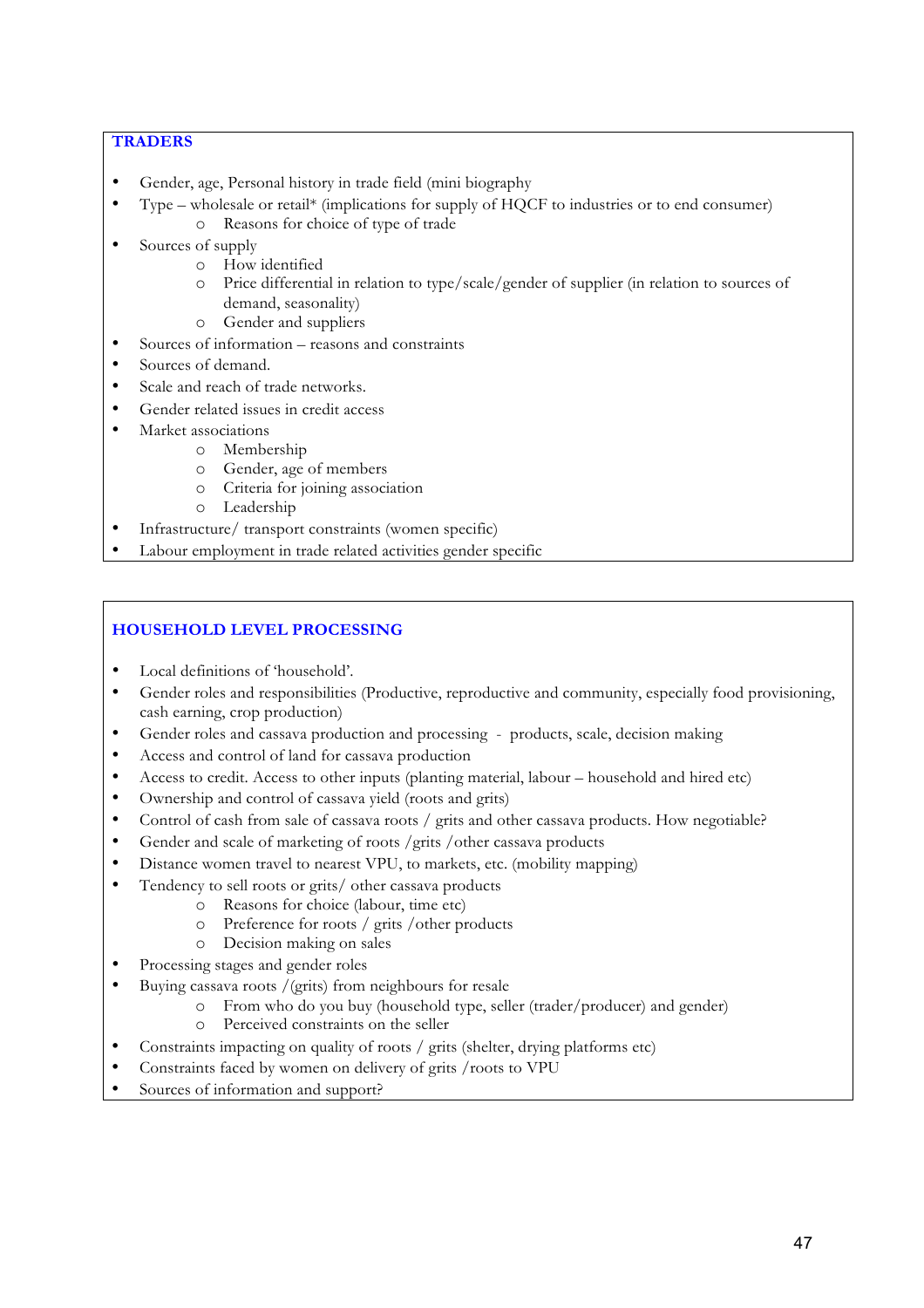# **Annex 4 Checklist for the Gender and Diversity Scoping Study**

**Cross-cutting issues** Gender Diversity age, religion, wealth

# **A. Farmers and communities**

#### **Who to ask:**

Key informants Group(s) Individual – women, men, other important diversity aspects eg wealth

#### **Community background**

- $\triangleright$  Population and number of households in the community/village (specify unit)
- $\triangleright$  How long has the community/village been established?
- $\triangleright$  What are the main livelihood activities (for men and for women).
- $\triangleright$  Do men and women have separate plots and cultivate their own crops and/or joint plots and crops?

#### **Role and importance of cassava in livelihoods**

Ranking of cassava – food Ranking of cassava – cash

#### **Current level of cassava activities**

*Individual* Size of farms, current area of cassava grown, significance [cash, household food, priority for land etcl of cassava relative to other crops.

Cassava area planted this year and cassava area planted last year for individuals interviewed and reasons for change

Ability of women to access land Ability of men to access land

#### **Current production practices**:

Who does what? Who Decides?

- $\triangleright$  variety, List all varieties (modern and traditional reported; whether pure or mixed stands,
- $\triangleright$  seasonal pattern of work on cassava, whether intercropping, use of machinery, weedkiller, fertilizer, time(s) of planting and times of harvest etc
- $\triangleright$  Any collective field operations?
- Where do hired labourers come from? Both men and women?

**Access to credit** (informal and formal – men and women)

Formal credit Informal credit Collective access to credit

#### **Productivity**

Yields pure and mixed stands

Amount of current surplus cassava and their estimate of how much surplus they could provide given a guaranteed market, how has it changed and why [target is about 1t of cassava grits =  $\sim$ 3t of fresh cassava/farmer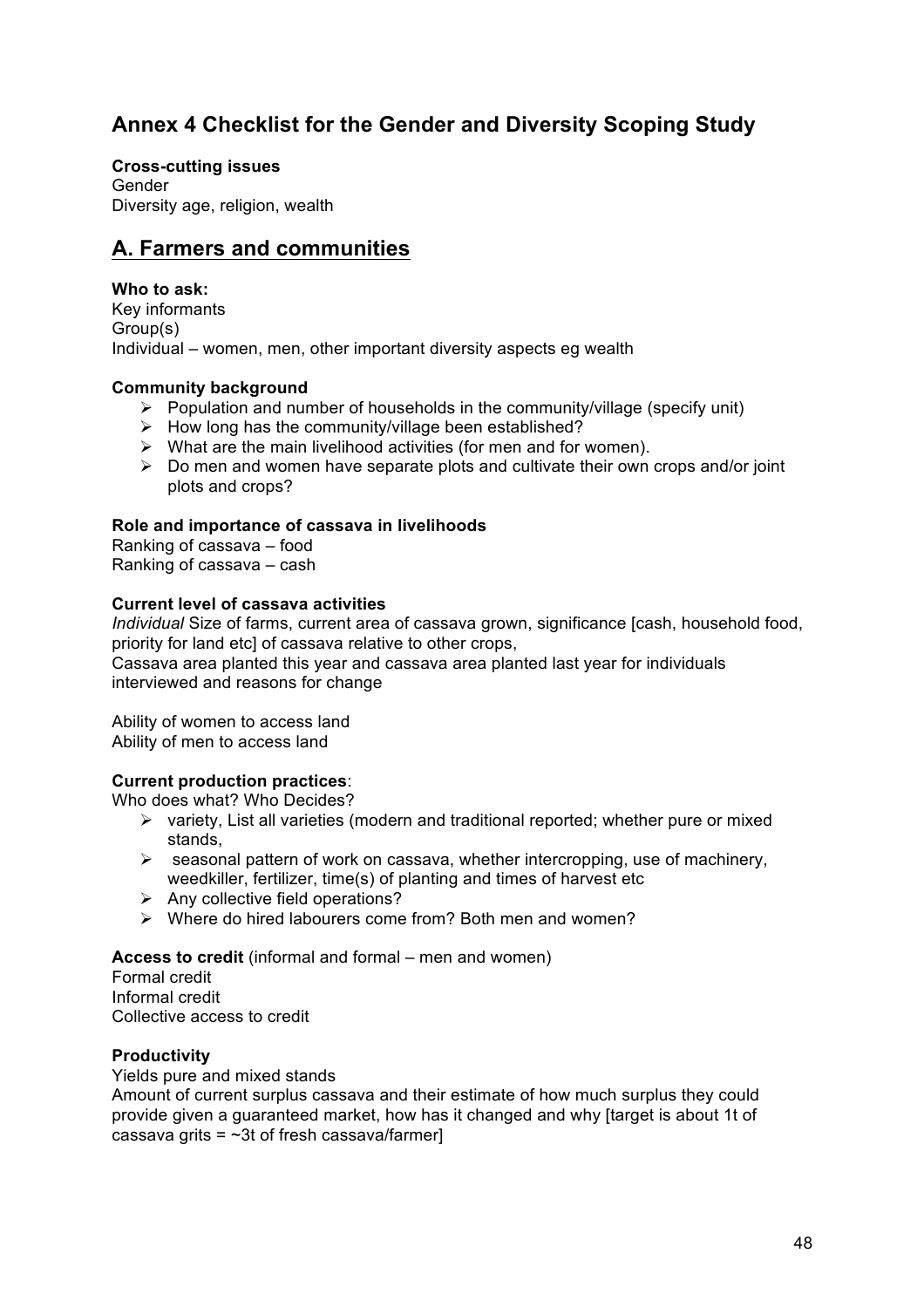*Community* Overall community cassava production and surplus, how has it changed and why ITarget is about 750t of cassava grits/VPU/yrl

#### **Current post-harvest practices**:

What are the current postharvest practices by individuals and communities? Main uses of cassava – consumption, selling and trends Is crop processed in the community into: Add specific traditional uses, Wet cake Flour, Grits. Are farmers aware of HQCF process Any collective processing? Any collective marketing?

#### **Economics of cassava farming**

Details of costs and revenue throughout the cassava production and post harvest cycle Including: Cost of land clearance Cost of planting material Cost of planting Cost of weeding (Daily weeding wage for women Daily weeding wage of men) Cost of harvesting Cost of transporting from field (*One use of this will be to calculate: Net income per acre and Gross income per person day*)

#### **Current cassava markets and price trends**:

Current markets for cassava (*for what eg gari, to whom and location Eg School feeding programme in village*)

Price trends and expectations for fresh cassava and various processed eg gari

#### **Current and potential source of knowledge, negotiating skills and technologies about cassava (for men and for women)**

E.g., Government, NGO, family Mobile phone, radio, TV ownership (Ability to access information)

#### **Gender roles, responsibilities and benefits; access and control.**

- $\triangleright$  Daily, seasonal and spatial patterns of work in domestic, agricultural and livelihood activities
- $\triangleright$  Decision making on use of income (men's, women's, joint) and responsibilities for household expenditure and investment.
- $\triangleright$  Have gender roles and responsibilities changed in recent times? How?

#### **Poverty and vulnerability issues**

- $\triangleright$  Significance of social grouping to cassava production
- $\triangleright$  Current levels of health, nutrition and food security, income, education (especially for women and children), seasonal variations and recent trends.
- $\triangleright$  Situation of vulnerable and disadvantaged groups and households in the area, e.g. relating to gender, ethnicity, age, HIV, disability, migrants etc

#### **Organisational & institutional issues**

- $\triangleright$  Do farmers operate as individuals or in groups; if the latter, what are they etc?
- $\triangleright$  Operations and Governance of associations and farmer groups
	- o Origin of association [how initiated]
	- o Objectives
	- $\circ$  Leadership structure [gender, how appointed]
	- $\circ$  Criteria for membership and current composition. (gender, age, marital status)
	- o Meetings [frequency, time, normal agenda]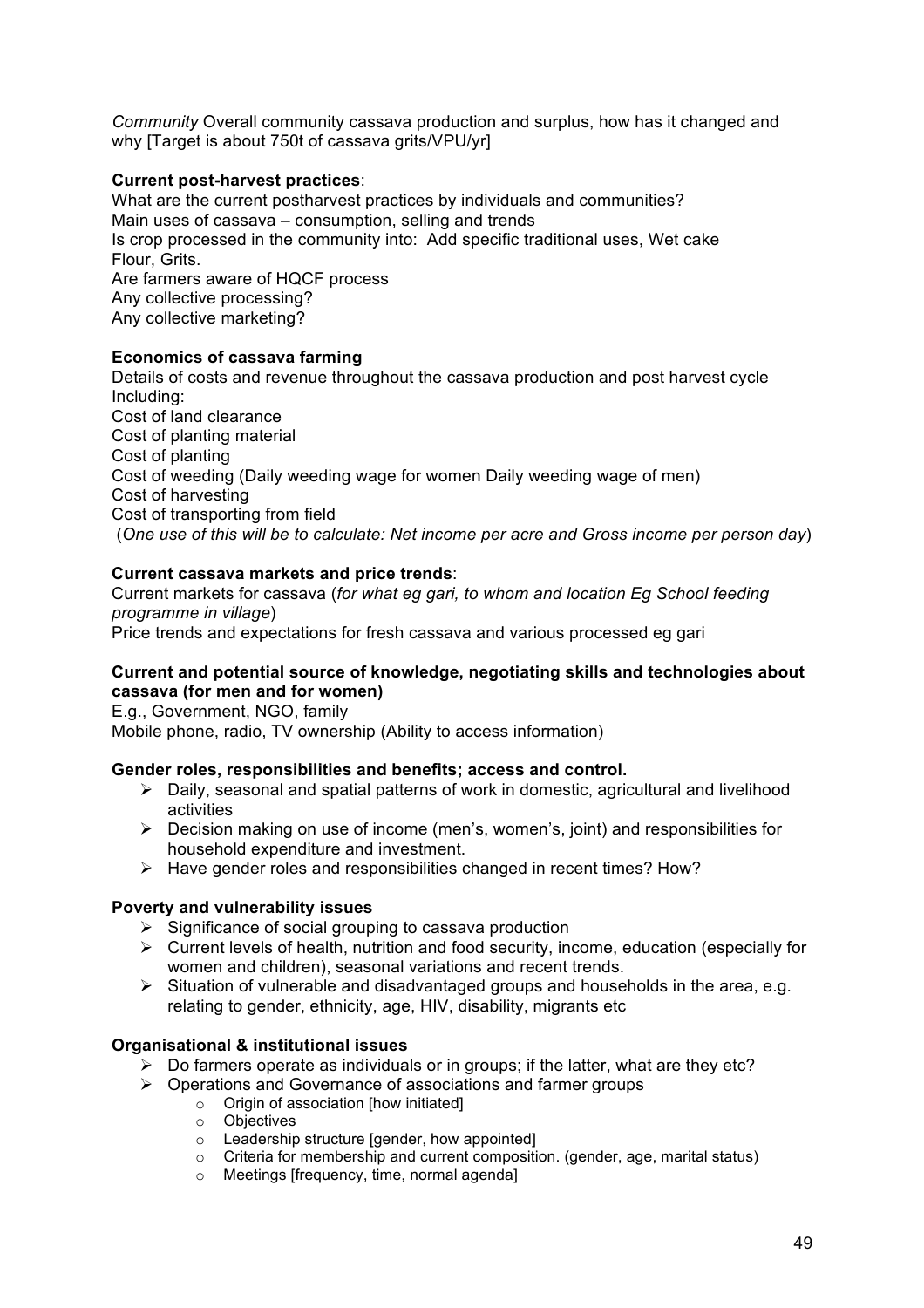- o Methods of maintaining unity and interest
- o Responsibilities and benefits
- o Contract enforcement procedures

#### **Strengths, weaknesses and needs**

Farmers' perceptions of a) their strengths and weaknesses and b) External constraints at any point in production and post harvest cassava system and needs in relation to these. Farmer perceptions of their information, training, technology needs based on above analysis.

# **B. Processors (VPU, farmer processing groups and associations)**

*A specific outcome required from the Scoping Study is the identification of a VPU in each target community. Ideally, each is an already-operating unit for which cassava grits can be an additional product and already with a system enabling it to provide processing services to large number of farmers and which could be expanded.*

#### **VPUs – organisation and operation**

- $\triangleright$  NGO, private business? How did they start, e.g., microfinance?
- $\triangleright$  Owner characteristics gender, age, origin,
- $\triangleright$  What equipment do they have? Ownership and control of equipment and tools
- $\triangleright$  Source of credit: Start up capital for VPU
- $\triangleright$  number of employees by gender
- $\triangleright$  Wage/salary/seasonal by activity. Conditions/contracts.
- $\triangleright$  Health and environment: health and safety precautions in place Facilities (toilets etc), waste water disposal
- $\triangleright$  Quality assurance.
- $\triangleright$  Infrastructure (road and transport, buildings/shelter)
- $\triangleright$  What do they produce?
- $\triangleright$  How much cassava do they process & seasonality?
- $\triangleright$  Number of farmer suppliers (men, women) and catchment area
- $\triangleright$  Do they process other crops?
- $\triangleright$  Prices charged for processing
- $\triangleright$  Running costs
- $\triangleright$  Capacity do people ever have to take produce home and return the next day?
- $\triangleright$  Sources of information and support.

# **Community Based Processor Groups and Associations**

#### **Organisation of cassava processing – household, groups and enterprises.**

- $\triangleright$  Operations and Governance of associations and farmer groups
	- o Origin of group/association [how initiated]
	- o Objectives and activities
	- o Leadership structure [gender, how appointed]
	- $\circ$  Criteria for membership and current social composition. (gender, age, marital status)
	- o Meetings [frequency, time, normal agenda]
	- o Methods of maintaining unity and interest
- $\triangleright$  What equipment do they have? Ownership and control of equipment and tools
- $\triangleright$  Source of credit: Start up capital
- $\triangleright$  Products and product choice. Quality assurance
- $\triangleright$  Supply arrangements
	- $\circ$  Who is providing the fresh roots?
	- o Criteria for selection of supplier (location, scale etc)